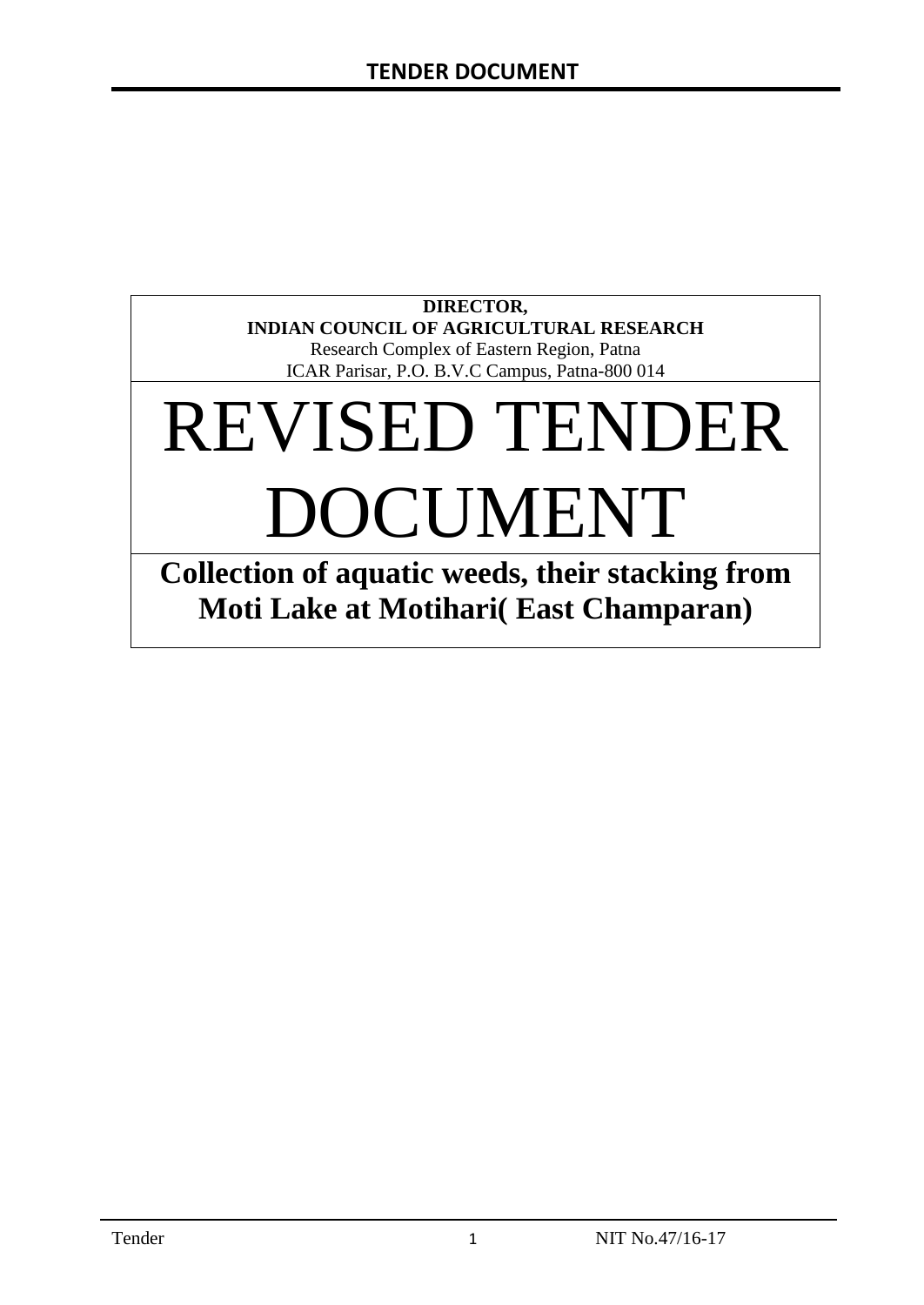# **INDIAN COUNCIL OF AGRICULTURAL RESEARCH RESEARCH COMPLEX OF EASTERN REGION PATNA**

# **REVISED TENDER DOCUMENT**

**Collection of aquatic weeds, their stacking from Moti Lake at Motihari( East Champaran)**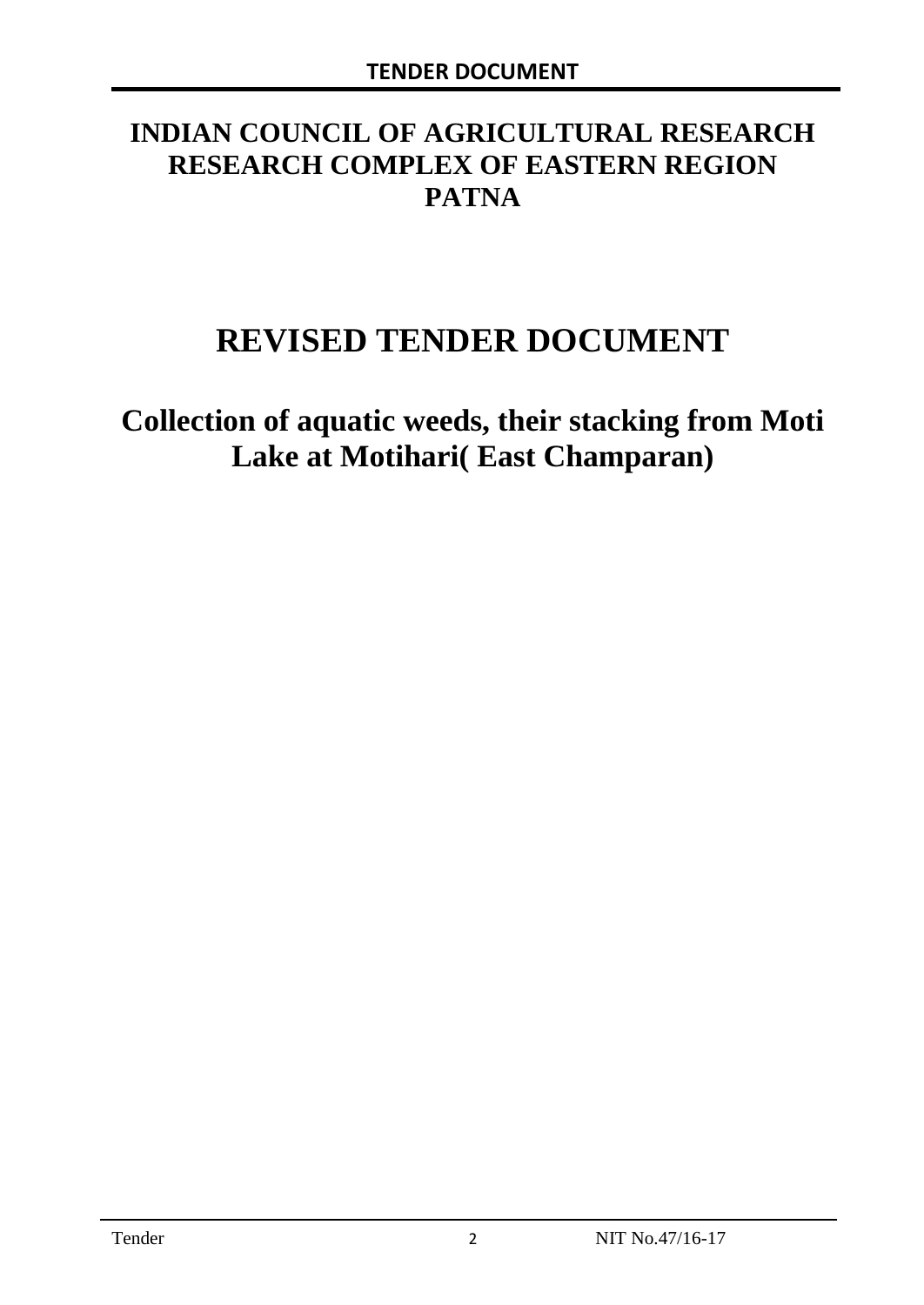# **INDEX**

| <b>Sl. No.</b> | <b>Details</b>                                    |                |  |  |
|----------------|---------------------------------------------------|----------------|--|--|
| 1.             | <b>NOTICE INVITING TENDERS</b>                    |                |  |  |
| 2.             | <b>INSTRUCTIONS TO TENDERERS</b>                  | 6              |  |  |
| A)             | General                                           | 6              |  |  |
| B)             | Tender document                                   | $\overline{7}$ |  |  |
| $\mathcal{C}$  | Preparation of tenders                            | 8              |  |  |
| D)             | Submission of tenders                             | $9-10$         |  |  |
| E)             | Tender opening and evaluation                     | 11             |  |  |
| F)             | Award of contract                                 | 12             |  |  |
| 3              | <b>QUALIFICATION INFORMATION (ANNEXURE-I)</b>     | 13             |  |  |
|                | <b>CHECKLIST TO ACOMPANY THE TENDER</b>           |                |  |  |
| 4              | <b>CONDITIONS OF CONTRACT</b>                     | 14             |  |  |
|                | <b>TENDER</b>                                     | 15             |  |  |
| A              | General                                           | 17             |  |  |
| B              | Time for completion                               | 20             |  |  |
| $\overline{C}$ | Quality control                                   | 22             |  |  |
| D              | Cost control                                      | 23             |  |  |
| E              | Finishing the contract                            | 26             |  |  |
| $\overline{F}$ | Special conditions                                | 27             |  |  |
| 5              | ADDITIONAL CONDITIONS TO TENDER NOTICE            | 39             |  |  |
| 6              | <b>GENERAL SPECIFICATIONS</b>                     | 40             |  |  |
| $\overline{7}$ | <b>DRAWINGS</b>                                   | 41             |  |  |
| 8              | <b>BILL OF QUANTITIES</b>                         | 42             |  |  |
| 9              | SCHEDULE - A: PRICE SCHEDULE & BILL OF QUANTITIES | 46             |  |  |
| A)             | Price schedule of contract                        | 48             |  |  |
| B)             | Price summary                                     | 49             |  |  |
| $\mathcal{C}$  | Price schedule and Plan/Layout                    | 50             |  |  |
| 10             | <b>Contract Form</b>                              | 51-52          |  |  |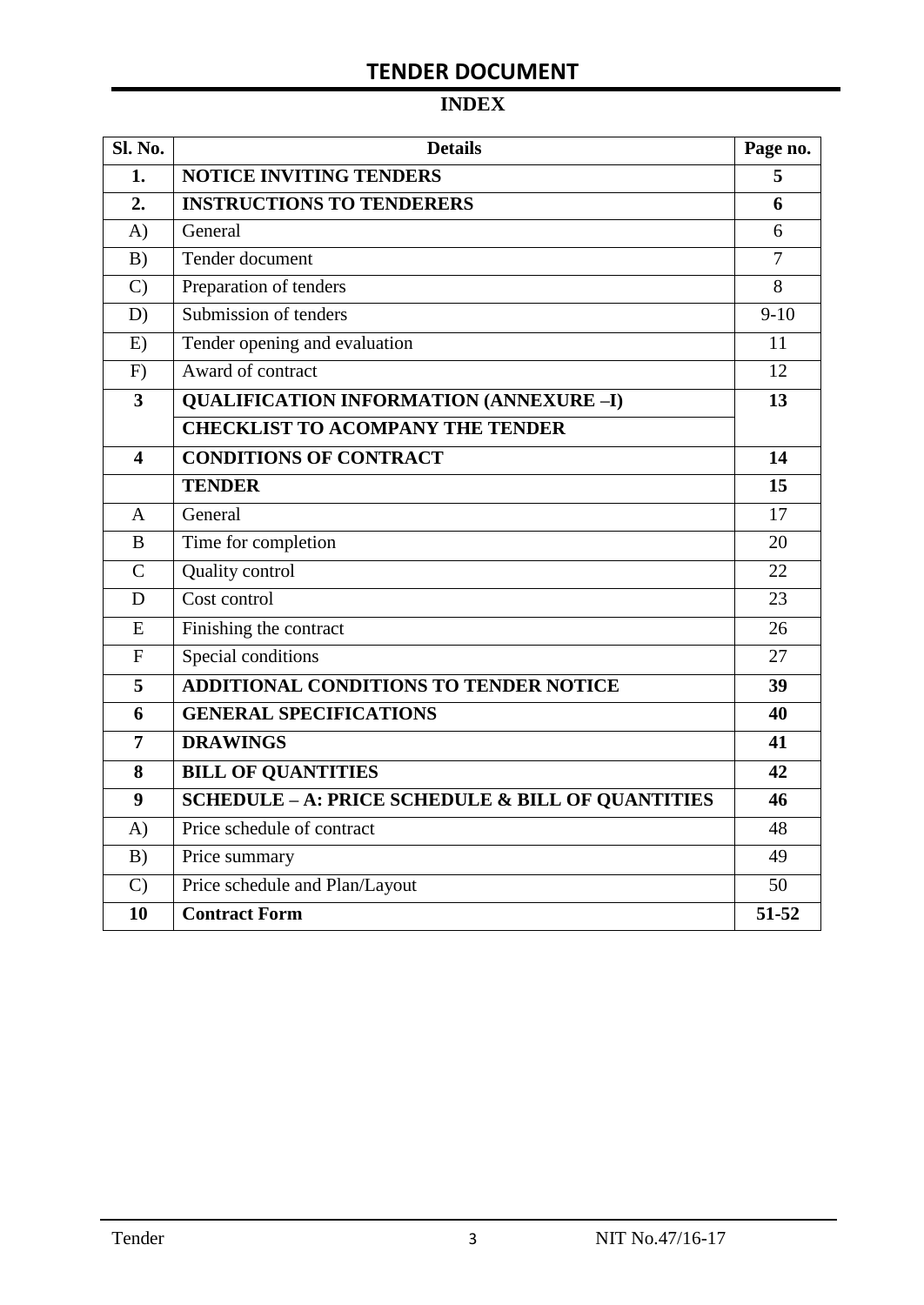# **NOTICE INVITING TENDERS**

# **No. 47/16-17**

# **INDIAN COUNCIL OF AGRICULTURAL RESEARCH RESEARCH COMPLEX OF EASTERN REGION PATNA**

**Name of Work: Collection of aquatic weeds, their stacking from Moti Lake at Motihari( East Champaran) approx. 250 acre area**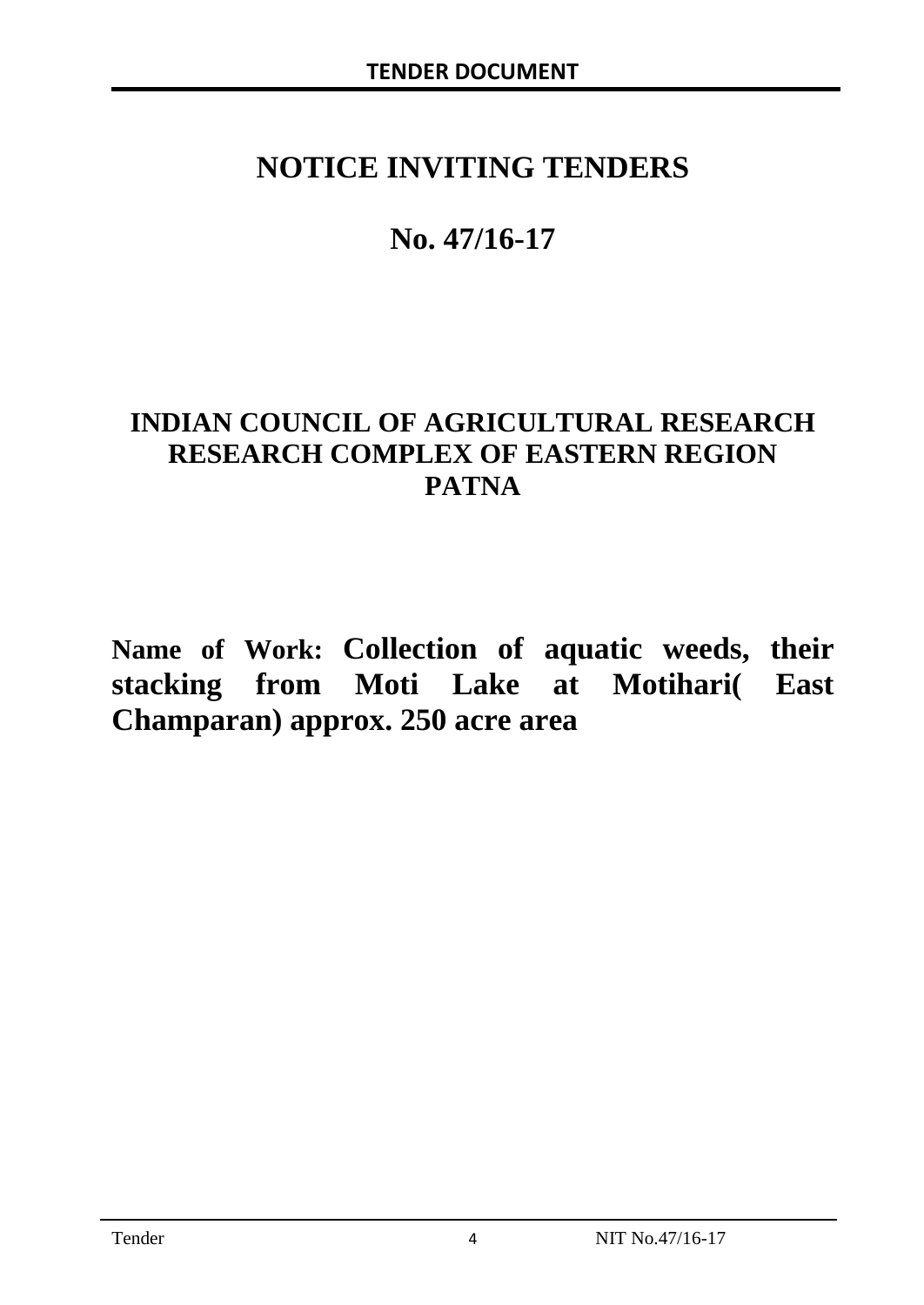# **Notice Inviting Tenders No. 47/16-17**

I) Tenders are invited from eligible Contractors for the work mentioned below:-

| 1.               | <b>of</b><br><b>Name</b>                                     | the   Collection of aquatic weeds, their stacking from Moti Lake at |  |  |  |  |
|------------------|--------------------------------------------------------------|---------------------------------------------------------------------|--|--|--|--|
|                  | Motihari (East Champaran) approx. 250 acre area<br>Work      |                                                                     |  |  |  |  |
| 2.               | <b>Estimated cost of the work</b>                            | <b>Rs. 5.00 lakhs</b>                                               |  |  |  |  |
| 3.               | Period of completion of work                                 | 20 days from the award of the work                                  |  |  |  |  |
| $\overline{4}$ . | Form of contract / class of firms                            | contractor<br>CCW/<br>Registered<br>PWD/<br>from                    |  |  |  |  |
|                  | eligible.                                                    | CPWD/RWD and similar govt. agencies.                                |  |  |  |  |
| 5.               | E.M.D to be paid in the shape of                             | Rs. 12500.00 (Rs. Twelve thousand five hundred                      |  |  |  |  |
|                  | Demand Draft obtained from                                   | only)                                                               |  |  |  |  |
|                  | Nationalized Bank only.                                      |                                                                     |  |  |  |  |
| 6.               | Issue of tender document                                     | Tender documents can be purchased on payment of                     |  |  |  |  |
|                  |                                                              | Rs.500/- for the work which estimated cost is less than             |  |  |  |  |
|                  |                                                              | Rs.3.0 lakhs and Rs. 1000/- for the work which                      |  |  |  |  |
|                  |                                                              | estimated cost is higher than 3.0 lakhs) in shape of                |  |  |  |  |
|                  |                                                              | demand draft towards cost of tender document or                     |  |  |  |  |
|                  |                                                              | down loaded from website: www.icarreer.in in which                  |  |  |  |  |
|                  |                                                              | case, a demand draft for Rs.500/- or Rs.1000/- per                  |  |  |  |  |
|                  |                                                              | work to be enclosed alongwith tender in favour of                   |  |  |  |  |
|                  |                                                              | "ICAR Unit-ICAR-RCER, Patna", payable at Patna.                     |  |  |  |  |
| 7.               | date<br>for<br>Last<br>and<br>time                           | 10.04.2017 up to 11.00 A.M.                                         |  |  |  |  |
|                  | submission of tender.                                        |                                                                     |  |  |  |  |
| 8.               | Date and time of opening of $\vert$ 10.04.2017 at 11.30 A.M. |                                                                     |  |  |  |  |
|                  | tender.                                                      |                                                                     |  |  |  |  |

#### II) **Eligibility criteria for tenderer.**

- a) Registered contractor from CCW/CPWD/ PWD/ RWD and similar govt. agencies.
- b) Any type of single civil work of not less than Rs.3.50 lakhs in preceding three years.
- c) Should have a net worth of at least Rs.3.50 lakhs
- d) Certificates in support of existing Commitments.
- e) Valid Labour license and Income Tax Clearance certificate for last Financial Year must be submitted alongwith tender document.
- III) To purchase tender documents by paying an amount of Rs. 500/- or Rs. 1000/- (as applicable) towards cost of tender document including VAT etc. Those not able to purchase tender document can down load the application from web site www.icarrcer.in and submit the D.D for Rs.500/- or Rs. 1000/- (as applicable) along with EMD in the shape of Demand Draft @ 2.5% on Tender Value issued by any Nationalized Bank/Scheduled Commercial bank in favour of "**ICAR Unit: ICAR-RCER, Patna**" to be valid for 3 months from the date of NIT along with bid. The tenderer shall invariably furnish original DD towards EMD to the tender inviting authority along with the Tender Document.
- IV) The tenders will be opened by the Tender Cum Works committee, ICAR-RCER, Patna in the presence of tenderers/or their authorized representatives on the date mentioned above.
- V) If the office happens to be closed on the dates specified above, the respective activity will be performed at the designated time on the next working day without any notification.
- VI) Any other details can be obtained from the Office of the **AAO (P), ICAR-RCER, Patna or www.icarrcer.in**.

#### **INSTRUCTIONS TO TENDERERS**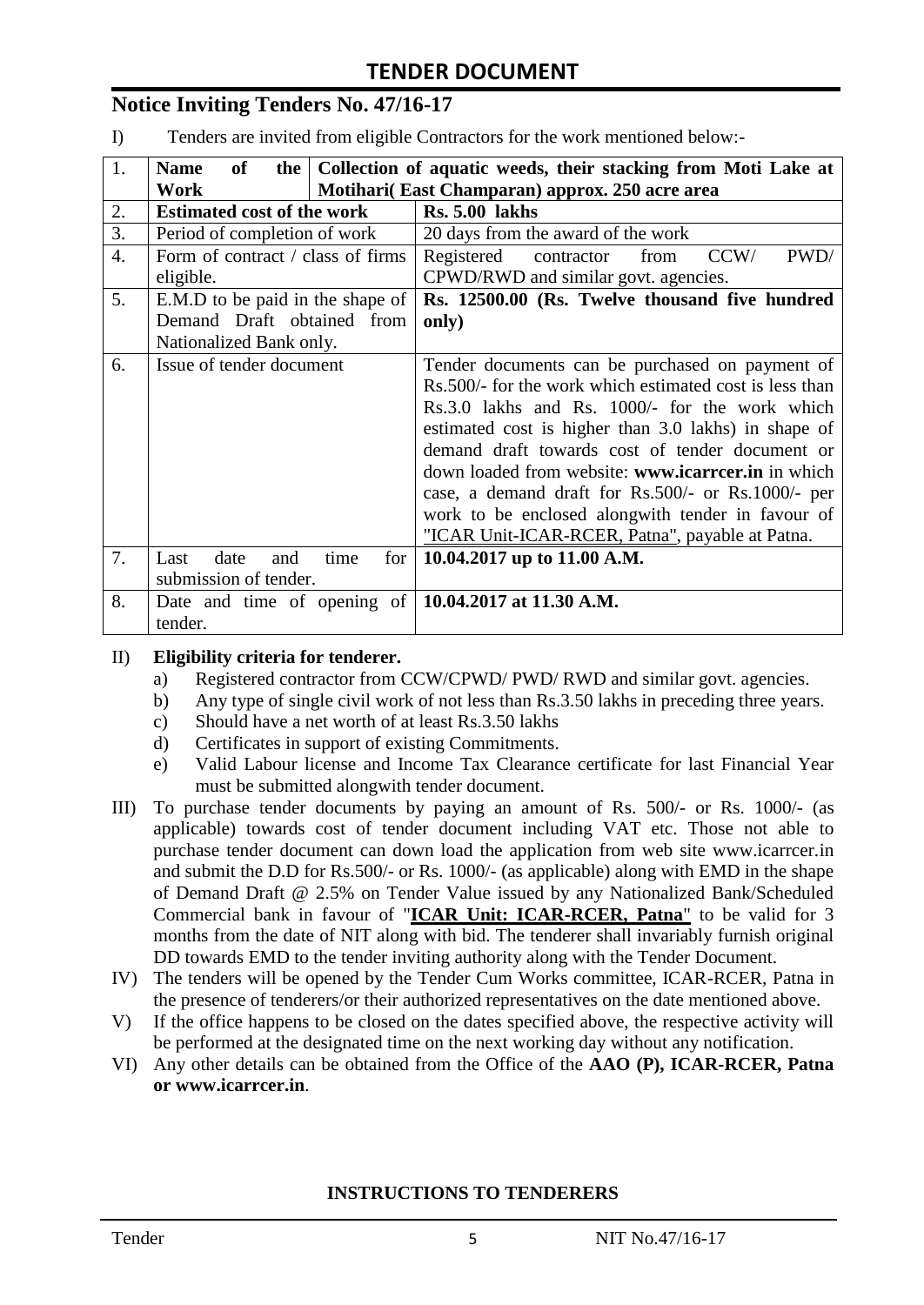# **A – GENERAL**

### **1. Name & Scope of work:**

1.1 Brief details of the work are as follows:

|   |                  | A Brief description and <b>Collection of aquatic weeds, their stacking from Moti Lake at</b> |
|---|------------------|----------------------------------------------------------------------------------------------|
|   | location of work | Motihari (East Champaran) approx. 250 acre area                                              |
| B | Scope of work:   | Civil work                                                                                   |
|   | $C$ Period       | of 30 days from the award of the work                                                        |
|   | Completion       |                                                                                              |

- **1.2 The Director, ICAR-RCER, Patna invites tenders along with** EMD of Rs. **12500/-** in the shape of Demand Draft issued by any Nationalized Bank**, Payable at Patna** to be valid for 3 months from the date of NIT along with bid. Bids without EMD will be summarily rejected.
- **1.3** The successful tenderer is expected to complete the work within the stipulated time period, as specified in 1.1 C.

#### **2. Firms Eligible to Tender:**

- 2.1 The Firms who are having;
	- a) Registered contractor from CCW/PWD/CPWD/RWD and similar govt. agencies undertaking construction work of similar nature.
	- b) Any type of single civil work of not less than **Rs.3.50** lakhs in preceding the years.
	- c) Should have net worth of at least **Rs.3.50** Lakhs.
	- d) Experience in any type of civil work.
	- e) Certificates in support of Existing Commitments.
	- f) Valid Labour license and Income Tax Clearance certificate for last Financial Year must be submitted alongwith tender document.

#### **3. Qualification data of the Tenderers:**

- 3.1 The tenderer shall furnish the following particulars in the formats enclosed, supported by documentary evidence as specified in the formats.
	- a) Check slip to accompany the tender **(in Annexure-I)**.
	- b) Attested copies of documents relating to experience in the similar type of works.
- 3.2 Even though the tenderers meet the above qualifying criteria, they are liable to be disqualified / debarred / suspended / blacklisted if they have
	- Furnished false / fabricated particulars in the forms, statements and /annexure submitted in proof of the qualification requirements and/or
	- Not turned up for entering into agreement, when called upon.
	- Record of poor progress such as abandoning the work, not properly completing the contract, inordinate delays in completion, litigation history or financial failures etc. and/or
	- Participated in the previous bidding for the same work and had quoted unreasonably high tender rate and
	- Even while execution of the work, if found that the work was awarded to the Contractor based on false / fake certificates of experience, the Contractor will be blacklisted and work will be taken over invoking relevant standard rules of GOI.
- 3.3 **A tenderer submitting a Tender which the tender accepting authority considers excessive and or indicative of insufficient knowledge of current prices or definite attempt of profiteering will render him liable to be debarred permanently from tendering or for such period as the tender accepting authority may decide. The tenderer overall quote should be based on the controlled prices for the materials, if any, fixed by the Government or the reasonable prices permissible for the tenderer to charge a private purchaser under the provisions of clause-6 of the hoarding and**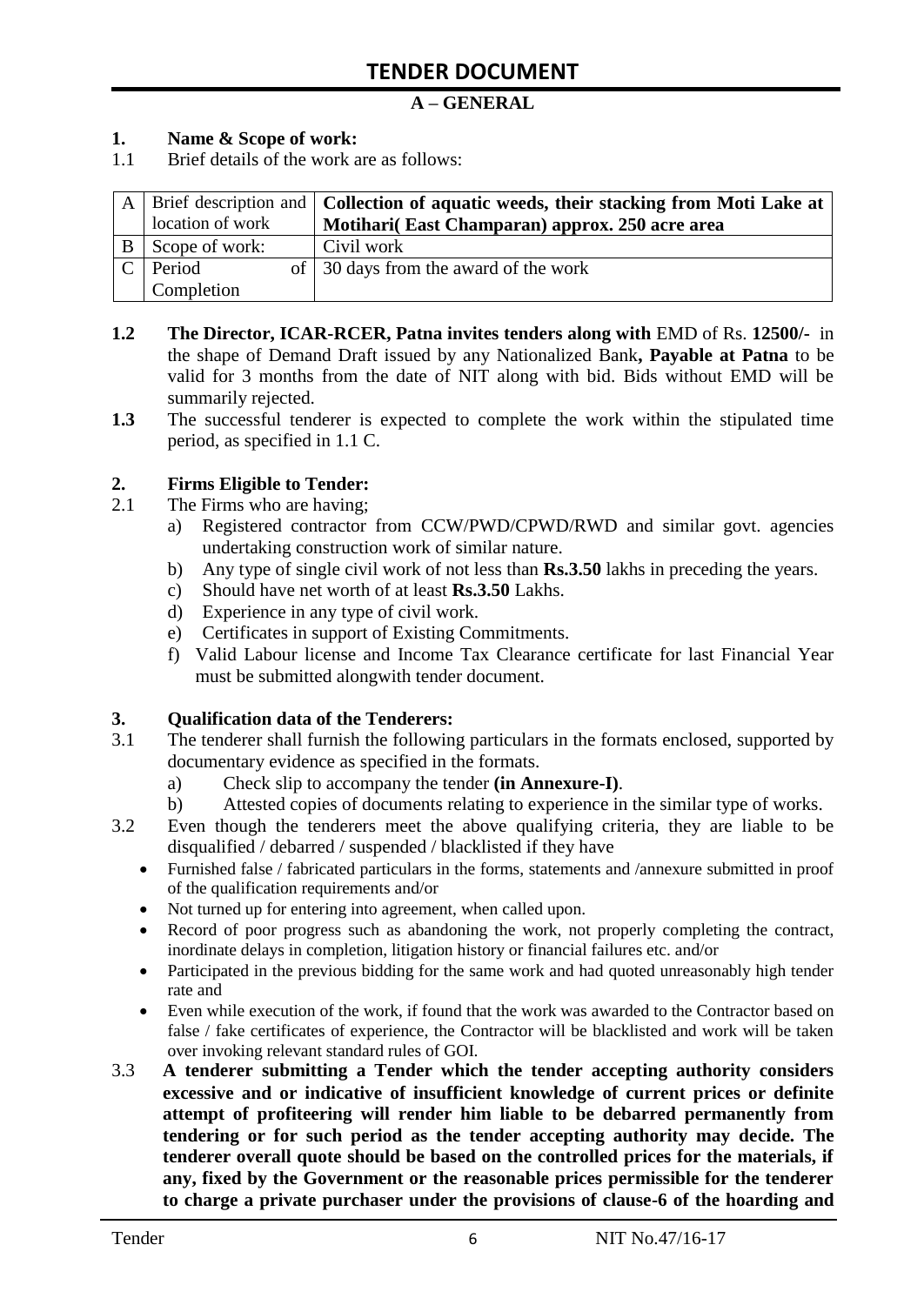#### **profiteering prevention ordinance of 1943 as amended from time to time and on similar principle in regard to labour supervision on the construction.**

#### **4. One Tender per Tenderer:**

4.1 Each Tenderer shall submit only one Tender for the work. A Tenderer who submits more than one Tender will cause disqualification of all the Tenders submitted by the Tenderer.

#### **5. Cost of Tendering**

5.1 The Tenderer shall bear all costs associated with the preparation and submission of his Tender and the tender inviting authority will in no case be responsible and liable for those costs.

#### **6. Site Visit.**

6.1 The Tenderer, at the Tenderer"s own responsibility and risk is advised to visit and examine the Site of Work and its surroundings and obtain all information that may be necessary for preparing the Tender for entering into a contract, for construction of the work. The costs of visiting the site shall be at the Tenderer's own expenses.

# **B. TENDER DOCUMENT**

#### **7. Contents of Tender document.**

- 7.1 One set of Tender document, comprises of the following:
	- 1) **Notice Inviting Tenders (NIT)**
	- **2) Instruction to Tenderers**
	- **3) Forms of Tender and qualification information**
	- **4) Conditions of Contract.**
	- **5) Specifications.**
	- **6) Drawings.**
	- **7) Forms of Securities. i.e., EMD, Additional Security etc.**
	- **8) Bill of quantities and Price.**

#### **8. Clarification on Tender Documents.**

8.1 A prospective Tenderer requiring any clarification on Tender documents may contact the Administrative Officer at the address **indicated in the NIT**. The Administrative Officer will also respond to any request for clarification, received through post.

#### **9. Amendment to Tender Documents.**

- 9.1 Before the last date for submission of Tenders, the Tender Inviting Officer may modify any of the Contents of the Tender Notice, Tender documents by issuing amendment / Addendum.
- 9.2 Any addendum/amendments issued by the Tender Inviting Officer shall be part of the Tender Document and it shall either be communicated in writing to all the purchasers of the Tender documents or notified in the News Papers in which NIT was published.
- 9.3 To give prospective Tenderers reasonable time to take an addendum into account in preparing their bids, the Tender Inviting Officer may extend if necessary, the last date for submission of tenders.

# **C. PREPARATION OF TENDERS**

**10. Language of the Tender:** All documents relating to the tender shall be in the English Language only.

# **11. Documents comprising of the Tender.**

- 11.1 The bidders are requested to submit a proposal as detail in this document.
- 11.2 The bidders, who are desirous of participating in the Tender, shall sign on all the statements, documents, certificates, tender document purchased by him, owning responsibility for their correctness/authenticity.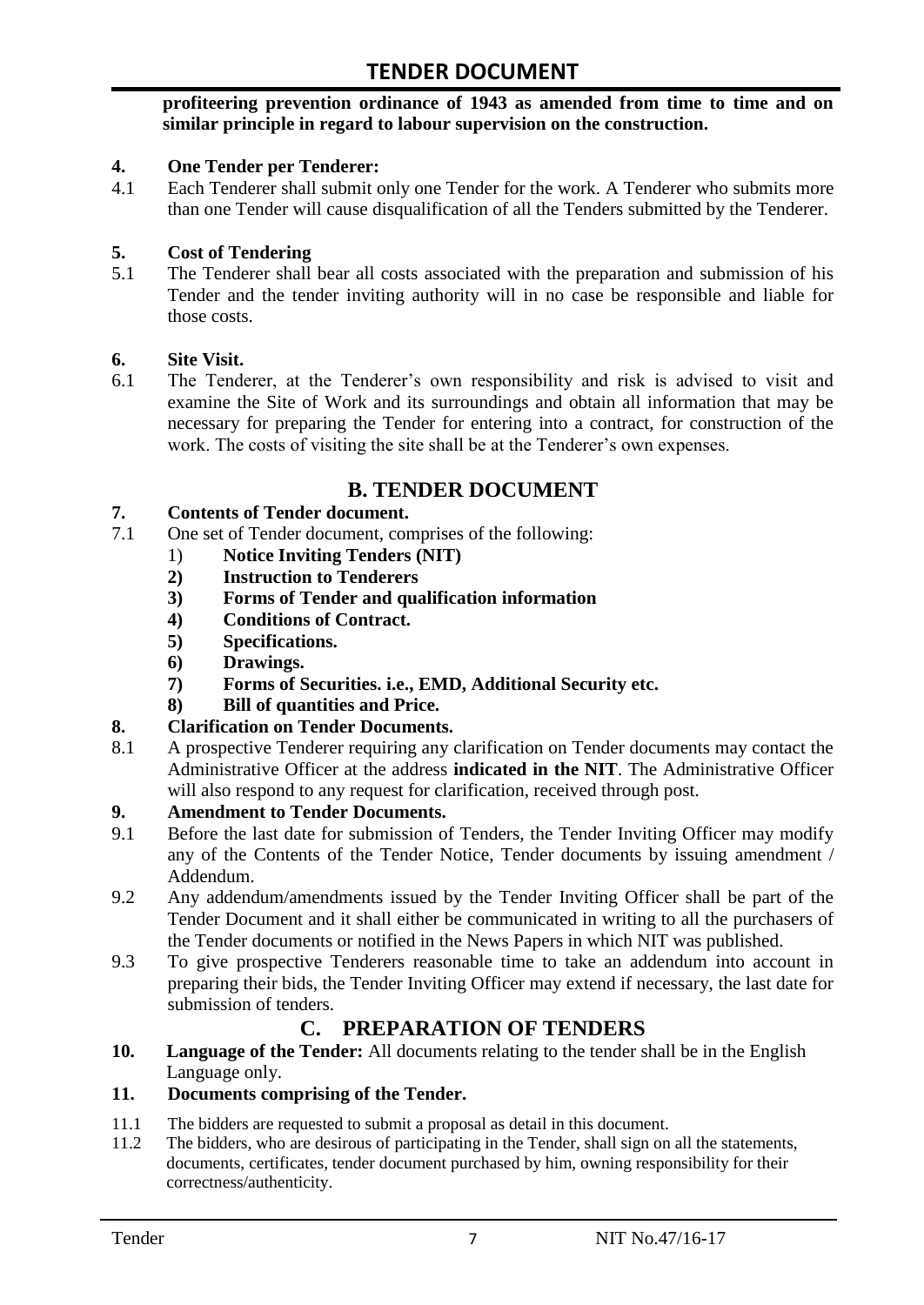- 11.3 **Earnest Money Deposit (EMD):** The bidders shall submit EMD as indicated earlier along with the Proposal. The proposals without EMD are liable for rejection.
- **11.4 The tenderer should place two bids in separate envelopes namely;**
	- **a) Technical bid**
	- **b) Financial bid or Price bid Both the envelope should clearly mention the NIT No. and type of bid i.e. technical or financial or price bid.**

#### **11.5 Proposal of Technical Bid**

- a. In preparing the Technical bid, bidders are expected to examine the documents comprising this tender document in detail. Material deficiencies in providing the information requested may result in rejection of a Proposal.
- b. While preparing the Technical bid, bidders must give particular attention to the following:
	- I) If a bidder considers that they do not have all the expertise for the Assignment, it may obtain a full range of expertise by associating with other firms as appropriate.
	- II) The Technical Proposal should provide the following information using the attached Standard Forms, where ever applicable
	- III) A brief description of the bidder organization and an outline of recent experience on assignments of a similar nature. For each assignment, the outline should indicate, inter alia, duration of the assignment, contract amount, and bidder involvement.
	- IV) List of equipment make, model etc with technical brochures, if any equipment is to be supplied.
	- V) List of personnel who will be looking after the work execution.
	- VI) Any comments or suggestions on the proposed scope of work, list of services, and any facilities expected to be provided by the **ICAR-RCER, Patna**.
	- VII) Any additional comments/ remarks.
- c. The Technical Proposal shall not include any financial information.
- **11.6** The Technical proposal will be reviewed by Tender cum Works Monitoring Committee of the **ICAR-RCER, Patna** and the clarifications, particulars if any required from the bidders will be obtained or in the conventional method by addressing the bidders.
- **11.7 The Tender Document will be opened in front of Tender cum Works Monitoring Committee of the ICAR-RCER, Patna at the time and date as specified in the tender documents.**

#### **12. Price Offer:**

- 12.1 The tenderer should however quote his lump sum tender based on this schedule of quantities. He should quote his offer as an overall tender percentage. The over all tender percentage should be written both in words and figures. The bid offers i.e., percentage shall be written both in figures and words legibly and free from erasures, over writings or corrections of figures. Corrections where unavoidable should be made by crossing out, and rewriting duly initialising with date.
- 12.2 The Schedule A contains not only the quantities but also the rates worked out by the department and the amount for each item and total value of the estimated contract. The tenderer should workout his own rates keeping in view the work, site conditions and quote his overall tender percentage with which he intends to execute the work.
- 12.3 The bid offer shall be for the whole work and not for individual items / part of the work.
- 12.4 All duties, taxes, and other levies payable by the contractor as per State / Central Government rules, shall be included in the tender percentage quoted by the tenderer.
- 12.5 **The tendered contract amount as computed based on overall tender percentage is subject to variation during the performance of the Contract in accordance with variation in quantities etc.**
- **13. Validity of Tenders:**
- 13.1 Tenders shall remain valid for a period of not less than six months from the last date for receipt of Tender.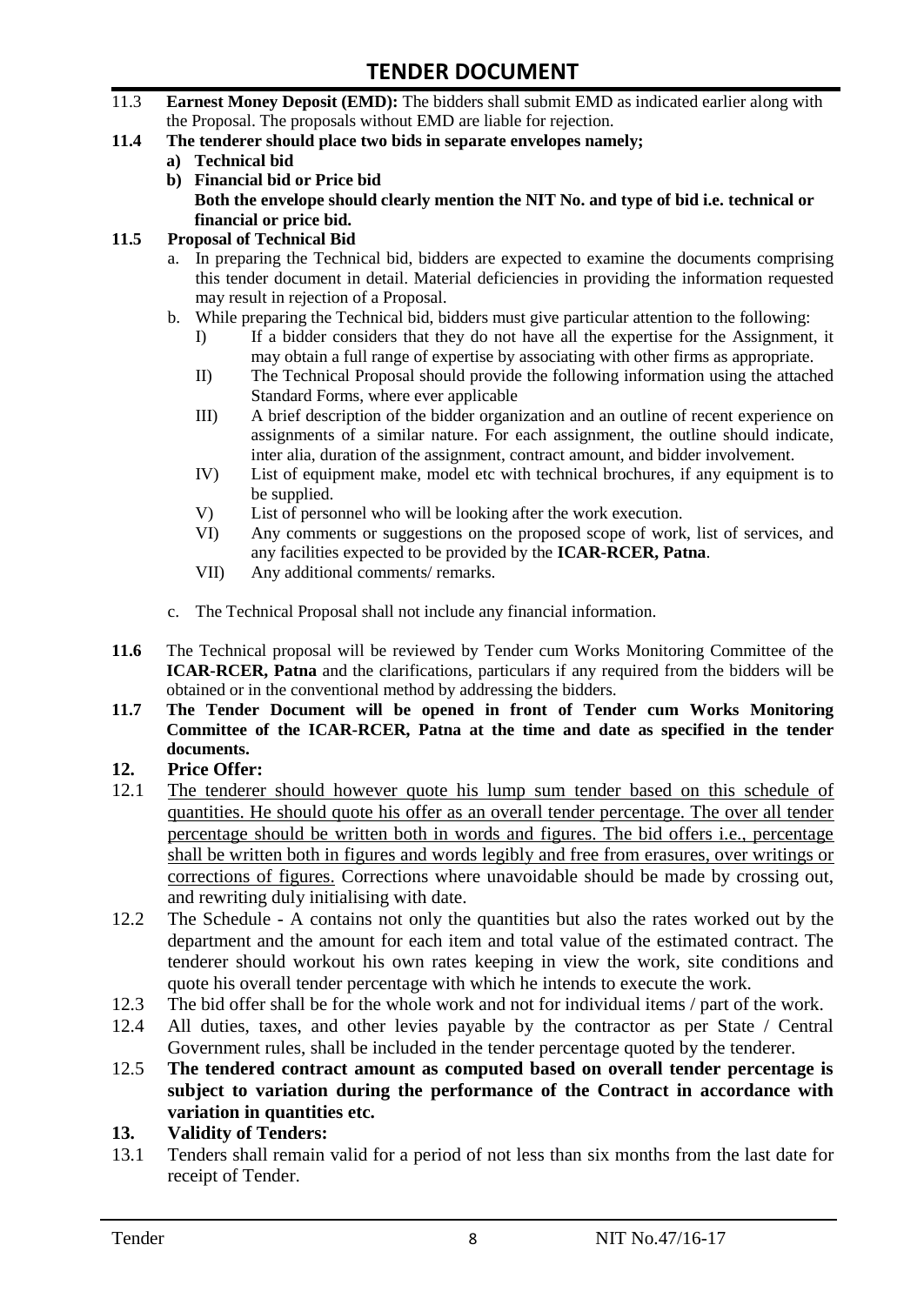- 13.2 During the above mentioned period no plea by the tenderer for any sort of modification of the tender based upon or arising out of any alleged misunderstanding or misconceptions or mistake or for any reason will be entertained.
- 13.3 In exceptional circumstances, prior to expiry of the original time limit, the Tender Inviting Officer may request the bidders to extend the period of validity for a specified additional period. Such request to the Tenderers shall be made in writing. A Tenderer may refuse the request without forfeiting his E.M.D. A tenderer agreeing to the request will not be permitted to modify his Tender, but will be required to extend the validity of his E.M.D for a period of the extension.

# 14. **Signing of Tenders**<br>14.1 If the tender is mag

- If the tender is made by an individual, it shall be signed with his full name and his address shall be given. If it is made by a firm, it shall be signed with the co-partnership name by a member of the firm, who shall also sign his own name, and the name and address of each member of the firm shall be given, if the tender is made by a corporation it shall be signed by a duly authorized officer who shall produce with his tender satisfactory evidence of his authorization. Such tendering corporation may be required before the contract is executed, to furnish evidence of its corporate existence. Tenders signed on behalf of G.P.A holder will be rejected.
- 14.2 The tender shall contain no alterations or additions, except those to comply with instructions issued by the tender inviting officer, or as necessary to correct errors made by the tenderer, in which case all such corrections shall be initialled by the person signing the tender.
- 14.3 No alteration which is made by the tenderer in the contract form, the conditions of the contract, the drawings, specifications or statements / formats or quantities accompanying the same will be recognized, and, if any such alterations are made the tender will be void.

# **D. SUBMISSION OF TENDERS.**

#### **15. Submission of Tenders:**

- 15.1 The tenderer shall invariably ensure that the following are to be submitted along with tender document.
	- **a) Check slip**
	- **b) Copy of Experience Certificate in Similar type of Work.**
	- **c) Any type of single civil work of not less than Rs.3.50 lakhs in preceding three years.**
	- **d) DD towards EMD.**
	- **e) Declaration towards the genuineness of the certificates**
- 15.2 The successful tenderer shall furnish the original hard copies of all the documents/ EMD / certificates / statements by them before concluding the agreement.
- 15.3 Submit tenders in as explained above. The tender should be submitted in a water proof covers and duly sealed. The cover should clearly indicate the Tender Number, Name of work tendered, due date for opening, address of the bidder and the Bid schedule. The EMD should be enclosed prominently along with the BID.

# **16. Last date / time for submission of the tenders.**

- Tenders must be submitted not later than the date and time specified in NIT. In the event of the specified date / time for the submission of bids declared as holiday, the bids will be received on the next working day.
- 16.2 The Director, ICAR-RCER may extend the dates for issue and receipt of Tenders by issuing an amendment in which case all rights and obligations of the Incharge and the Tenderers will remain same as previously.

#### **17. Late tenders**

17.1 Any tender received after the last date / time prescribed will be summarily rejected.<br>18. Modification to the tender

# **18. Modification to the tender**<br>18.1 No tender shall be modified

No tender shall be modified after the last date / time of submission of tenders.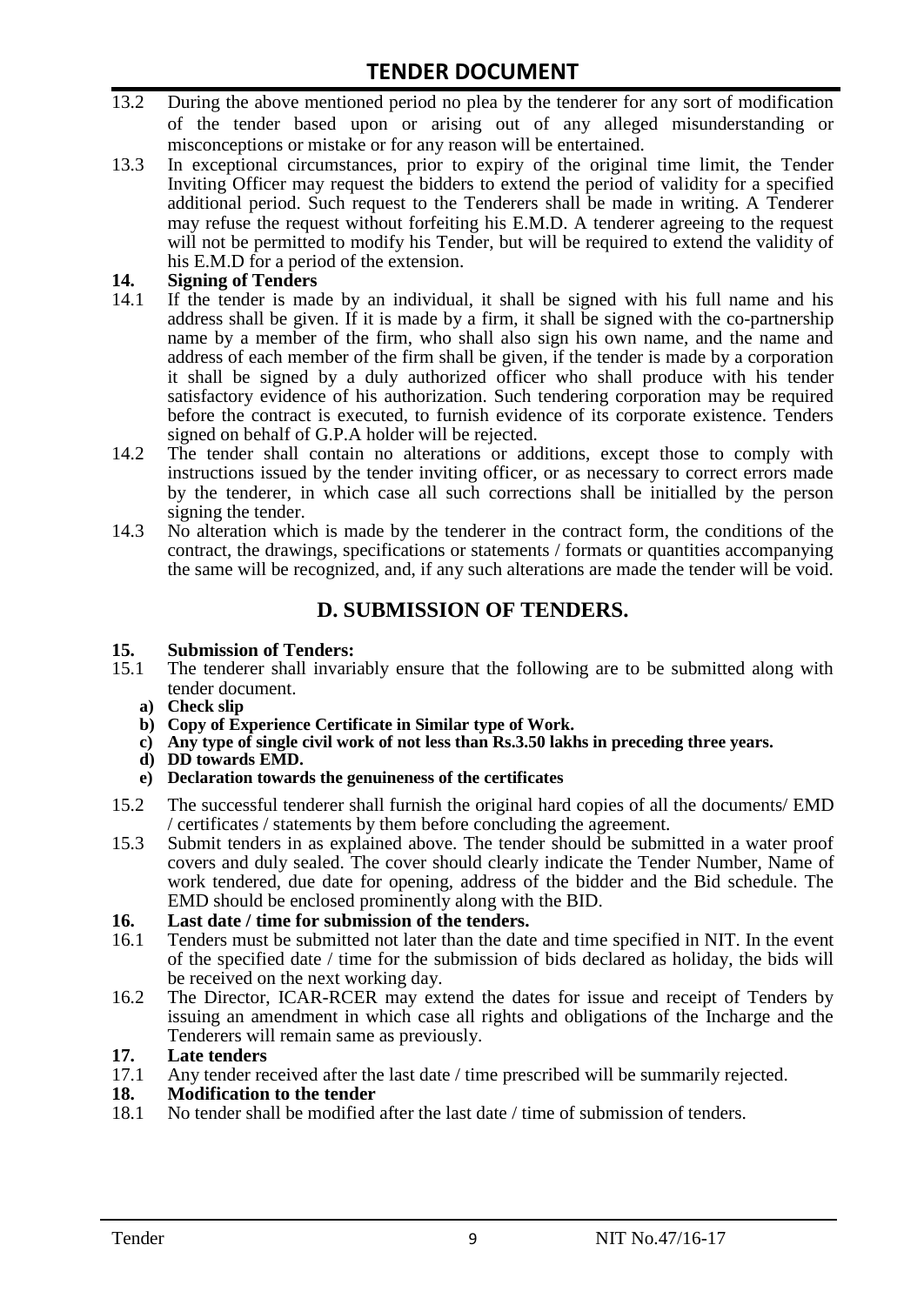# **E. TENDER OPENING AND EVALUATION**

- **19. Tender opening**
- 19.1 **The tenderers or their authorized representatives can be present at the time of opening of the tenders. Either the tenderer himself or one of his representative with proper authorization only will be allowed at the time of tender opening. If any of the tenderer is not present at the time of opening of tenders, the tender opening authority will, on opening the tender of the absentee tenderer, reads out and record the deficiencies if any, which shall be binding on the tenderer.**
- 19.2 **The technical bid containing qualification requirements as per Annexure: I and statement I to VII in 11:5 (b) will be evaluated by the tender opening authority and the minutes are recorded which will be signed by the tender opening authority as well as tenderers or their authorized representatives present.**

#### **20. Clarification of the Tender Document.**

- 20.1 The tender opening authority may call upon any tenderer for clarification on the statements, documentary proof relating to the Tender Document. The request for clarification and response thereto shall be in writing and it shall be only on the qualification information furnished by the tenderer. The clarification called for from the tenderers shall be furnished within the stipulated time, which shall not be more than a week.
- 20.2 The tenderer if so desirous, shall agree in writing to furnish the clarification called for within the stipulated time and, for disqualification and rejection of his tender in the event of failure to do so.

# **21. Examination of Tender Document and determination of responsiveness**

- 21.1 The Director, ICAR-RCER will evaluate whether each tenderer is satisfying the eligibility criteria prescribed in the tender document and declares them as a qualified tenderer.
- 21.2 If any alteration is made by the tenderer in the tender documents, the conditions of the contract, the drawings, specifications or statements / formats or quantities the tender will be rejected.
- 21.3 Tenders shall be scrutinized in accordance with the conditions stipulated in the Tender document. In case of any discrepancy of non-adherence conditions the tender accepting authority shall communicate the same which will be binding both on the tender opening authority and the tenderer. In case of any ambiguity, the decision taken by the tender accepting authority on tenders shall be final.
- 21.4 Those proposals which are found to meet the minimum standards as prescribed by the Director, ICAR-RCER will be treated as responsive bids.

# **22. Evaluation and comparison of price.**

- The committee will evaluate and compare the price of all the qualified tenderers.
- 22.2 Negotiations at any level are strictly prohibited. However, good gesture rebate, if offered by the lowest tenderer prior to finalization of tenders may be accepted by the tender accepting authority.
- 22.3 Selection of tenderer among the lowest and equally quoted tenderers will be in the following orders:
	- **a) The tenderer whose bid capacity is higher will be selected.**
	- **b) In case the bid capacity is also same the tenderer whose annual turnover is more will be preferred.**
	- **c) Even if the criteria incidentally become the same, the turnover on similar works and thereafter machinery available for the work and then the clean track record will be considered for selection.**

#### **23. Process to be confidential**

- 23.1 Information relating to the examination, clarification, evaluation and comparison of tenders and recommendations for the award of a contract shall not be disclosed to tenderers or any other persons not officially concerned with such process until the award to the successful tenderer has been announced by the tender accepting authority. Any effort by a tenderer to influence the processing of tenders or award decisions may result in the rejection of his tender.
- 23.2 No Tenderer shall contact the Director, ICAR-RCER or any authority concerned with finalisation of tenders on any matter relating to its Tender from the time of the Tender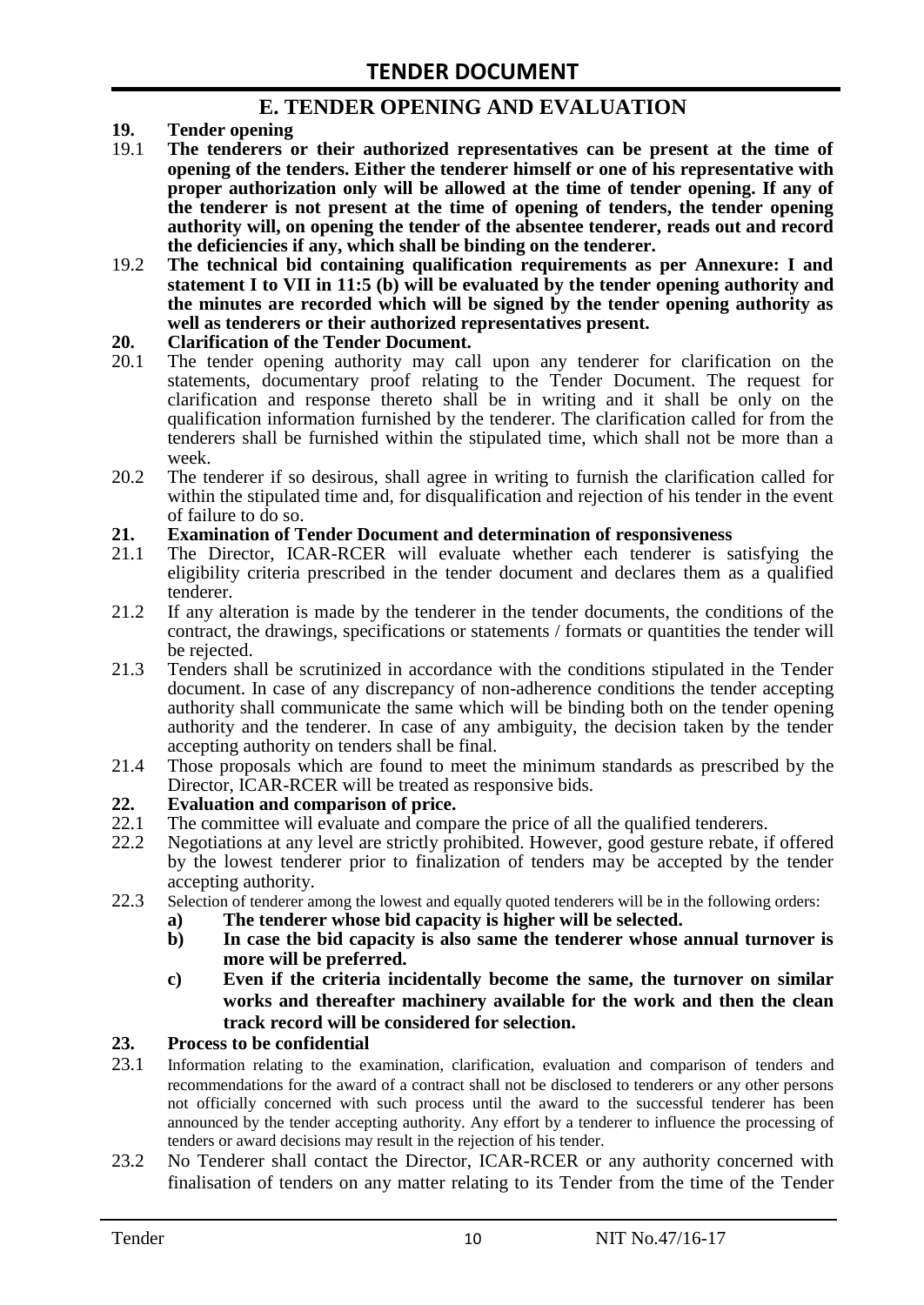opening to the time the Contract is awarded. If the Tenderer wishes to bring additional information to the notice of the Director, it should do so in writing.

23.3 Before recommending / accepting the tender, the tender recommending / accepting authority shall verify the correctness of certificates submitted to meet the eligibility criteria and specifically experience. The authenticated agreements of previous works executed by the lowest tenderer shall be called for.

# **F. AWARD OF CONTRACT**

# **24. Award Criteria**

- 24.1 The Director, ICAR-RCER will award or recommend to the competent tender accepting authority for award of the contract to the tenderer who is found technically qualified as per the tender conditions and whose price is lowest.
- 24.2 The tender accepting authority reserves the right to accept or reject any tender or all tenders and to cancel the tendering process, at any time prior to the award of contract, without thereby incurring any liability to the affected tenderer or tenderers or any obligation to inform the affected tenderer or tenderers of the reasons for such action.
- 25. Notification of award and signing of agreement
- 25.1 **The Tenderer whose Tender has been accepted will be notified of the award of the work by The Director ICAR-RCER prior to expiration of the Tender validity period by registered letter. This letter (hereinafter and in the Conditions of Contract called "Letter of Acceptance") will indicate the sum that the Government will pay the Contractor in consideration of the execution, completion, and maintenance of the Works by the Contractor as prescribed by the Contract (hereinafter and in the Contract called the "Contract Amount").**
- 25.2 The successful tenderer has to sign an agreement within a period of 15 days from the date of receipt of communication of acceptance of his tender. On failure to do so his tender will be cancelled duly forfeiting the E.M.D., paid by him without issuing any further notice and action will be initiated for black listing the tenderer.

### **26. Corrupt or fraudulent practices**

- 26.1 The Government requires that the bidders / suppliers / contractors under Government financed contracts, observe the highest standard of ethics during the procurement and execution of such contracts. In pursuance of this policy, the Government
- (a) Define for the purposes of the provision, the terms set forth below as follows:
- (i) "corrupt practices" means the offering, giving, receiving or soliciting of anything of value to influence the action of a Government official in procurement process or in contract execution: and
- (ii) "fraudulent practice" means a misrepresentation of facts in order to influence a procurement process or the execution of a contract to the detriment of the Government and includes collusive practice among Tenderers (prior to or after Tender submission) designed to establish in Tender prices at artificial noncompetitive levels and to deprive the Government of the benefits of free and open competition.
- (b) Will reject a proposal for award if it determines that the tenderer recommended for award has engaged in corrupt or fraudulent practices in competing for the contract in question.
- (c) Will blacklist / or debar a firm, either indefinitely or for a stated period of time, if at any time determines that the firm has engaged in corrupt or fraudulent practices in competing for, or in executing a Government contract.
- (d) Further more, tenderers shall be aware of the provisions stated in the general conditions of contract.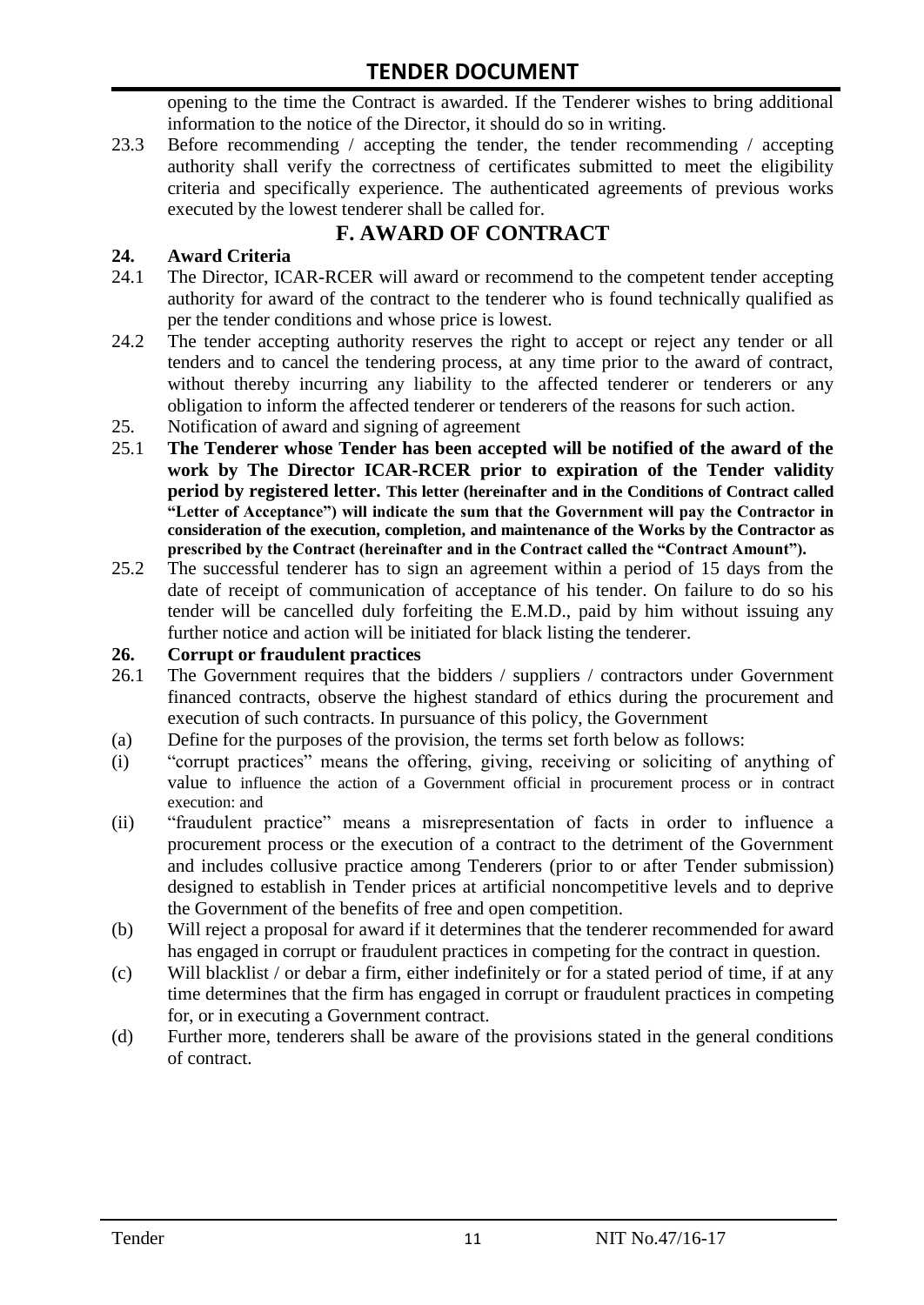#### **QUALIFICATION INFORMATION Annexure –I CHECKLIST TO ACOMPANY THE TENDER**

| Sl.<br>No.   | <b>Description</b>                                                                                                                   | <b>Submitted</b><br>Yes/No | Page No.<br>(see Note<br>below) |
|--------------|--------------------------------------------------------------------------------------------------------------------------------------|----------------------------|---------------------------------|
| 1            | $\mathcal{D}_{\cdot}$                                                                                                                | 3                          |                                 |
| $\mathbf{1}$ | Attested photocopy of Registered contractor from<br>CCW/CPWD/ PWD/ RWD and similar govt. agencies.                                   | Yes / No                   |                                 |
| 2            | Any type of single civil work of not less than Rs.3.50<br>lakhs in preceding three years.                                            | Yes / No                   |                                 |
| 3            | Certificates in support of Existing Commitments.                                                                                     | Yes / No                   |                                 |
| 4            | DD towards EMD.                                                                                                                      | Yes / No                   |                                 |
| 5            | Declaration towards the genuineness of the certificates                                                                              | Yes / No                   |                                 |
| 6            | <b>Experience :</b> Experience in any type of civil work                                                                             | Yes / No                   |                                 |
| 7            | Valid Labour license and Income Tax Clearance<br>certificate for last Financial Year must be submitted<br>alongwith tender document. | Yes / No                   |                                 |

#### **Notes:-**

- 1) All the statements copies of the certificates, documents etc., enclosed to the Tender Document shall be given page numbers on the right corner of each certificate, which will be indicated in column (4) against each item. The statements furnished shall be in the formats appended to the tender document.
- 2) The information shall be filled-in by the Tenderer in the checklist and **statements VI & VII** of section 11.5 (b) and shall be enclosed to the Technical bid for the purposes of verification as well as evaluation of the tenderer"s Compliance to the qualification criteria as provided in the Tender document. All the Certificates, documents, statements as per check-list shall be submitted by the tenderer.
- 3) The bidder shall sign all the statements/documents/certificates received by him owing responsibility for their correctness/authenticity. The successful tenderer shall furnish the original hard copies of all the documents / certificates / statements received by them before concluding the Agreement.

#### **DECLARATION**

I / WE ………………………………………………………………. have gone through carefully all the Tender conditions and solemnly declare that the certificates or the documents uploaded by me/us are genuine and I/We will abide by any penal action such as disqualification or black listing or determination of contract or any other action deemed fit, taken by, the Institute against us, if it is found that the statements, documents, certificates produced by me/us are false/fabricated.

I / WE hereby declare that, I / WE have not been blacklisted / debarred / Suspended / demoted in any department in any State due to any reasons.

Signature of the Tenderer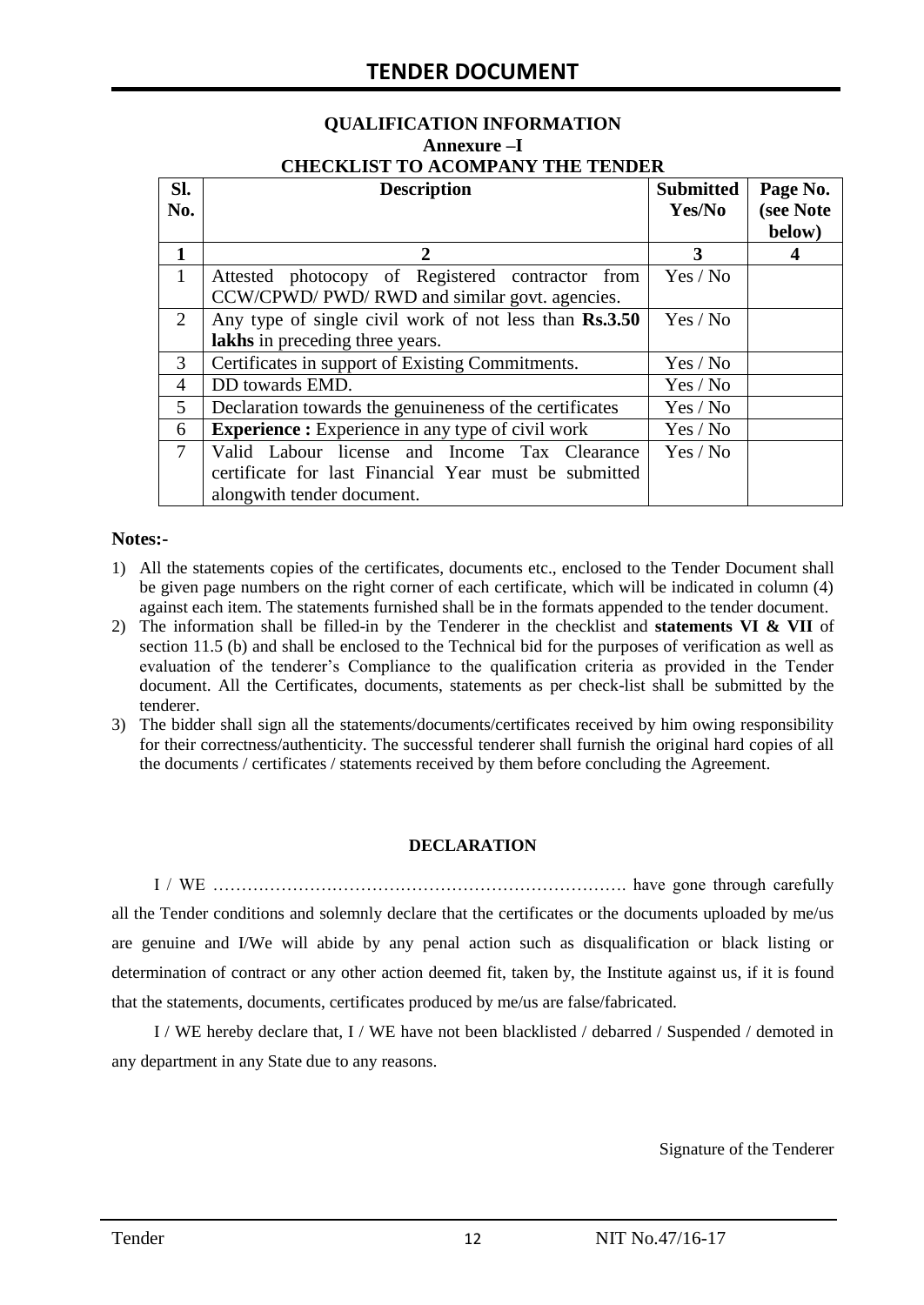# **CONDITIONS OF CONTRACT**

#### **TENDER**

Date: ……………

To The Director, ICAR-RCER, Patna

Sir,

I / We do hereby tender and if this tender be accepted, under take to execute the work entitled "**Collection of aquatic weeds, their stacking from Moti Lake at Motihari( East Champaran)"** as shown in the drawings and as per specifications described in this document of ICAR-RCER, Patna for the sum of **Rs. 5.00 lakhs** or such other sum as may be arrived under the clause of the standard preliminary specifications relating to "Payment by final measurement at unit rates"

I/WE have also quoted rates in Schedule "A", annexed (in words and figures) for which I/We agree to execute the work when the lumpsum payment under the terms of the agreement is varied by payment on measurement quantities.

I/WE have quoted rates in Schedule "A" both in words & figures. In case of any discrepancy between the Percentage excess or less on E.C.V., in words and figures, the rates quoted words only shall prevail.

I/WE agreed to keep the offer in this tender valid a period of six month(s) mentioned in the tender notice and not to modify the whole or any part of it for any reason within above period. If the tender is withdrawn by me/us for any reasons whatsoever, the earnest money paid by me/us will be forfeited to Government

I/WE hereby distinctly and expressly, declare and acknowledge that, before the submission of my/our tender I/We have carefully followed the instructions in the tender notice and have read the preliminary specifications and that I/We have made such examination of the contract documents and the plans, specifications and quantities and of the location where the said work is to be done, and such investigation of the work required to be done, and in regard to the material required to be furnished as to enable me/us to thoroughly understand the intention of same and the requirements, covenants, agreements, stipulations and restrictions contained in the contract, and in the said plans and specifications and distinctly agree that I/We will not hereafter make any claim or demand upon the Government based upon or arising out of any alleged misunderstanding or misconception /or mistake on my/or our part of the said requirement, covenants, agreements, stipulations, restrictions and conditions.

I / WE enclosed to my/our application for tender schedule a crossed demand draft (No.

dated:  $\qquad \qquad$  ) for Rs: as earnest money not to bear interest.

I / WE shall not assign the contractor or sublet any portion of the same. In case if it becomes necessary such subletting with the permission of the shall be limited to (1) Labour contract, (2) Material contract, (3) Transport contract and (4) Engaging specialists for special item of work.

IF MY / OUR tender is not accepted the sum shall be returned to me/us on application when intimation is sent to me/us of rejection or at the expiration of three months from last date of receipt of this tender, whichever is earlier. If my/our tender is accepted the earnest money shall be retained by the Government as security for the due fulfilment of this contract. If upon written intimation to me/us by the Office, I/We fail to attend the said office on the date herein fixed or if upon intimation being given to me/us or acceptance of my/our tender, and if I/We fail to make the additional security deposit or to enter into the required agreement as defined in tender document, then I/We agree the forfeiture of the earnest money. Any notice required to be served on me/us here under shall be sufficiently served on me/us if delivered to me/us hereunder shall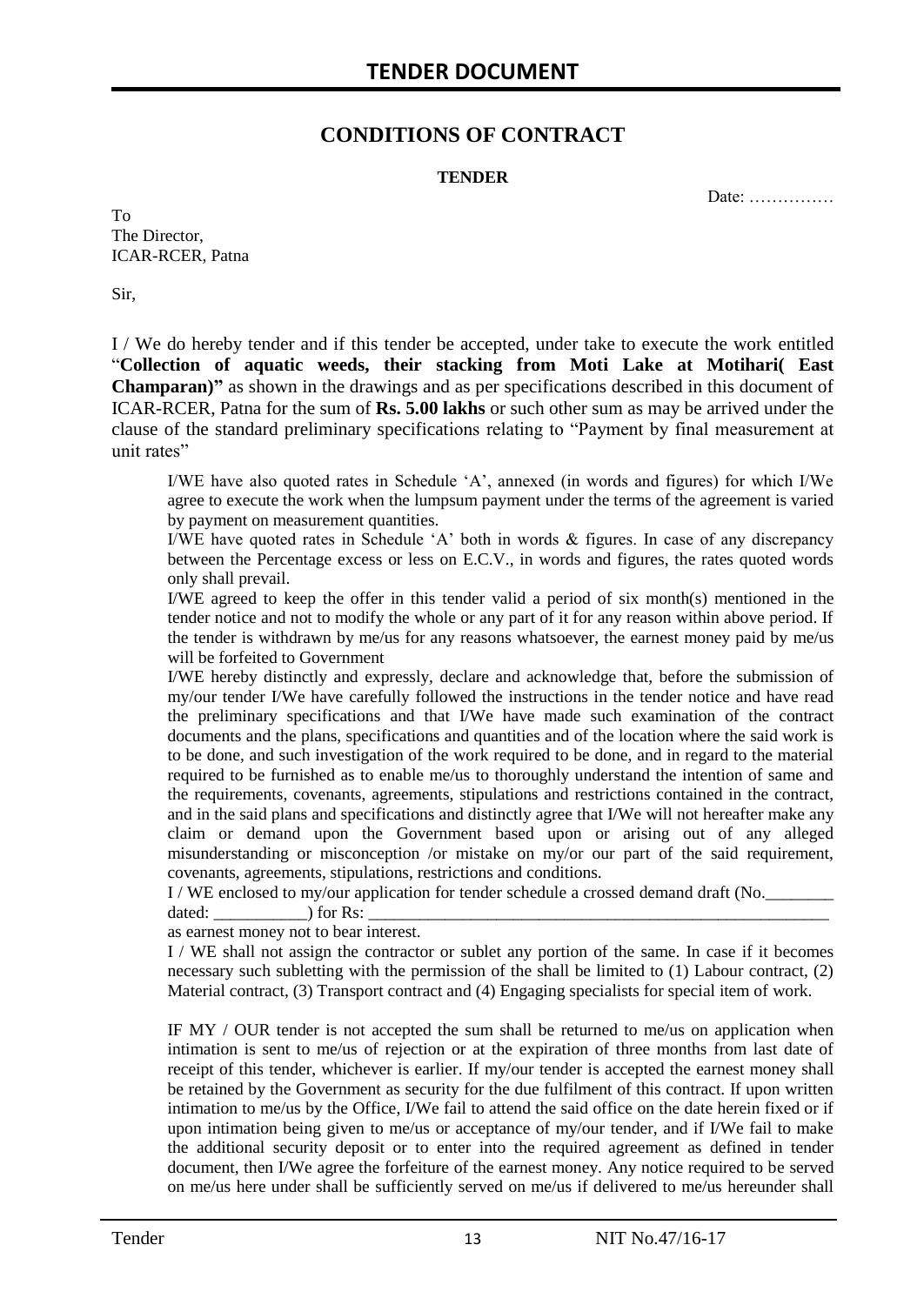be sufficiently served on me/us if delivered to me/us personally or forwarded to me/us by post to (registered or ordinary) or left at my/our address given herein. Such notice shall if sent by post be deemed to have been served on me/us at the time when in due course of post it would be delivered at the address to which it is sent.

I/WE fully understand that the written agreement to be entered into between me/us and Government shall be the foundation of the rights of the both the parties and the contract shall not be deemed to be complete until the agreement has first been signed by me/us and then by the proper officer authorized to enter into contract on behalf of Government.

I AM/WE ARE professionally qualified and my/our qualifications are given below:

| S. No. | Name | Qualification |
|--------|------|---------------|
|        |      |               |
|        |      |               |
|        |      |               |
|        |      |               |
|        |      |               |
|        |      |               |
|        |      |               |
|        |      |               |

I/WE will employ the following technical staff for supervising the work and will see that one of them is always at site during working hours, personally checking all items of works and paint extra attention to such works as required special attention (eg) Main panel boards, Cable connections etc.,

| S. No. | Name | Qualification |
|--------|------|---------------|
|        |      |               |
|        |      |               |
|        |      |               |
|        |      |               |
|        |      |               |
|        |      |               |

I / WE declare that I / WE agree to recover the salaries of the technical staff actually engaged on the work by the department, from the work bills, if I / We fail to employ technical staff as per the tender condition.

#### **TENDERERS / CONTRACTOR'S CERTIFICATE.**

- (1) I/WE hereby declare that I/We have perused in detail and examined closely the Indian Standard Specifications, all clauses of the preliminary specifications with all amendments and have either examined all the standards specifications or will examine all the standard specifications for items for which I/We tender, before I/We submit such tender and agree to be bound and comply with all such specifications for this agreement which I/We execute in the different Government Departments.
- (2)I/WE certify that I/We have inspected the site of the work before quoting my price, I /We have satisfied about the quality, availability and transport facilities for all the materials.
- (3)I / WE am/are prepared to furnish detailed data in support of all my quoted rates, if and when called upon to do so without any reservations.
- $(4)$ I / WE hereby declare that I / We will not claim any price escalation.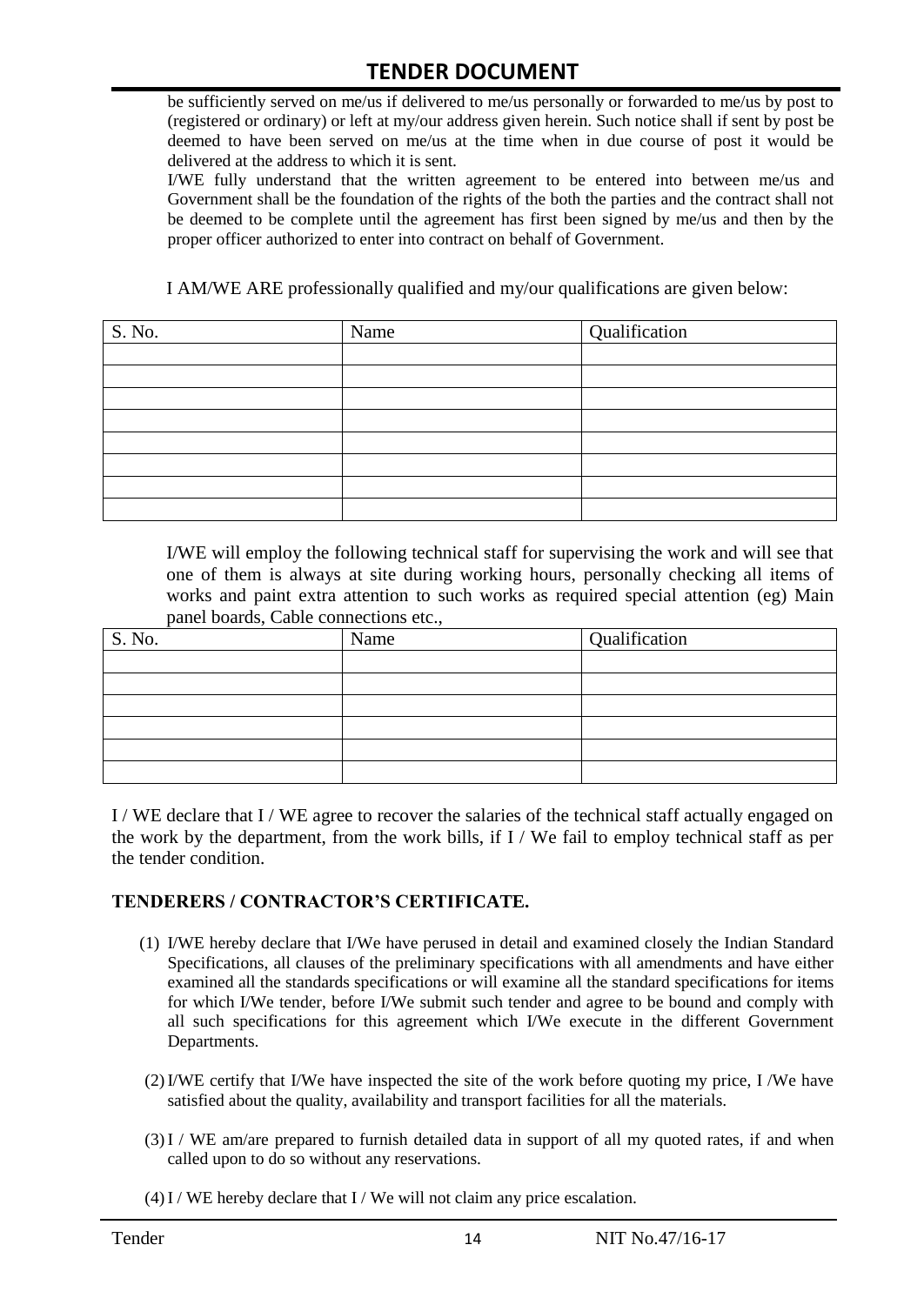- (5)I / WE hereby declare that I am / We are accepting for the defect liability period as 24 months.
- (6)I / WE declare that I / WE will not claim any extra amount towards any material used for the work other than the quoted works for respective schedule 'A' items.
- $(7)$ I / WE declare that I / WE will execute the work as per the mile stone programme, and if I / WE fail to complete the work as per the mile stone programme I abide by the condition to recover liquidated damages as per the tender conditions.
- $(8)$ I / WE declare that I / WE will abide for settlement of disputes as per the tender conditions.

#### **DECLARATION OF THE TENDERER**

- 1) I/WE have not been black listed in any department due to any reasons.
- 2) I/We declare that all the Certificates/Documents submitted by Me/US are Genuine.
- 3) I/WE agree to disqualify me/us for any wrong declaration in respect of the above and to summarily reject my/our tender.

Address of the Tenderer:

Phone No.: Fax No.: CONTRACTOR.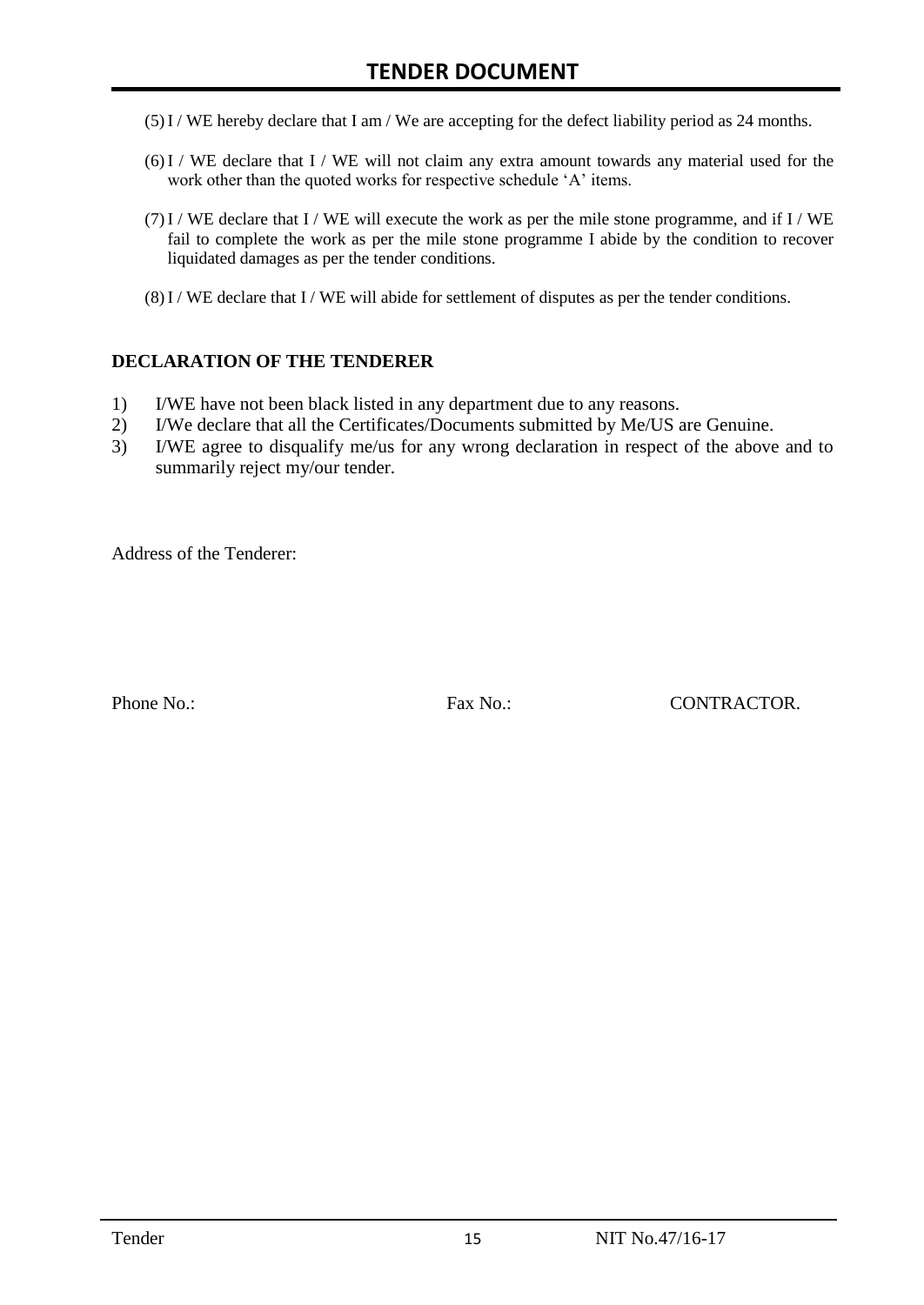# **CONDITIONS OF CONTRACT**

# **A. GENERAL**

### **1. Interpretation:**

- 1.1 In interpreting these Conditions of Contract, singular also means plural, male also means female, and vice-versa. Headings have no significance. Works have their normal meaning under the language of the contract unless specifically defined. The Incharge will provide instructions clarifying queries about the conditions of Contract.
- 1.2 The documents forming the Contract shall be interpreted in the following order of priority:
- **1) Agreement**
- **2) Letter of Acceptance, notice to proceed with the works**
- **3) Contractor's Tender**
- **4) Conditions of contract**
- **5) Specifications**
- **6) Drawings**
- **7) Bill of quantities**
- **8) Any other document listed as forming part of the Contract.**

#### **2. Decisions:**

2.1 Except where otherwise specifically stated, the Director will decide the contractual matters between the Department and the Contractor in the role representing the Department.

#### **3. Delegation:**

3.1 The Director may delegate any of his duties and responsibilities to other officers and may cancel any delegation by an official order issued.

#### **4. Communications:**

4.1 Communications between parties, which are referred to in the conditions, are effective only when in writing. A notice shall be effective only when it is delivered **(in terms of Indian Contract Act)**

#### **5. Sub-contracting:**

**5.1 If the prime contractor desires to sub-let a part of the work, he should submit the same at the time of filing tenders itself or during execution, giving the name of the proposed Sub-contractor, along with details of his qualification and experience. The Tender Accepting Authority should verify the experience of the Sub-contractor and if the Sub-contractor satisfies the qualification criteria in proportion to the value of work proposed to be sub-let, he may permit the same. The total value of works to be awarded on sub-letting shall not exceed 50% of contract value. The extent of subletting shall be added to the experience of the sub-contractor and to that extent deducted from that of the main contractor.**

#### **6. Other Contractors:**

6.1 The Contractor shall cooperate and share the Site with other contractors, Public authorities, utilities, and the Department. The Contractor shall also provide facilities and services for them as directed by the Incharge.

#### **7. Personnel:**

- 7.1 The Contractor shall employ the required Key Personnel named in the Schedule of Key Personnel to carry out the functions stated in the Schedule or other personnel approved by the Incharge. The Incharge will approve any proposed replacement of Key Personnel only if their qualifications, abilities, and relevant experience are substantially equal to or better than those of the personnel listed in the Schedule.
- 7.2 Failure to employ the required technical personnel by the contractor the institute will depute its own technical person and expenditure of salary will be recovered from contractor.
- 7.3 The technical personnel should be on full time and available at site whenever required by Incharge to take instructions.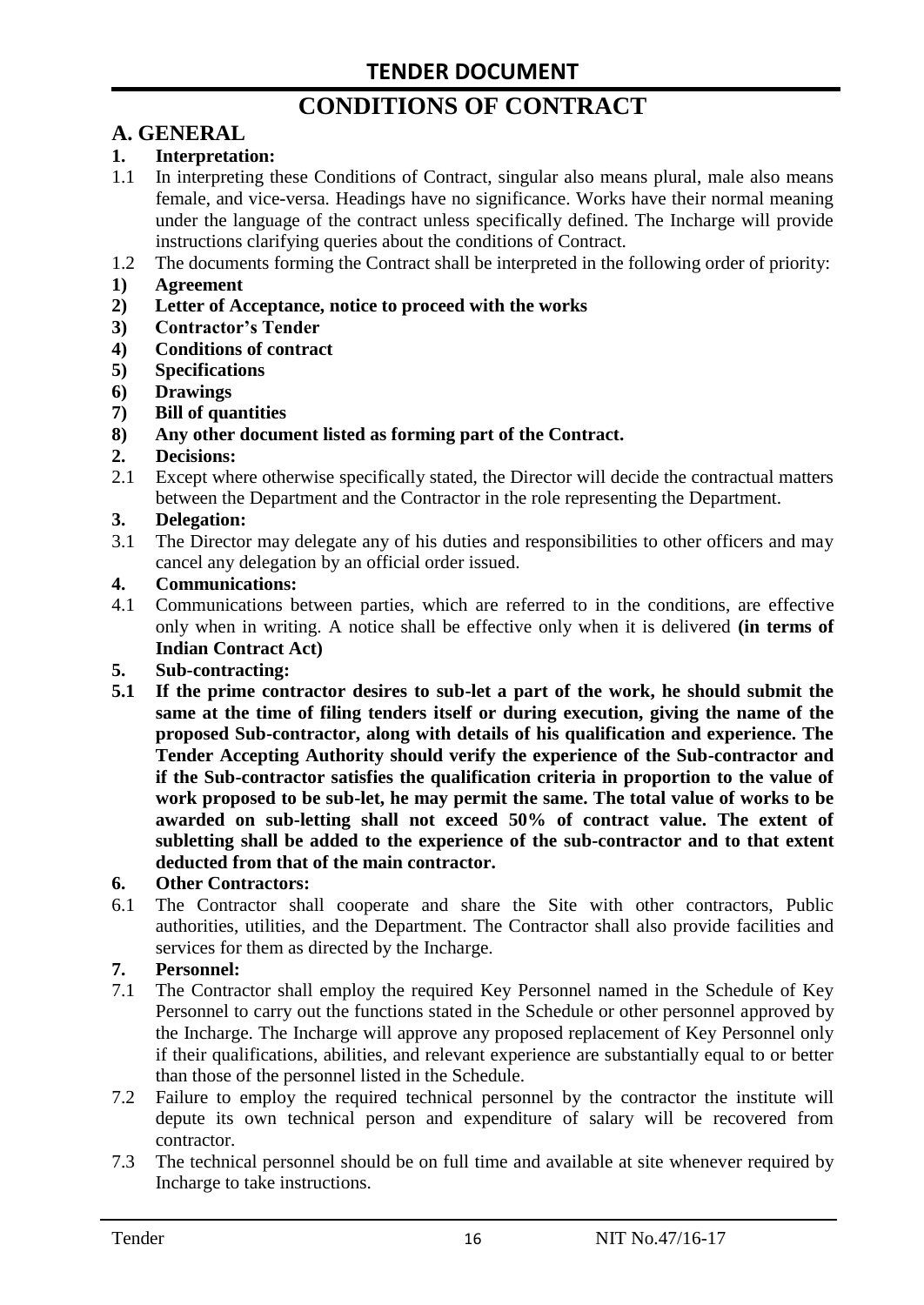- 7.4 The names of the technical personnel to be employed by the contractor should be furnished in the statement enclosed separately.
- 7.5 In case the contractor is already having more than one work on hand and has undertaken more than one work at the same time, he should employ separate technical personnel on each work.
- 7.6 If the contractor fails to employ technical personnel the work will be suspended or department will engage a technical personnel and recover the cost thereof from the contractor.
- 7.7 If the Incharge asks the Contractor to remove a person who is a member of Contractor"s staff or his work force stating the reasons the Contractor shall ensure that the person leaves the site forthwith and has no further connection with the work in the contract.

#### **8. Contractor's Risks:**

- 8.1 All risks of loss of or damage to physical property and of personnel injury and death, which arise during and in consequence of the performance of the Contract are the responsibility of the Contractor.
- **9. Insurance:**
- **9.1 The Contractor shall provide, in the joint names of the Department and the contractor, insurance cover from the Start Date to the end of the Defects Liability Period i.e., 24 months after completion for the following events which are due to the Contractor's risks.**
- **a) loss of or damage to the Works, Plant and Materials;**
- **b) loss of or damage to the Equipment;**
- **c) loss of or damage of property in connection with the Contract; and**
- **d) Personal injury or death of persons employed for construction.**
- **9.2 Policies and certificates of insurance shall be delivered by the Contractor to the Incharge at the time of concluding Agreement. All such insurance shall provide for compensation to be payable to rectify the loss or damage incurred.**
- **i) The contractor shall furnish insurance policy in force in accordance with proposal furnished in the Tender and approved by the Department for concluding the agreement.**
- **ii) The contractor shall also pay regularly the subsequent insurance premia and produce necessary receipt to the Incharge well in advance.**
- **iii) In case of failure to act in the above said manner the department will pay the premium and the same will be recovered from the Contractors payments.**
- **9.3 Alterations to the terms of insurance shall not be made without the approval of the Incharge.**

#### **10. Site Inspections:**

- 10.1 The contractor should inspect the site and also proposed quarries of choice for materials source of water and quote his rate including quarrying, conveyance and all other charges etc.
- 10.2 The responsibility for arranging the land for borrow area rests with the Contractor and no separate payment will be made for procurement or otherwise. The contractor's quoted rate will be inclusive of land cost.

#### **11. Contractor to Construct the Works:**

11.1 The Contractor shall construct and Commission the Work in accordance with the specifications and Drawings.

# **12. Power Supply.**

- 12.1 The contractor shall make his own arrangements for obtaining power from the Electricity dept., at his own cost. The contractor will pay the bills of Electricity Department for the cost of power consumed by him till the **(Name of work**) is handed over to ICAR-RCER.
- 12.2 **The contractor shall satisfy all the conditions and rules required as per Indian Electricity Act 1910 and under Rule-45(I) of the Indian Electricity Rules, 1956 as amended from time to time and other pertinent rules.**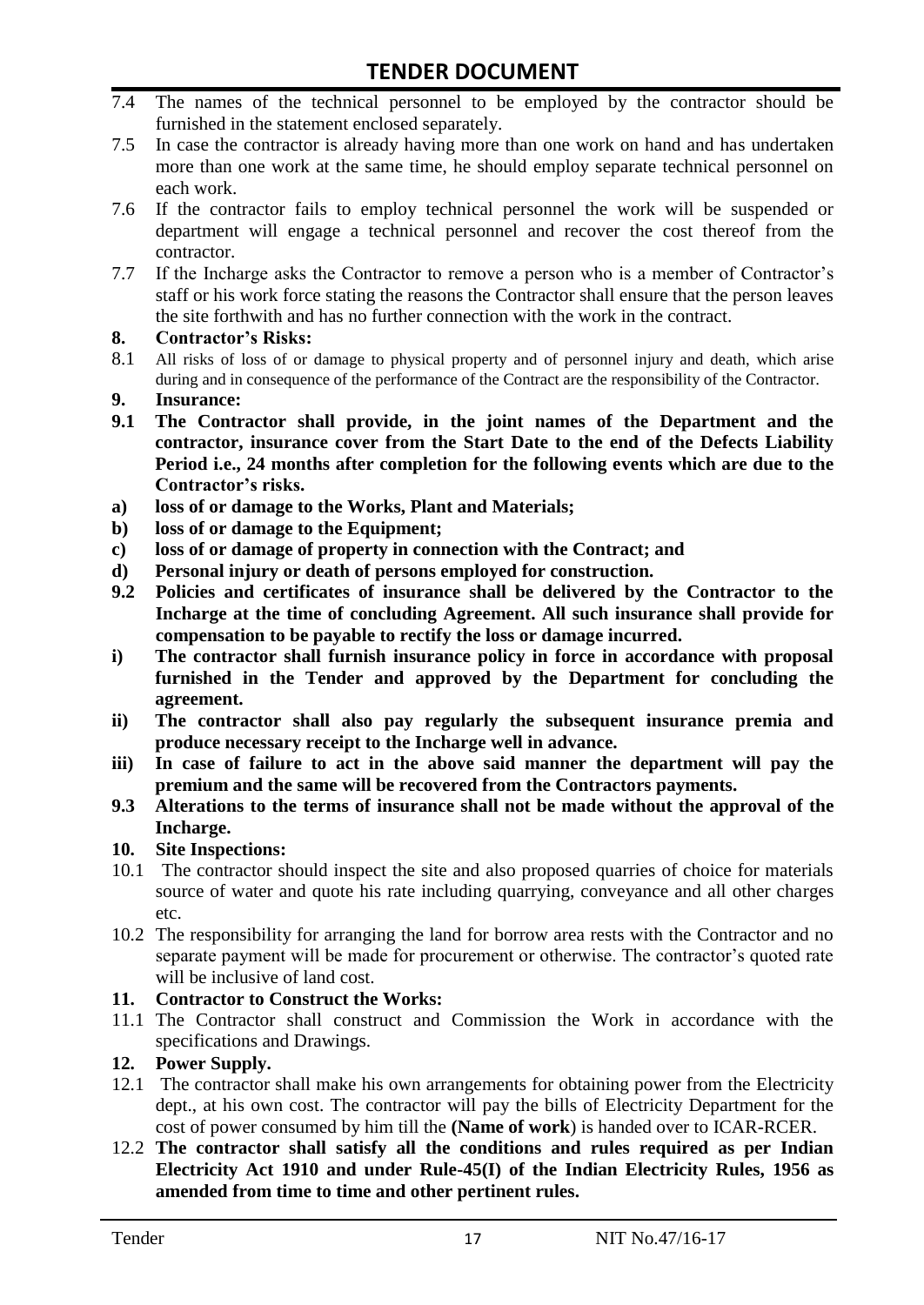12.3 The power shall be used for bonafide Departmental work only.

# **13. Monsoon Damages:**

Damages due to rain or flood shall have to be made good by the contractor till the work is handed over to the Department. The responsibility of damages making good the damages due to rain or flood rests with the contractor. **No extra payment is payable** for such operations and the contractor shall therefore, have to take all necessary precautions to protect the work done during the construction period.

#### **14. The works to be Completed by the Intended Completion Date:**

14.1 The Contractor may commence execution of the Works on the Start Date and shall carry out the Works in accordance with the programme submitted by the Contractor, as updated with the approval of the Incharge, and complete the work by the Intended Completion Date.

#### **15. Safety:**

15.1 The Contractor shall be responsible for the safety of all activities on the Site.

#### **16. Discoveries:**

16.1 Anything of historical or other interest or of significant value unexpectedly discovered on the Site is the property of the Government. The Contractor is to notify the Incharge of such discoveries and carry out the Incharge instructions for dealing with them.

#### **17. Possession of the Site.**

17.1 The Department shall give possession of the site to the Contractor.

# **18. Access to the Site:**

18.1 The Contractor shall provide the Incharge and any person authorised by the Incharge, access to the site and to any place where work in connection with the Contract is being carried out or is intended to be carried out.

#### **19. Instructions:**

- 19.1 The Contractor shall carry out all instructions of the Incharge and comply with all the applicable local laws where the Site is located.
- **20. Settlement of disputes:**
- 20.1 **If any dispute of difference of any kind whatsoever arises between the department and the Contractor in connection with, or arising out of the Contract, whether during the progress of the works or after their completion and whether before or after the termination, abandonment or breach of the Contract, it shall in the first place, be referred to and settled by the Incharge who shall, within a period of thirty days after being requested by the Contractor to do so, give written notice of his decision to the Contractor. Upon receipt of the written notice of the decision of the Incharge the Contractor shall promptly proceed without delay to comply with such notice of decision.**
- 20.2 **If the Incharge fails to give notice of his decision in writing within a period of thirty days after being requested or if the Contractor is dissatisfied with the notice of the decision of the Incharge the Contractor may within thirty days after receiving the notice of decision appeal to the Department who shall offer an opportunity to the contractor to be heard and to offer evidence in support of his appeal, the Department shall give notice of his decision within a period of thirty days after the Contractor has given the said evidence in support of his appeal, subject to arbitration, as hereinafter provided. Such decision of the Department in respect of every matter so referred shall be final and binding upon the Contractor and shall forthwith be given effect to by the Contractor, who shall proceed with the execution of the works with all due diligence whether he requires arbitration as hereinafter provided, or not. If the Department has given written notice of his decision to the Contractor and no claim to arbitration, has been communicated to him by the Contractor within a period of thirty days from receipt of such notice the said decision shall remain final and binding upon the Contractor. If the Department fail to give notice of his decision, as**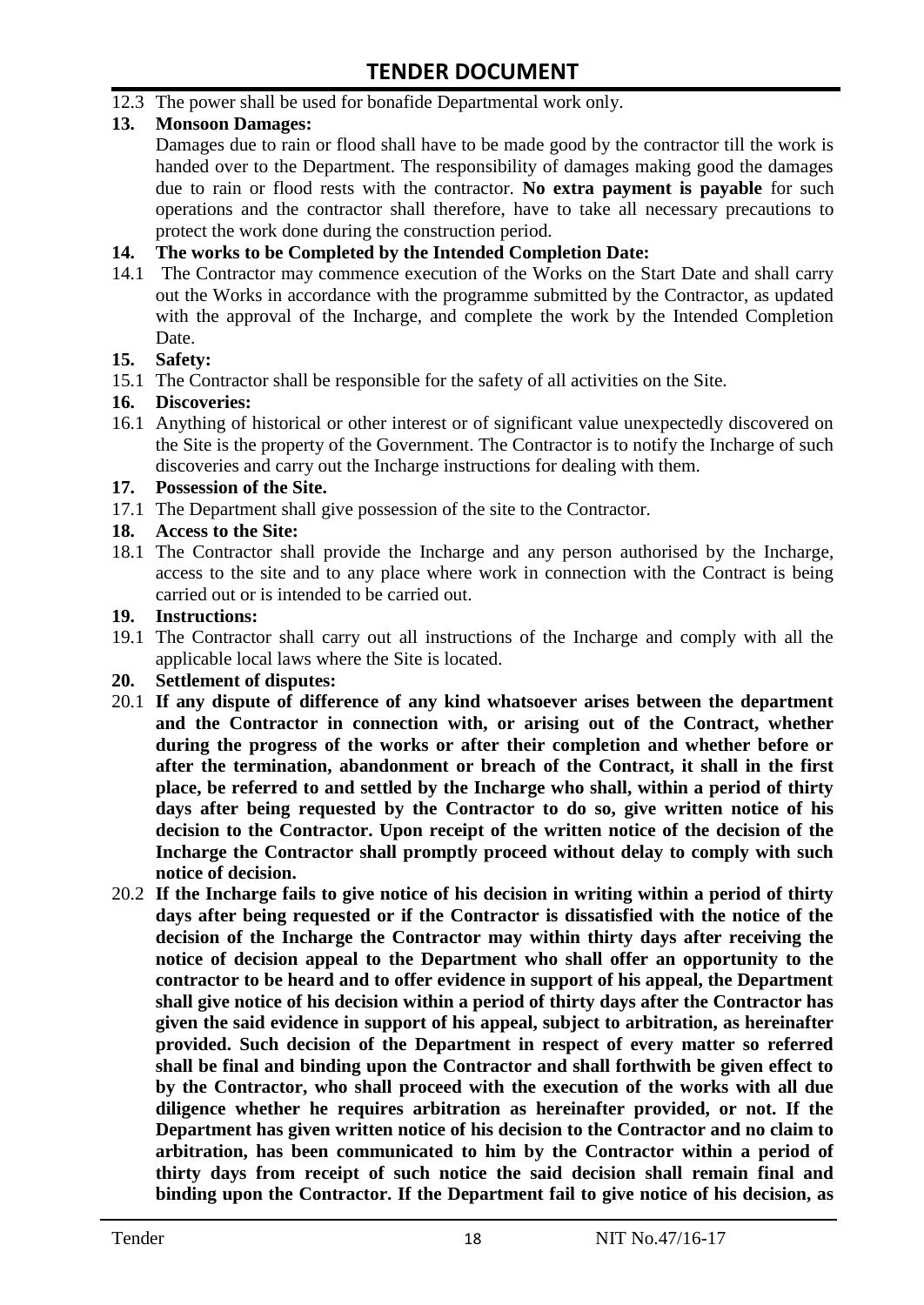**aforesaid within a period of thirty days after being requested as aforesaid, or if the Contractor be dissatisfied with any such decision, then and in any such case the contractor within thirty days after the expiration of the first named period of thirty days as the case may be, require that the matter or matters in dispute be referred to arbitration: jurisdiction of Patna limits.**

# **B. TIME FOR COMPLETION**

# **21. Program:**

- 21.1 The total period of completion is (**duration of 15 days**) from the date of receipt of Work Order.
- 21.2 The attention of the tenderer is directed to the contract requirement at the time of beginning of the work. The rate of progress and proportionate value of work done from time to time as will be indicated by the Certificate for the value of work done will be required. Date of commencement of their programme will be the date for concluding agreement but not the date of handing over site.
- 21.3 After signing the agreement, the contractor shall forthwith begin the work, shall regularly and continuously proceed with them.
- 21.4 The contractor shall commence the works on site within the period specified under condition 23.1 to 23.2 after the receipt by him of a written order to this effect from the concerned authority and shall proceed with the same with due expedition and without delay, except as may be expressly sanctioned or ordered.
- 21.5 Save in so far as the contractor may prescribe, the extent of portions of the site of which the contractor is to be given possession from time to time and the order in which such portions shall be made available to him and, Subject to any requirement in the contract as to the order in which the works shall be executed, the "s written order to commence the works, give to the contractor possession of so much of the site as may be required to enable the contractor to commence proceed with the execution of the works in accordance with the programme if any, and otherwise in accordance with such reasonable proposals of the contractor as he shall by written notice to the Incharge, make and will from time to time as the works proceed, give to the contractor possession of such further portions of the site as may be required to enable the contractor to proceed with the execution of the works with due dispatch in accordance with the said programme or proposals as the case maybe; if the contractor suffers delay or incurs cost from failure on the part of the Concerned authority to give possession in accordance with the terms of this clause, the Concerned authority shall grant an extension of time for the completion of works.
- 21.6 The contractor shall bear all costs and charges for special or temporary way leases required by him in connection with access to the site. The contractor shall also provide at his own cost any additional accommodation outside the site required by him for the purposes of the work.
- 21.7 Subject to any requirement in the contract as to completion of any section of the works before completion of the whole of the works shall be completed in accordance with provisions of clauses in the Schedule within the time stated in the contract calculated from the last day of the period named in the statement to the tender as that within which the works are to be commenced or such extended time as may be allowed.

# 21.8 **Delays and extension of time:**

No claim for compensation on account of delays or hindrances to the work from any cause whatever shall lie, except as hereafter defined. Reasonable extension of time will be allowed by the or by the office competent to sanction the extension, for unavoidable delays, such as may result from causes, which in the opinion of the , are undoubtedly beyond the control of the contractor. The shall assess the period of delay or hindrance caused by any written instructions issued by him, at twenty five per cent in excess or the actual working period so lost.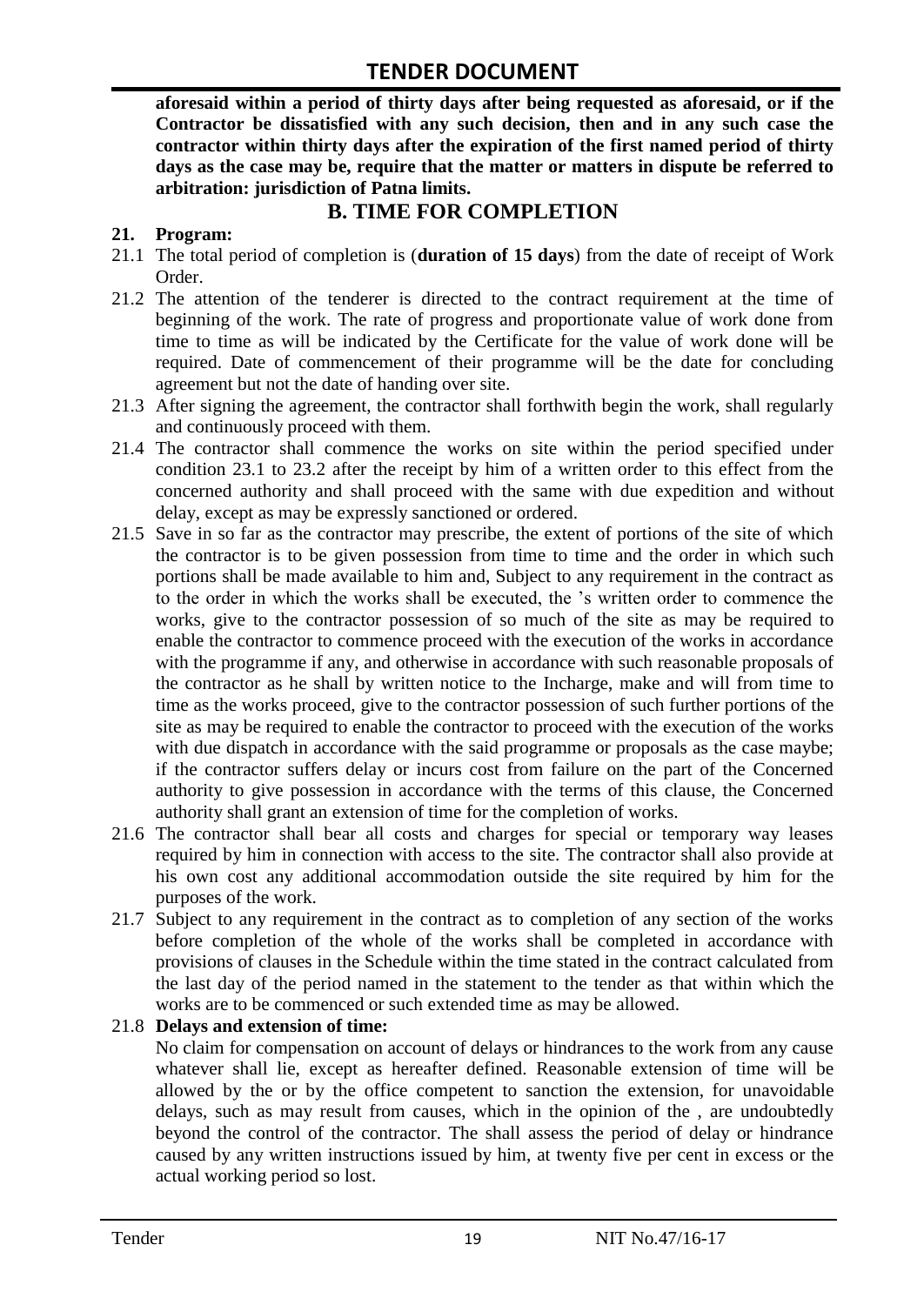In the event of the failing to issue necessary instructions and thereby causing delay and hindrance to the contractor, the latter shall have the right to claim an assessment of such delay by the Director, ICAR-RCER whose decision will be final and binding. The contractor shall lodge in writing with the statement of claim for any delay or hindrance referred to above, within fourteen days from its commencement, otherwise no extension of time will be allowed.

Whenever authorised alterations or additions made during the progress of the work are of such a nature in the opinion of the as to justify an extension of time in consequence thereof, such extension will be granted in writing by the or other competent authority when ordering such alterations or additions.

#### **22. Construction Programme:**

- 22.1 The Contractor shall furnish within 15 days of the order of the work a programme showing the sequence in which he proposed to carry out the work, monthly progress expected to be achieved, also indicating date of procurement of materials plant and machinery. The schedule should be such that it is practicable to achieve completion of the whole work within the time limit fixed and shall obtain the approval of the Incharge. Further rate of the progress as in the program shall be kept up to date. In case it is subsequently found necessary to alter this program, the contractor shall submit sufficiently in advance the revised program incorporating necessary modifications and get the same approved by the Incharge. No revised program shall be operative with out approval of Incharge.
- 22.2 The Director, ICAR-RCER shall have all times the right, without any way violating this contract, or forming grounds for any claim, to alter the order of progress of the works or any part thereof and the contractor shall after receiving such directions proceed in the order directed. The contractor shall also report the progress to the Director, ICAR-RCER within 7 days of the Incharge direction to alter the order of progress of works.
- 22.3 The Contractor shall give written notice to the Incharge whenever planning or progress of the works is likely to be delayed or disrupted unless any further drawings or order including a direction, instruction or approval is issued by the Incharge within a reasonable time. The notice shall include details of the drawing or order required and of why and by when it is required and of any delay or disruption likely to be suffered if it is late.
- 22.4 Rate of progress/percentage of work:

# i) **(30 days) 100% of contract value**

#### **23. Speed of Work**

- 23.1 The Contractor shall at all times maintain the progress of work to conform to the latest operative progress schedule approved by the Incharge. The contractor should furnish progress report indicating the programme and progress once in a month. The Incharge may at any time in writing direct the contractor to slow down any part or whole of the work for any reason (which shall not be questioned) whatsoever, and the contractor shall comply with such orders of the Incharge. The compliance of such orders shall not entitle the contractor to any claim of compensation. Such orders of the Incharge for slowing down the work will however be duly taken into account while granting extension of time if asked by the contractor for which no extra payment will be entertained.
- 23.2 Delays in Commencement or progress or neglect of work and forfeiture of earnest money, Security deposit and withheld amounts:

If, at any time, the Incharge shall be of the opinion that the Contractor is delaying Commencement of the work or violating any of the provisions of the Contractor is neglecting or delaying the progress of the work as defined by the tabular statement. "Rate of progress" in the Articles of Agreement", he shall so advise the Contractors in writing and at the same time demand compliance in accordance with conditions of Tender notice. If the Contractor neglects to comply with such demand within seven days after receipt of such notice, it shall then or at any time there after, be lawful for the Director, ICAR-RCER to take suitable action in accordance with relevant Clauses.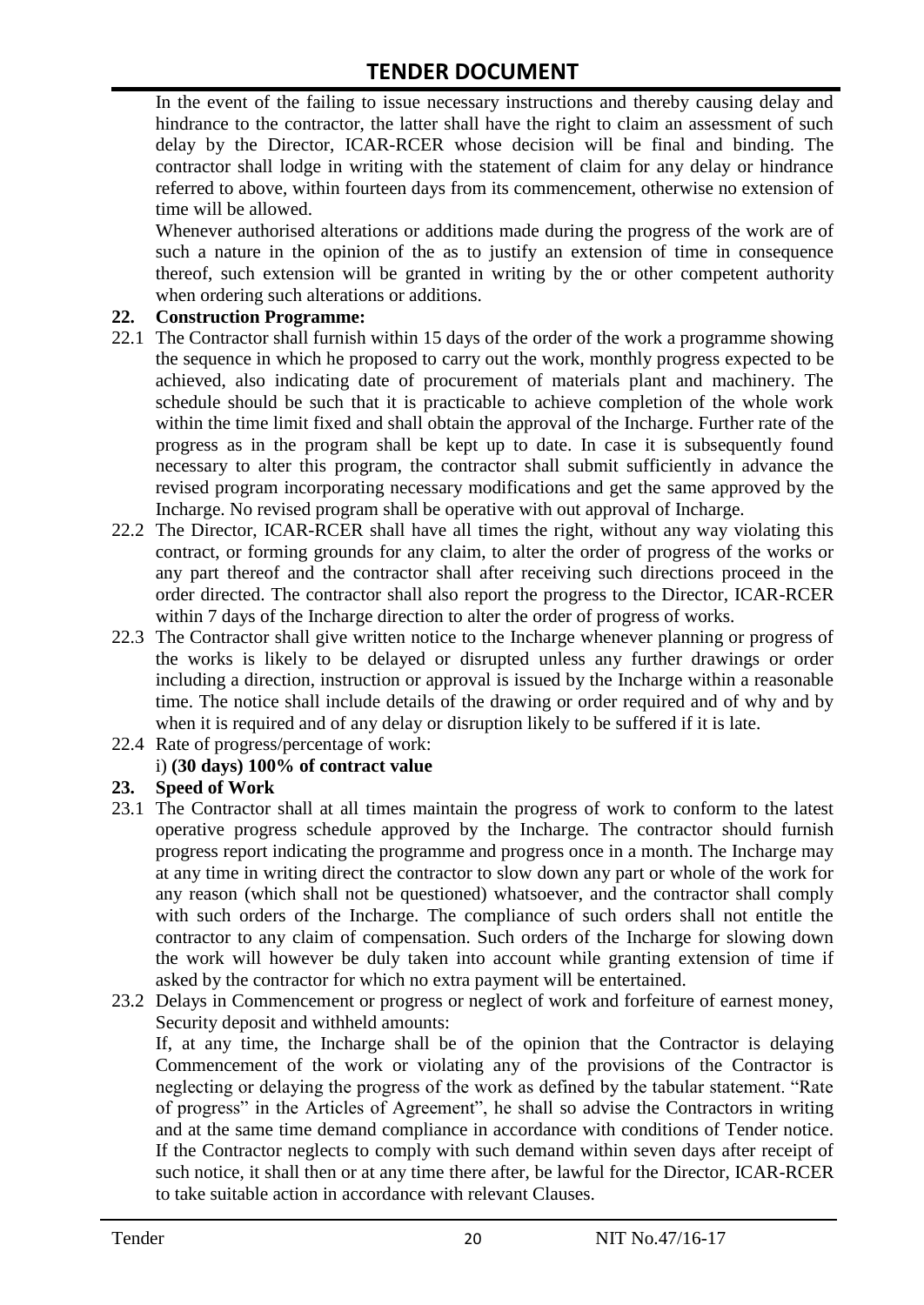#### **24. Suspension of works by the Contractor:**

- 24.1 If the Contractor shall suspend the works, or sublet the work without sanction of the Incharge, or in the opinion of the Incharge shall neglect or fail to proceed with due diligence in the performance of his part of the Contract as laid down in the Schedule rate of progress, or if he shall continue to default or repeat such default in the respects mentioned in relevant rules of GOI, Incharge shall take action in accordance with related Clauses.
- 24.2 If the Contractor stops work for 28 days and the Stoppage has not been authorised by the Incharge the Contract will be terminated as per the law.
- 24.3 If the Contractor has delayed the completion of works the Contract will be terminated under relavant Clauses.

#### **25. Extension of the Intended Completion Date:**

- 25.1 The Incharge shall extend or recommend for extension, in accordance with the Government orders in force, the Intended Completion Date if a Variation is issued which makes it impossible for Completion to be achieved by the Intended Completion Date.
- 25.2 The Incharge shall decide whether and by how much to extend the Intended Completion Date within 21 days of the Contractor asking the Engineer for a decision upon the effect of a Variation and submitting full supporting information. If the Contractor has failed to give early warning of a delay or has failed to cooperate in dealing with a delay, the delay by this failure shall not be considered in assessing the new Intended Completion Date.

#### **26. Delays Ordered by the Incharge**

26.1 The Incharge may instruct the Contractor to delay the start or progress of any activity within the Work.

#### **27. Early Warning:**

- 27.1 The contractor is to warn the Incharge at the earliest opportunity of specific likely future events or circumstances that may adversely affect the Execution of Works.
- 27.2 The Contractor shall cooperate with the Incharge in making and considering proposals for how the effect of such an event or circumstance can be avoided or reduced by anyone involved in the work and in carrying out any resulting instruction of the Incharge.

#### **28. Management Meetings:**

28.1 **The Incharge may require the Contractor to attend a management meeting. The business of a management meeting shall be to review the progress work.**

# **C. QUALITY CONTROL**

#### **29. Identifying Defects:**

29.1 The Incharge shall check the Contractor's work and notify the Contractor of any Defects that are found. Such checking shall not affect the Contractor"s responsibilities. The Incharge may instruct the Contractor to verify the Defect and to uncover and test any work that the Engineer considers may be a Defect.

#### **30. Tests:**

30.1 If the Incharge instructs the Contractor to carry out a test not specified in the Specification to check whether any work has a Defect and the Contractor shall pay for the test and any samples.

#### **31. Correction of Defects:**

- 31.1 The Incharge shall give notice to the Contractor of any Defects before the end of the Defects Liability Period, which begins on Completion. The defects liability period shall be extended for as long as defects remain to be corrected by the Contractor.
- 31.2 Every time notice of a Defect is given, the Contractor shall correct the notified defect within the length of time specified by the Incharge's notice.

# **32. Uncorrected defects**

32.1 If the contractor has not corrected the defect within the time specified in the Incharge"s notice, the Incharge will assess the cost of having the defect corrected and the contractor will pay this amount.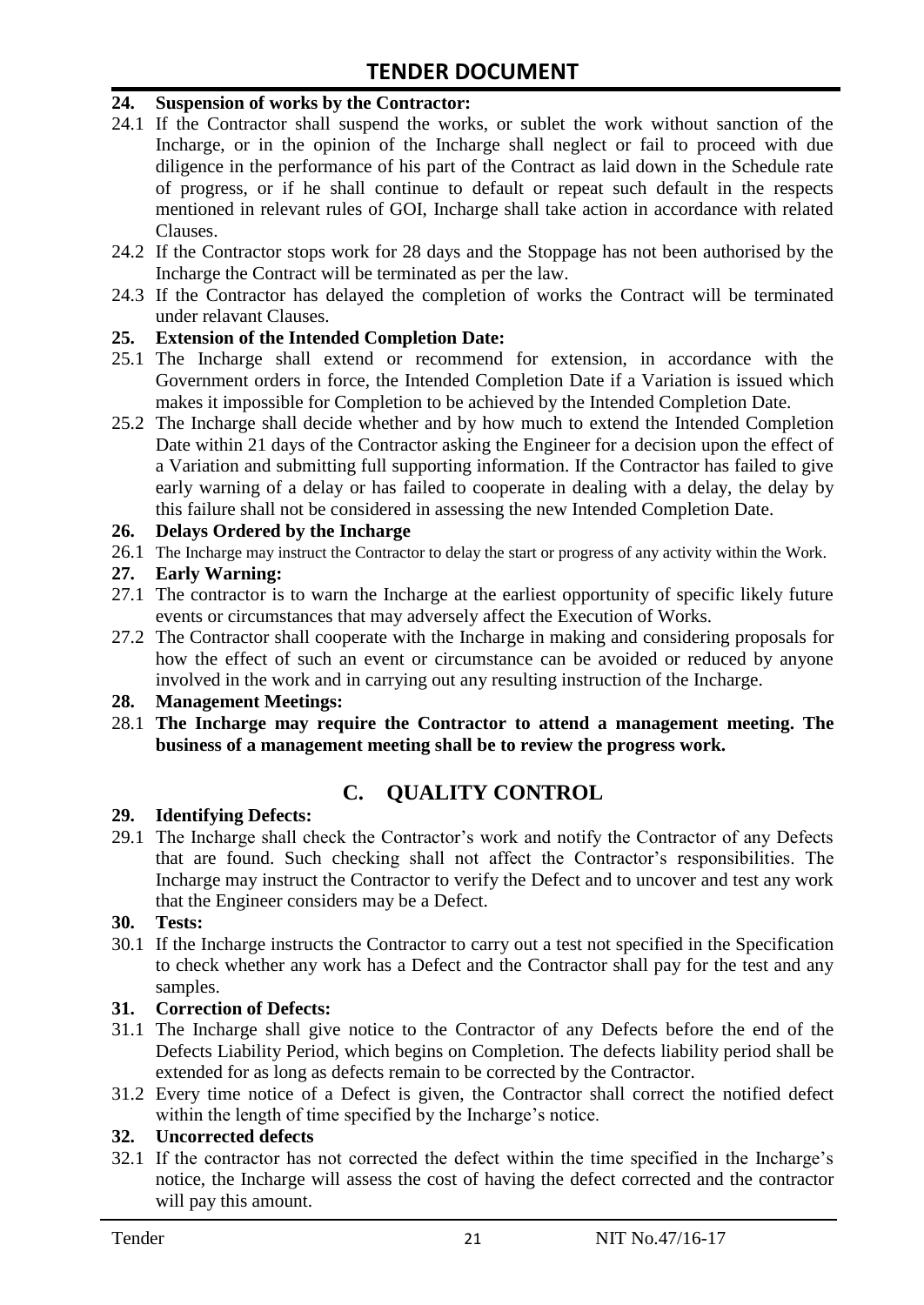#### **33. Quality Control:**

In addition to the normal inspection by the regular staff in charge of the execution of work, the work may also be inspected by the, Quality control Circle or by the State or District level Vigilance Cell Unit and any other authorised external Agency if any sub-standard work or excess payments are noticed with reference to measurement books etc., during inspection, action will be taken based on their observations and these will be effected by the Incharge of the execution of the work.

# **D. COST CONTROL**

#### **34. Bill of Quantities:**

- 34.1 The Bill Quantities shall contain items for the construction work to be done by the Contractor.
- 34.2 The Contractor is paid for the quantity of the work done as per quoted rate in the Bill of Quantities for each item.

#### **35. Changes in the Quantities:**

- 35.1 The contractor is bound to execute all supplemental works that are found essential, incidental and inevitable during execution of main work.
- 35.2 The payment of rates for such supplemental items of work will be regulated as under; Supplemental items directly deducible from similar items in the original agreement.
- 35.2.1 The rates shall be derived by adding to or subtracting from the agreement rate of such similar item the cost of the difference in the quantity of materials labour between the new items and similar items in the agreement worked out with reference to the Standard Schedule of Rates adopted in the sanctioned estimate with which the tenders are accepted.
- 35.2.2 (a) Similar items but the rates of which cannot be directly deduced from the original agreement.

(b) Purely new items which do not correspond to any item in the agreement.

35.2.3 The rates of all such items shall be Estimated Rates plus or minus overall Tender premium.

#### **36. Extra Items:**

- 36.1 Extra items of work shall not vitiate the contract. The contractor shall be bound to execute extra items of work as directed by the Incharge. The rates for extra items shall be worked out by the as per the conditions of the Contract and the same are binding on the Contractor.
- 36.2 The contractor shall before the 15th day of each month, submit in writing to the a statement of extra items if any that they have executed during the preceding month failing which the contractor shall not be entitled to claim any.

#### **36.3 Entrustment of additional items:**

- 36.3.1 Where ever additional items not contingent on the main work and outside the scope of original agreement are to be entrusted to the original contractor dispensing with bids and if the value of such items exceeds the limits up to which the officer is empowered to entrust works initially to contractor without calling for tenders, approval of next higher authority shall be obtained. Entrustment of such items on nomination shall be at rates not exceeding the estimated rates.
- 36.3.2 Entrustment of the additional items contingent on the main work will be authorised by the officers upto the monetary limits upto which they themselves are competent to accept items in the original agreement so long as the total amounts upto which they are competent to accept in an original agreement rates for such items shall be worked out in accordance with the procedure (I) For all items of work in excess of the quantities shown in the Bill of Quantities of the Tenders, the rate payable for such items shall be estimate rates for the items accepted by the competent authority.
- 36.3.3 Entrustment of either the additional or supplemental items shall be subject to the provisions of the agreement entered into by a Competent Authority after the tender is accepted. The Director being the authority next higher to the Director, who entered into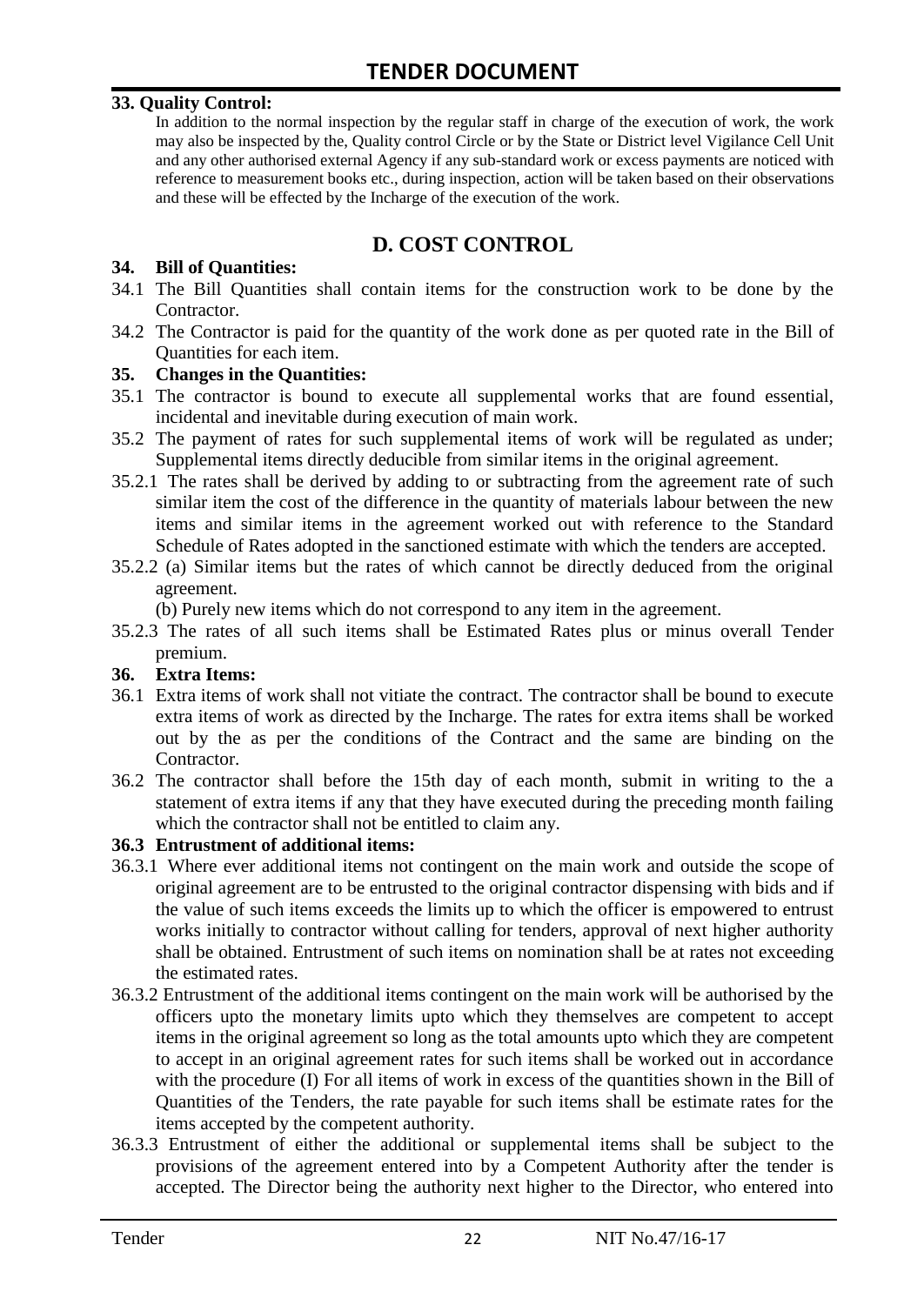the agreement approves the rate for the items / variation in quantity in the current agreement. The items shall not be ordered by an officer on his own responsibility if the revised estimate or deviation statement providing for the same requires the sanction of Director.

- Note:It may be noted that the term Estimate Rate used above means the rate in the sanctioned estimate with which the tenders are accepted, or if no such rates is available in the estimate, the rate derived will be with reference to the Standard Schedule of Rates adopted in the sanctioned estimate with which tenders are accepted.
- **37. Cash flow forecasts:**
- **37.1 When the program is updated, the contractor is to provide the Incharge with an updated cash flow forecast.**
- **38. Payment Certificates:**
- **38.1 The Contractor shall submit to the Incharge monthly statements of the estimated value of the work completed less the cumulative amount certified previously.**
- **38.2 The Incharge shall check the Contractor's monthly statement within 14 days.**
- **38.3 The value of work executed shall be determined by the Incharge.**
- **38.4 The value of work executed shall comprise the value of the quantities of the items in the Bill of Quantities completed.**
- **38.5 The Incharge may exclude any item certified in a previous certificate or reduce the proportion of any item previously certified in any certificate in the light of later information.**
- **39. Payments:**
- **39.1 Payment will be made after satisfactory completion of the work.**
- 39.2 Part Payment if any will be consider as per Govt. of India norms.
- 39.3 Part payment if any will be adjusted against the final payment
- **39.3 Payments and Certificates:**
- 39.3.1 In case of over payments or wrong payment if any made to the contractor due to wrong interpretation of the provisions of the contract a n d c ontract conditions etc., such unauthorized payment will be deducted in the subsequent bills or final bill for the work or from the bills under any other contracts with the Government or at any time there after from the deposits available with the Government.
- 39.3.2 Any recovery or recoveries advised by the Government Department either state or central, due to non-fulfilment of any contract entered into with them by the contractor shall be recovered from any bill or deposits of the contractor.
- 39.3.3 No claim shall be entertained, if the same is not represented in writing to the Incharge within 15 days of its occurrence.
- 39.3.4 The contractor is not eligible for any compensation for inevitable delay in handing over the site or for any other reason. In such case, suitable extensions of time will be granted after considering the merits of the case.

#### **40. Interest on Money due to the Contractor:**

- 40.1 No omission by the or the sub-divisional officer to pay the amount due upon certificates shall vitiate or make void the contract, nor shall the contractor be entitled to interest upon any guarantee fund or payments in arrear, nor upon any balance which may, on the final settlement of his accounts, found to be due to him.
- **41. Certificate of Completion of works:**
- **41.1 Certificate of Completion of works:**
- **41.1.1 When the whole of the work has been completed and has satisfactory passed any final test that may be prescribed by the Contract, the Contractor may give a notice to that effect to the Incharge accompanied by an undertaking to carryout any rectification work during the period of maintenance, such notice and undertaking shall be in writing and shall be deemed to be request by the Contractor for the Incharge to issue a Certificate of completion in respect of the Works. The Incharge**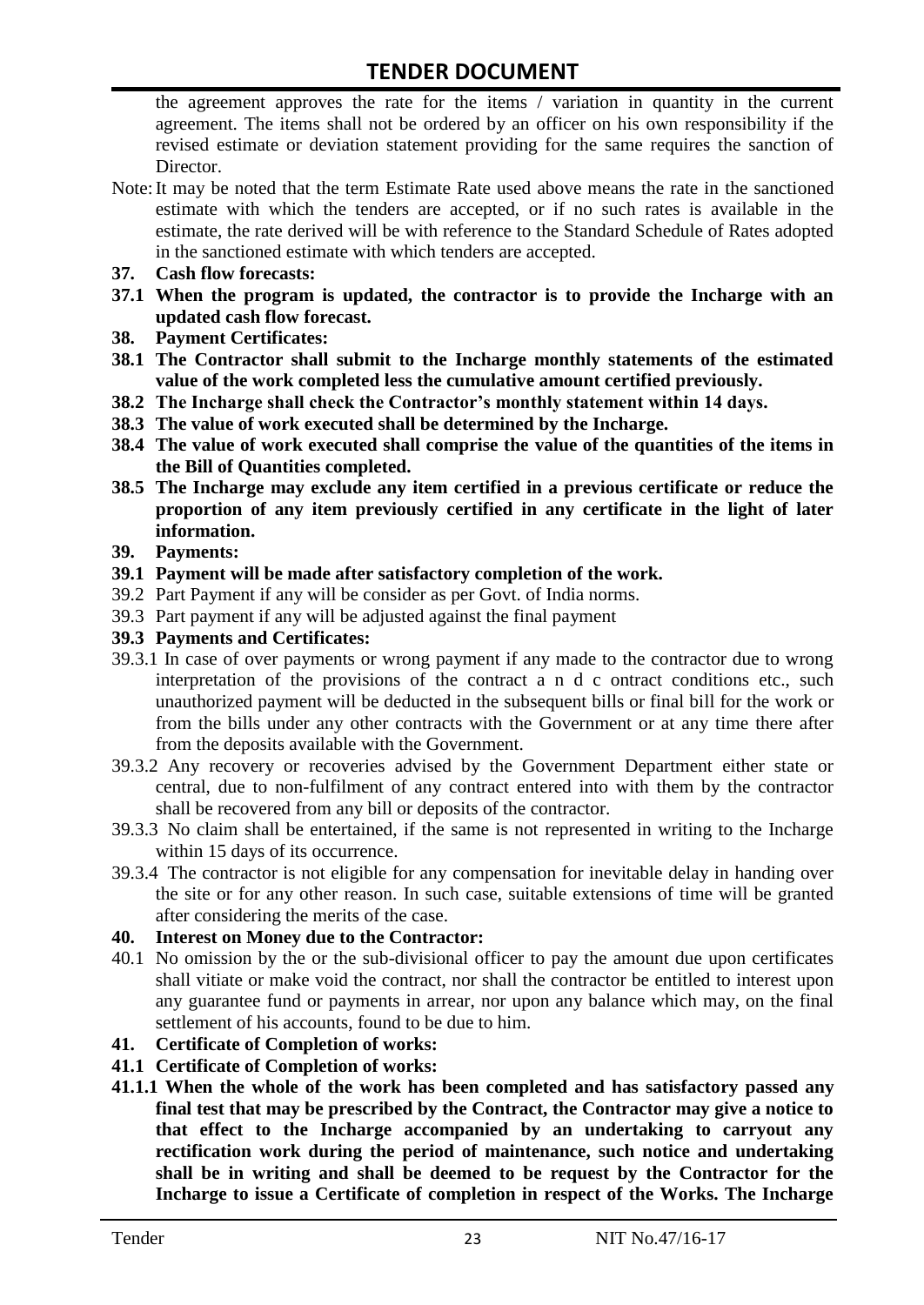**shall, within twenty one days of the date of delivery of such notice either issue to the Contractor, a certificate of completion stating the date on which, in his opinion, the works were completed in accordance with the Contract or give instructions in writing to the Contractor specifying all the Works which, in the Incharge'' opinion, required to be done by the Contractor before the issue of such Certificate.**

- **41.1.2 Incharge shall also notify the Contractor of any defects in the Works affecting completion that may appear after such instructions and before completion of the Works specified there in. The Contractor shall be entitled to receive such Certificate of the Completion within twenty one days of completion to the satisfaction of the Incharge of the Works so specified and making good of any defects so notified.**
- **41.1.3 Similarly, the Contractor may request and the Incharge shall issue a Certificate of Completion in respect of:**
- **a) Any section of the Permanent works in respect of which a separate time for completion is provided in the Contract, and**
- **b) Any substantial part of the Permanent Works which has been both completed to the satisfaction of the Incharge and occupied or used by the Department.**
- **41.1.4 If any part of the Permanent Works shall have been completed and shall have satisfactorily passed any final test that may be prescribed by the Contract, the Incharge may issue such certificate, and the Contractor shall be deemed to have undertaken to complete any outstanding work in that part of the Works during the period of Maintenance.**

#### **42. Taxes included in the Price:**

42.1 The rates quoted by the contractor shall be deemed to be inclusive of the sales Tax and other taxes on all materials that the contractor will have to purchase for performance of this contract.

#### **43. Liquidated Damages:**

- 43.1 If for any reason, which does not entitle the contractor to an extension of item, the rate of progress of works, or any section is at any time, in the opinion of the Director, ICAR-RCER too slow to ensure completion by the prescribed time or extended time for completion Director, ICAR-RCER shall so notify the contractor in writing and the contractor shall there upon take such steps as are necessary and the Director, ICAR-RCER may approve to expedite progress so as to complete the works or such section by the prescribed time or extended time. The contractor shall not be entitled to any additional payment for taking such steps. If as a result of any notice given by the Director, ICAR-RCER under this clause the contractor shall seek the Director, ICAR-RCER permission to do any work at night or on Sundays, if locally recognised as days or rest, or their locally recognised equivalent, such permission shall not be unreasonably refused.
- 43.2 If the contractor fails to complete whole of the works or any part thereof or section of the works within the stipulated periods of individual mile stones (including any bonafide extensions allowed by the competent authority without levying liquidated damages), the Director, ICAR-RCER may without prejudice to any other method of recovery will deduct one hundreds of one percent of contract value per calendar day or part of the day for the period of delays subject to a maximum of 10% of the contract value not as a penalty from any monies in his hands due or which may become due to the contractor. The payment or deductions of such damages shall not relieve the contractor from his obligation to complete the works, or from any other of his obligations and liabilities under the contract
- 43.3 The liquidated damages for the whole of the work are @0.05% of value of contract per day for delay. The maximum amount of liquidated damages for the whole of the works is ten percent of final contract price.

The effective date will be from the date of handing over of the site after agreement and after obtaining a Program of the work.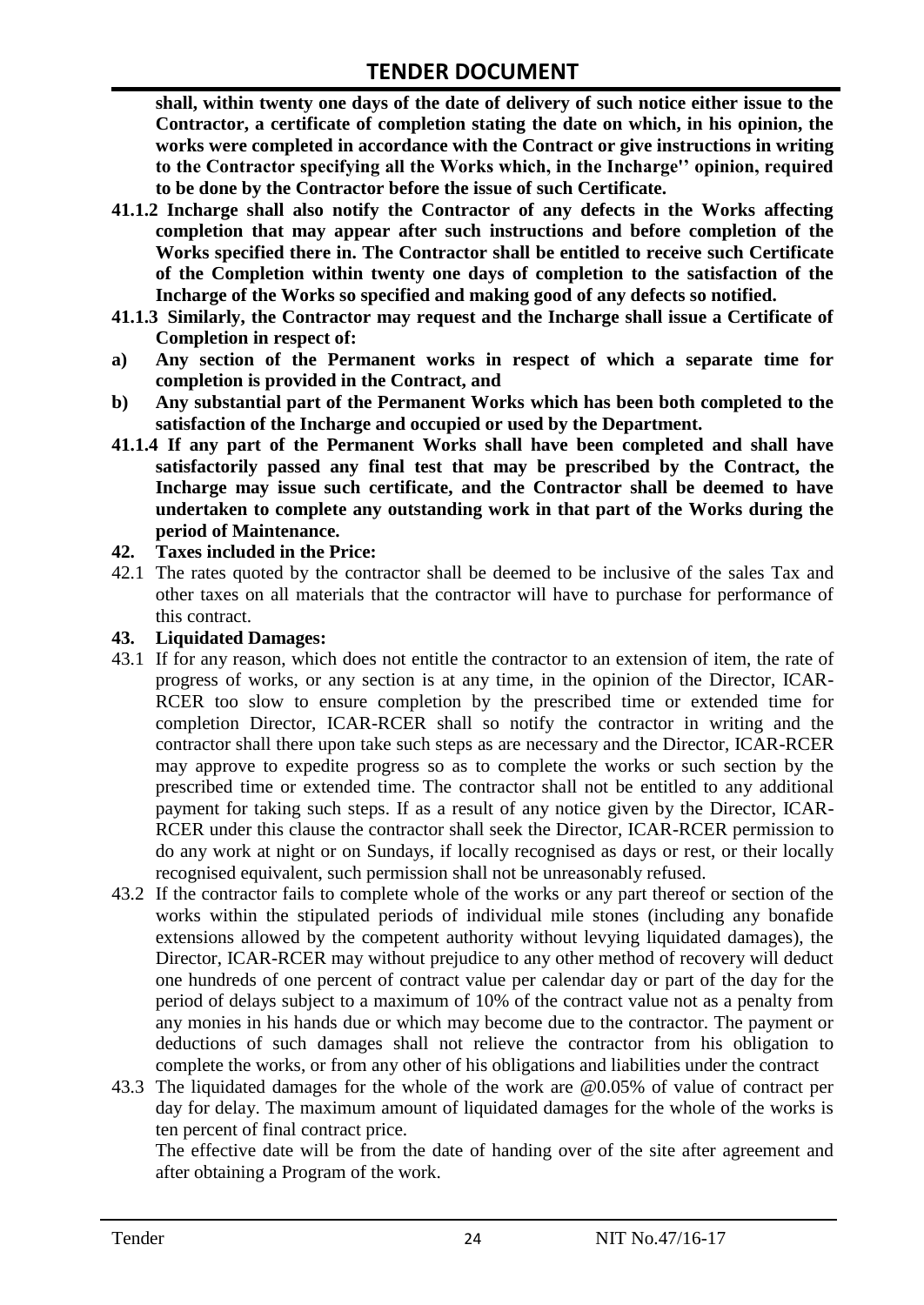#### **44. Cost of Repairs:**

44.1 Loss or damage to the works or materials to the works between the start date and the end of the defects correction periods shall be remedied by the contractor at the contractor"s cost if the loss or damage arises from the contractor's acts or omissions.

# **E. FINISHING THE CONTRACT**

#### **45. Completion:**

45.1 The Contractor shall request the Incharge to issue a Certificate of completion of the Works and the Incharge will do so upon deciding that the work is completed.

#### **46. Taking Over:**

- 46.1 The Department shall takes over the Site and the Works within seven days of the Incharge issuing a certificate of Completion based on the report given by the Consultant.
- *47. Final Account:*
- **47.1 The Contractor shall supply to the Incharge a detailed account of the total amount that the Contractor considers payable under the Contract before the end of the Defects Liability Period. The Incharge shall issue a Defects Liability Certificate and certify any final payment that is due to the Contractor within 56 days of receiving the Contractor's account if it is correct and complete. If it is not, the Incharge shall issue within 56 days a schedule that states the scope of the corrections or additions that are necessary. If the final Account is still unsatisfactory after it has been resubmitted, the Incharge shall decide on the amount payable to the Contractor and issue a payment certificate with in 56 days of receiving the Contractor's revised account.**

#### **48. Termination:**

- 48.1 The Department may terminate the Contract if the contractor causes a fundamental breach of the Contract.
- 48.2 Fundamental breaches of Contract include, but shall not be limited to the following.
- a) The Contractor stops work for 28 days when no stoppage of work is shown on the current program and the stoppage has not been authorised by the Incharge.
- b) The Contractor is made bankrupt or goes into liquidation other than for a reconstruction or amalgamation.
- c) The Incharge gives Notice that failure to correct a particular Defect is a fundamental breach of Contract and the Contractor fails to correct it within a reasonable period of time determined by the Incharge; and
- d) The Contractor does not maintain a security which is required and
- e) The Contractor has delayed the completion of works by the number of days for which the maximum amount of liquidated damages can be paid as defined.
- f) If the contractor, in the judgement of the Department has engaged in corrupt or fraudulent practices in competing for or in the executing the contract.

For the purpose of this paragraph: "corrupt practice" means the offering, giving, receiving or soliciting of any thing of value to influence the action of a public official in the procurement process or in contract execution. "Fraudulent practice" means a misrepresentation of facts in order to influence a procurement process or the execution of a contract to the detriment o the Government and includes collusive practice among Tenderers (prior to or after Tender submission) designed to establish Tender prices at artificial non-competitive levels and to deprive the Government of the benefits of free and open competition.

- 48.3 Notwithstanding the above the Department may terminate the contract for convenience.
- 48.4 If the Contract is terminated, the Contractor shall stop work immediately, make the Site safe and secured leave the Site as soon as reasonably possible.

#### **49. Payment upon Termination:**

**49.1 If the Contract is terminated because of a fundamental breach of Contract by the Contractor, the Incharge shall issue a certificate for the value of the work done less**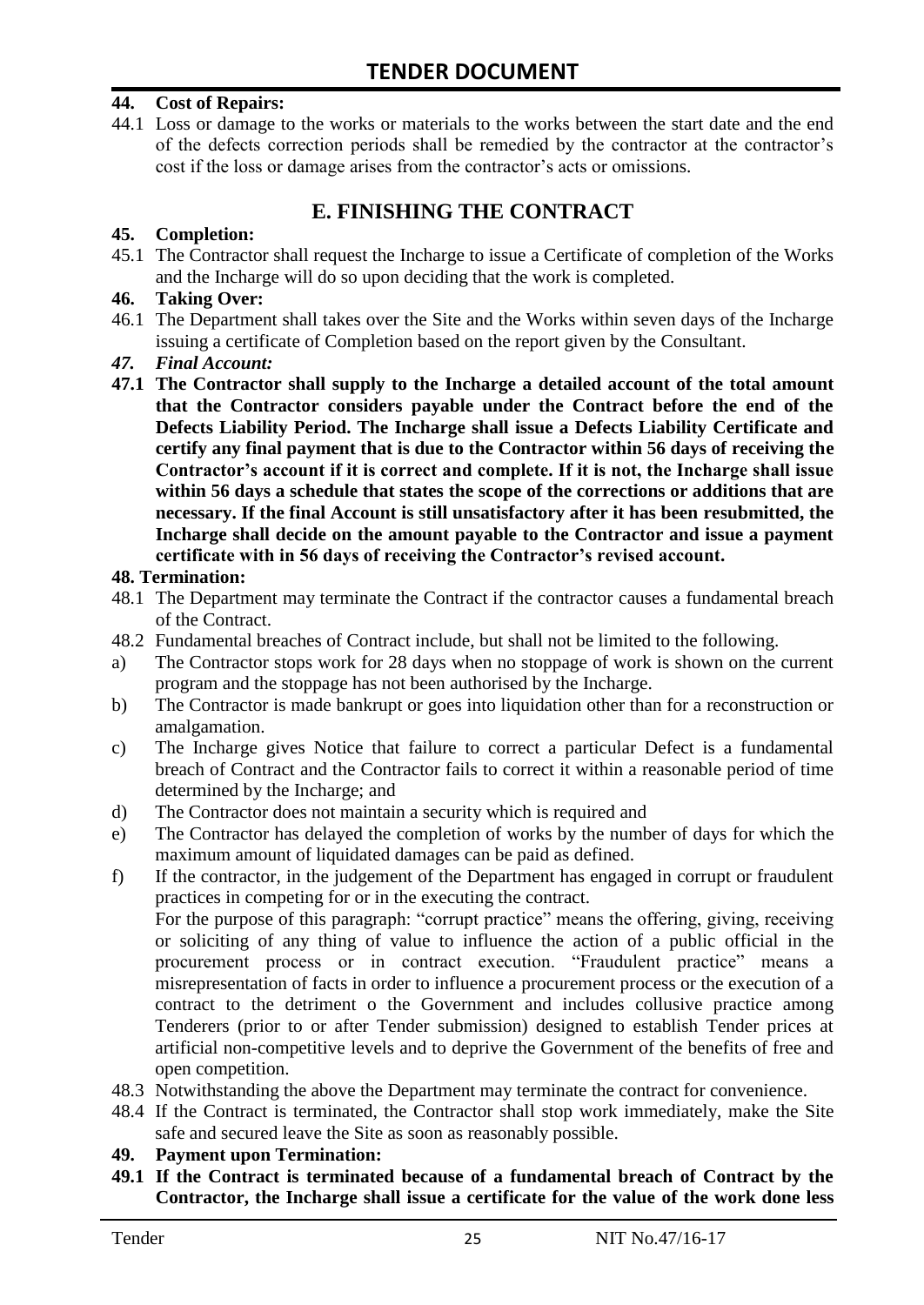**advance payments received upon the date of the issue of the certificate, less other recoveries due in terms of the Contract, less taxes due to be deducted at source as per applicable law and less the rate to apply to the work not completed.. If the total amount due to the Department exceeds any payment due to the Contractor the difference shall be a debt payable to the Department.**

- **50. Property:**
- 50.1 All materials on the Site, Plant, Equipment, Temporary Works and Works are deemed to be the property of the Department if the Contract is terminated because of Contractor's default.
- **51. Release from Performance:**
- 51.1 **If the Contract is frustrated by the outbreak of war or by any other event entirely outside the control of either the Department or the Contractor the Incharge shall certify that the contract has been frustrated. The Contractor shall make the site safe and stop work as quickly as possible after receiving this certificate and shall be paid for all works carried out before receiving it and for any work carried out after wards to which commitment was made.**

# **F. Special Conditions**

#### **52. Water Supply:**

The Contractor has to make his own arrangements for water required for the work and to the colonies and work sites, which are to be established by the Contractor.

#### **53. Electrical Power:**

The Contractors will have to make their own arrangements for drawing electric power from the nearest power line after obtaining permission from the PESU at his own cost. In case of failure of electricity, the Contractor has to make alternative arrangements for supply of electricity by Diesel Generator sets of suitable capacity at place of work. If the supply is arranged by the Department, necessary Tariff rates shall have to be paid based on the prevailing rates.

The contractor will pay the bills of Electricity Board for the cost of power consumed by him.

**The contractor shall satisfy all the conditions and rules required as per Indian Electricity Act 1910 and under rule –45(I) of the Indian Electricity Rules, 1956 as amended from time to time and other pertinent rules.**

The power shall be used for bonafide Departmental works only.

# **53.1 Electric Power for Domestic Supply:**

- a) The contractor has to make his own arrangements for the supply of electric power for domestic purposes and the charges for this purpose have to be paid by him at the rates as fixed by the Bihar State Electricity Board from time to time.
- b) The contractor will have to make his own arrangements to lay and maintain the necessary distribution lines and wiring for the camp at his own cost. The layout and the methods of laying the lines and wiring shall have the prior approval of the Incharge. All camp area shall be properly electrified. All lines, streets, approaches for the camp etc., shall be sufficiently lighted for the safety of staff and labour of the contractor, at the cost of the Contractor and it will be subject to the approval of the Incharge.

# **54. Land:**

#### **54.1 Land for Contractor's use:**

The contractor will be permitted to use Government land for execution of work. The contractor shall have to make his own arrangements for acquiring and clearing the site, leveling, providing drainage and other facilities for labour staff colonies, site office, workshop or stores and for related activities. The Contractor shall apply to the Department within a reasonable time after the award of the contract and atleast 30 days in advance of its use, the details of land required by him for the work at site and the land required for his camp and should any private land which has not been acquired, be required by the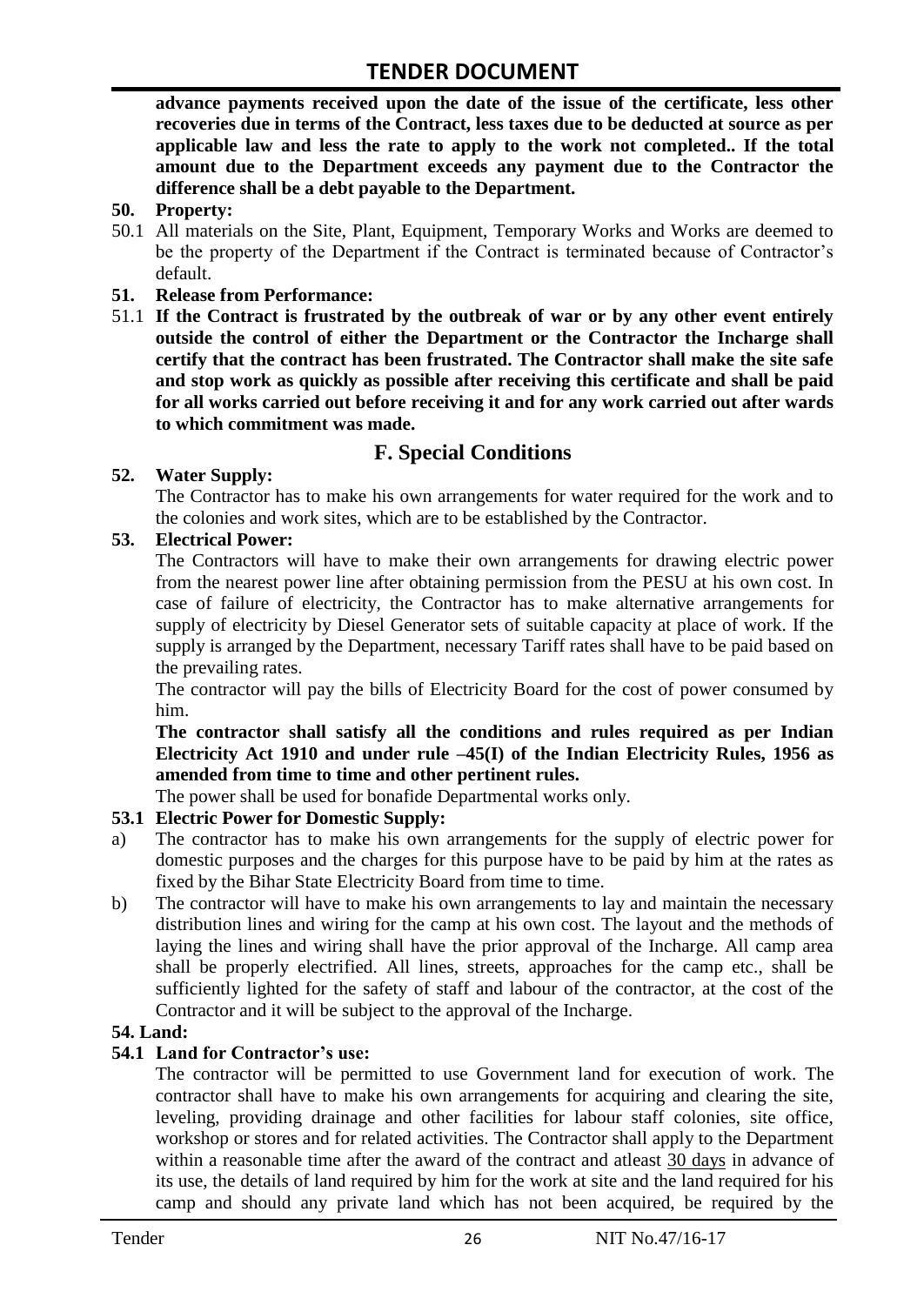contractor for his use. The same may be acquired by the contractor at his own cost by private negotiations and no claim shall be admissible to him on this account. The Incharge reserves the right to refuse permission for use of any government land for which no claim or compensation shall be admissible to the contractor. The contractor shall, however, not be required to pay cost or any rent for the Government land given to him.

#### **54.2 Surrender of occupied land**

- a) The Government land as here in before mentioned shall be surrendered to the Incharge within seven days, after issue of completion certificate. Also no land shall be held by the contractor longer than the Incharge shall deem necessary and the contractor shall on the receipt of due notice from the Incharge, vacate and surrender the land which the Incharge may certify as no longer required by the Contractor for the purpose of the work.
- b) The contractor shall make good to the satisfaction of the Incharge any damage to areas, which he has to return or to other property or land handed over to him for purpose of this work. Temporary structures may be erected by the contractor for storage sheds, offices, residences etc., for non-commercial use, with the permission of the on the land handed over to him at his own cost. At the completion of the work these structures shall be dismantled site cleared and handed over to the. The land required for providing amenities will be given free of cost from Government lands if available otherwise the contractor shall have to make his own arrangements.

#### **54.3 Contractor not to dispose off Spoil etc.,**

The contractor shall not dispose off or remove except for the purpose of fulfilment of this contract, sand, stone, clay ballast, earth, trees and shrubs or other materials obtained in the excavation made or lying on the site of the work, and all such materials and produce shall remain property of the Government. The Department may upon request from the contractor, or if so stipulated in the conditions of the contract allow the contractor to use any of the above materials for the works either free of cost or after payment as may be specifically mentioned or considered necessary during the execution of the work.

#### **55. Roads:**

In addition to existing public roads and roads Constructed by Government, if any, in work area all additional approach roads inside work area and camp required by the Contractor shall be constructed and maintained by him at his own cost. The layout design, construction and maintenance etc. of the roads shall be subject to the approval of the Incharge. The contractor shall permit the use of these roads by the Government free of charge.

It is possible that work at, or in the vicinity of the work site will be performed by the Government or by other contractors engaged in work for the Government during the contract period. The contractor shall without charge permit the government and such other contractor and other workmen to use the access facilities including roads and other facilities, constructed and acquired by the contractor for use in the performance of the works.

The contractor's heavy construction traffic or tracked equipment shall not traverse any public roads or bridges unless the contractor has made arrangement with the authority concerned. In case contractor"s heavy construction traffic or tracked equipment is not allowed to traverse any public roads or bridges and the contractor is required to make some alternative arrangements, no claim on this account shall be entertained. The contractor is cautioned to take necessary precautions in transportation of construction materials to avoid accidents.

#### **56. Payment for Camp Construction**

No payment will be made to the contractor for construction, operation and maintenance of camp and other camp facilities and the entire cost of such work shall be deemed to have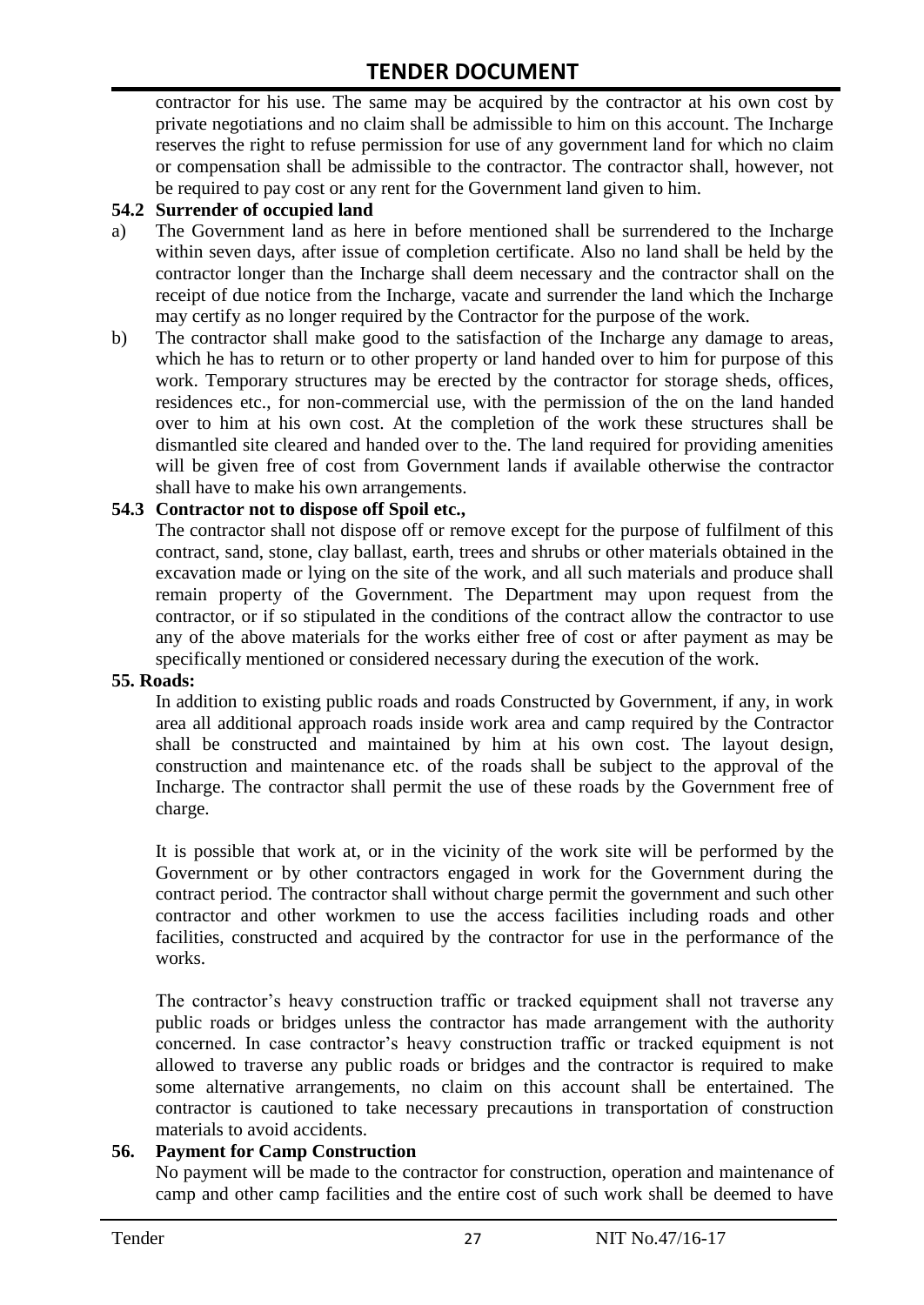been included in the tendered rate for the various items of work in the schedule of quantities and bids.

### **57. Explosive And Fuel Storage Tanks**

No explosive shall be stored within ½ (half) KM of the limit of the camp sites. The storage of gasoline and other fuel oils or of Butane, Propane and other liquefied petroleum gases, shall confirm to the regulations of Andhra Pradesh State Government and Government of India. The tanks, above ground and having capacity in excess of 2000 liters, shall not be located within the camp area, nor within 200m, of any building.

#### **58. Labour:**

The contractor shall, make his own arrangements for the engagement of all staff and labour, local or other, and for their payment, housing, feeding and transport.

Labour importation and amenities to labour and contractor's staff shall be to the contractor's account. His quoted rate shall include the expenditure towards importation of labour amenities to labour and staff;

The contractor shall, if required by the Incharge deliver to the Incharge a written in detail, is such form and at such intervals as the Incharge may prescribe, showing the staff and the numbers of the several classes of labour from time to time employed by the contractor on the Site and such information respecting Contractor"s Equipment as the Incharge may require.

#### **58.1 Transportation of Labour:**

- I. The contractor shall make his own arrangement for the daily transportation of the labour and staff from labour camps colonies to the work spot and no labour or staff of the contractor shall stay at the work spot. No extra payment will be made to the contractor for the above transportation of the labour and his quoted rate to the work shall include the transportation charges of labour from colonies to work spot and back.
- **II. The contractor will at all times duly observe the provisions of employment of children Act XXVI of 1938 and any enactment or modification of the same and will not employ or permit any person to do any work for the purpose under the provisions of this agreement in contravention of said Act. The contractor here by agrees to indemnify the department from and against all claims, penalties which may be suffered by the department or any person employed by the department by any default on the part of the contractor in the observance and performance of the provisions of the employment of children Act. XXVI of 1938 or any enactment or modification of the same.**

**The contractor shall obtain the insurance at his own cost to cover the risk on the works to labour engaged by him during period of execution against fire and other usual risks and produce the same to the concerned before commencement of work as per govt. guidelines.**

#### **59. Safety Measures:**

- 1. The contractor shall take necessary precautions for safety of the workers and preserving their health while working in such jobs, which require special protection and precautions. The following are some of the measures listed but they are not exhaustive and contractor shall add to and augment these precautions on his own initiative where necessary and shall comply with directions issued by the or on his behalf from time to time and at all times.
- 2. Providing protective foot wear to workers situations like mixing and placing of mortar or concrete sand in quarries and places where the work is done under much wet conditions.
- 3. Providing protective head wear to workers at places like under ground excavations to protect them against rock falls.
- 4. Providing masks to workers at granulates or at other locations where too much fine dust is floating about and sprinkling water at frequent intervals by water hoses on all stone crushing area and storage bins abate to dust.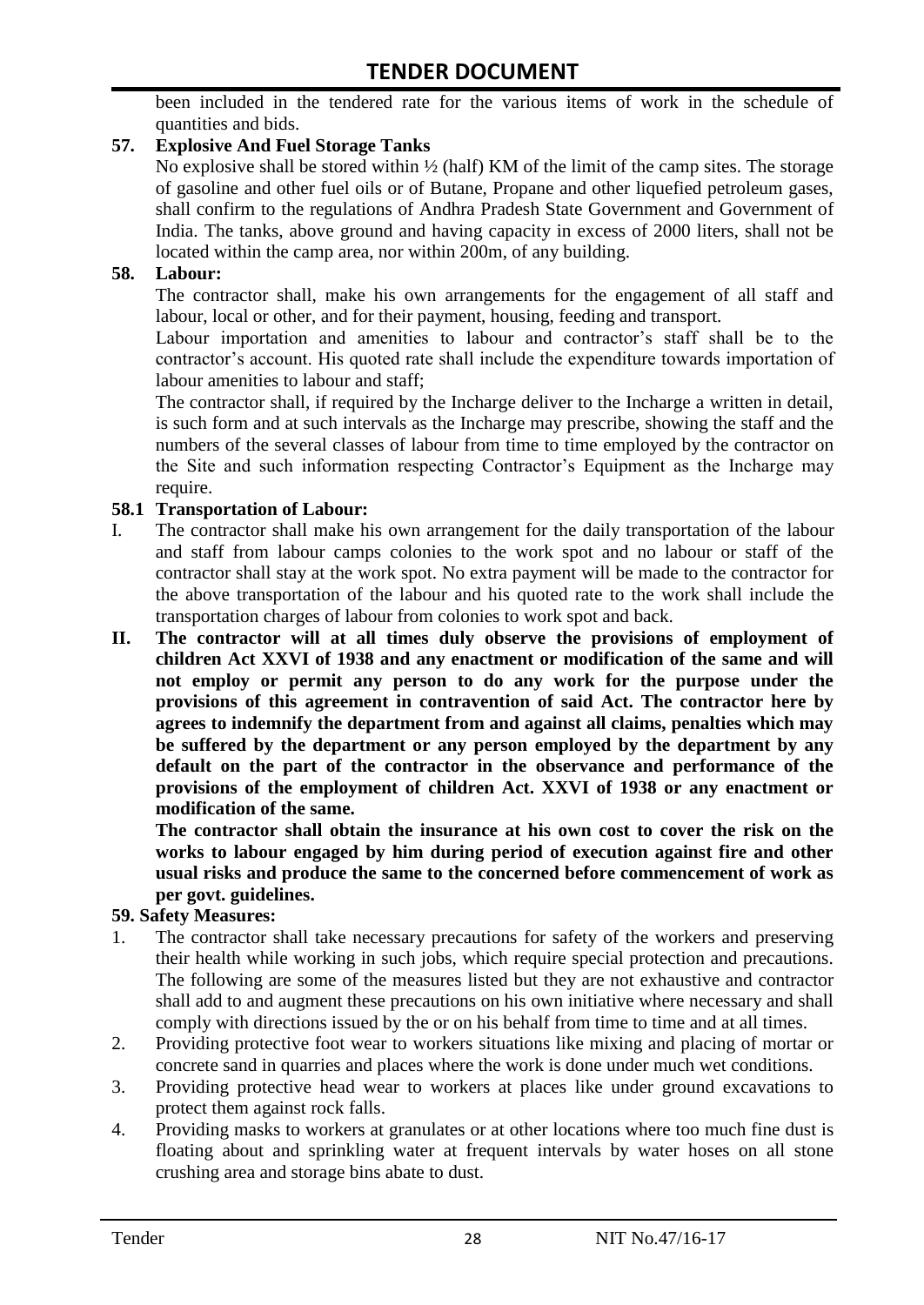- 5. Getting the workers in such jobs periodically examined for chest trouble due to too much breathing in to fine dust.
- 6. Taking such normal precautions like fencing and lightening in excavation of trenches, not allowing rolls and metal parts of useless timber spread around, making danger areas for blasting providing whistles etc.
- 7. Supply work men with proper belts, ropes etc., when working in precarious slopes etc.
- 8. Avoiding named electrical wire etc., as they would electrocute the works.
- 9. Taking necessary steps towards training the workers concerned on the machinery before they are allowed to handle them independently and taking all necessary precautions in around the areas where machines hoists and similar units are working.

#### **60. Fair Wage Clause:**

- 1. The contractor shall pay not less than fair wages to labourers engaged by him on the work.
- 2. "Fair" wages means wages whether for time of piecework notified by the Government from time in the area in which the work is situated.
- 3. The contractor shall not with-standing the revisions of any contract to the contrary cause to be paid to the labour, in directly engaged on the work including any labour engaged by the sub-contractor in connection with the said work, as if the laborers had been directly employed by him.
- 4. In respect of labour directly or indirectly employed in the works for the purpose of the contractors part of the agreement the contractor shall comply with the rules and regulations on the maintenance of suitable records prescribed for this purpose from time to time by the Government. He shall maintain his accounts and vouchers on the payment of wages to the laborers to the satisfaction of the Incharge.
- 5. The shall have the right to call for such record as required to satisfy himself on the payment of fair wages to the labourers and shall have the right to deduct from the contract amount a suitable amount for making good the loss suffered by the worker or workers by reason of the "fair wages" clause to the workers.
- 6. The contractor shall be primarily liable for all payments to be made and for the observance of the regulations framed by the Govt. from time to time without prejudice to his right to claim indemnity from his sub-contractors.
- **7. As per contract labour (Regulation and abolition) Act. 1970 the contractor has to produce the license obtained from the licensing officers of the labour department along with the tender or at the time of agreement.**
- 8. Any violation of the conditions above shall be deemed to be a breach of his contract.
- 9. Equal wages are to be paid for both men and women if the nature of work is same and similar.
- 10. The contractor shall arrange for the recruitment of skilled and unskilled labour local and imported to the extent necessary to complete the work within the agreed period as directed by the Engineer-in-charge in writing.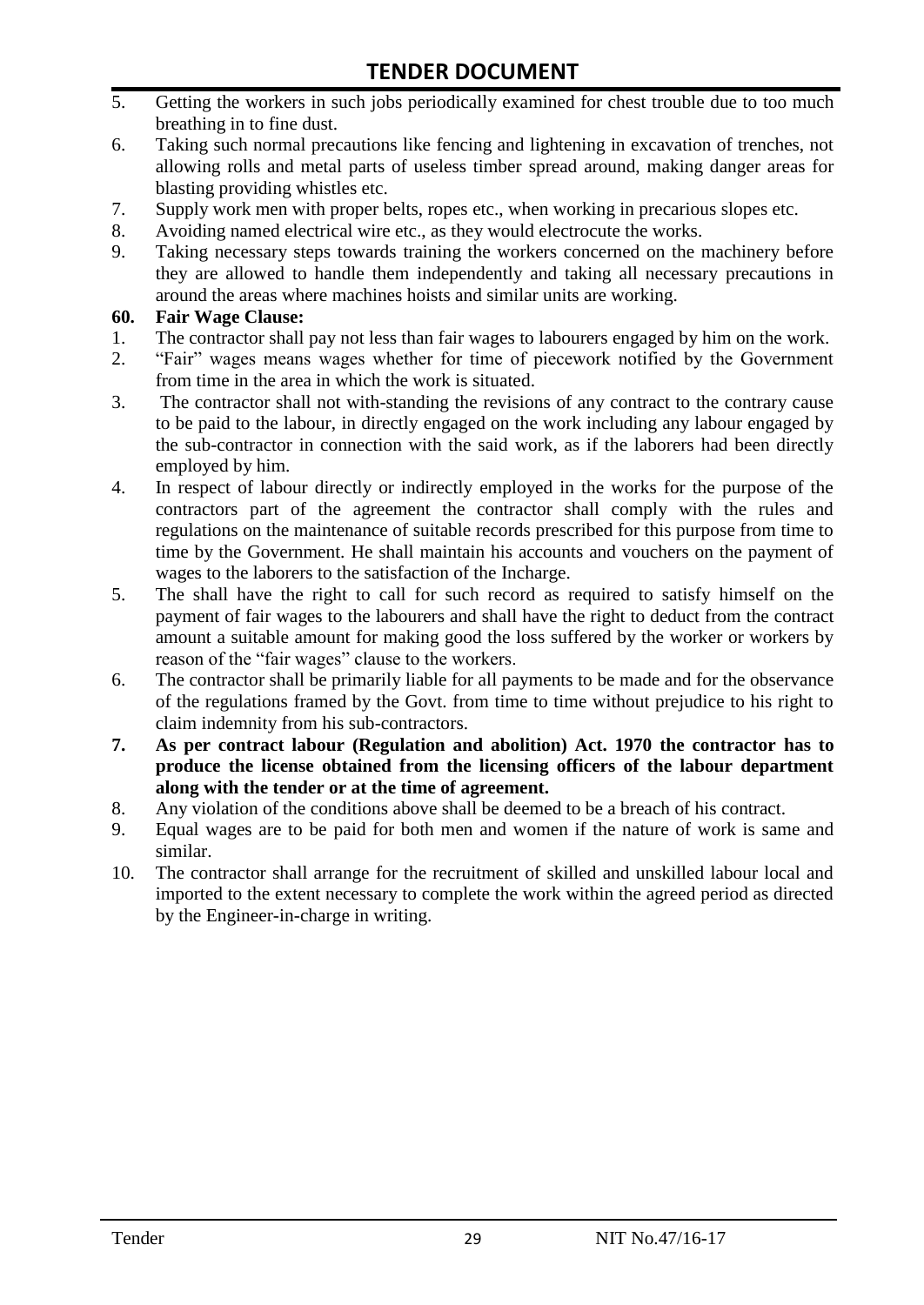#### **61. Indemnity Bond:**

**Name of work: Collection of aquatic weeds, their stacking from Moti Lake at Motihari( East Champaran) approx. 250 acre area.**

**I …………………………………. contractor S/o……………………………………..... aged ……………………………Resident of ……………………………………………. do hereby bind myself to pay all the claims may come (a) under Workmen's Compensation Act. 1933 with any statutory modification there of and rules there under or otherwise for or in respect of any damage or compensation payable in connection with any accident or injury sustained (b) under Minimum wages Act 1948 (c) under payment of wages Act.1936 (d) under the Contractor labour (Regulation and Abolition) Act. 1970 by workmen engaged for the performance of the business relating to the above contract i.e., failing such payment of claims of workmen engaged in the above work, I abide in accepting for the recovery of such claims, effected from any of my assets with the departments.**

**62. Compliance with Labour Regulations:**

**During continuance of the contract, the contractor and his sub contractors shall abide at all times by all existing labour enactments and rules made there under, regulations, notifications and bye laws of the State or Central Government or local authority and any other labour law (including rules), regulations, bye laws that may be passed or notifications that may be issued under any labour law in future either by the State or the Central Government or the local authority and also applicable labour regulations, health and sanitary arrangements for workmen, insurance and other benefits. Salient features of some of the major labour laws that are applicable to construction industry are given below. The contractor shall keep the Department indemnified in case any action is taken against Department by the competent authority on account of contravention of any of the provisions of any Act or rules made there under, regulations or notifications including amendments. If the Department is caused to pay or reimburse, such amounts as may be necessary to cause or observe, or for non-observance of the provision stipulated in the notifications/bye laws/Acts/Rules/regulations including amendments, if any, on the part of the contractor, the Incharge /Department shall have the right to deduct any money due to the contractor including his amount of performance security. The Department/Incharge shall also have right to recover from the contractor any sum required or estimated to be required for making good the loss or damage suffered by the Department.**

**The employees of the Contractor and the Sub-contractor in no case shall be treated as the Department of the Department at any point of time.**

- **63. Salient features of some major labour laws applicable to establishment engaged in buildings and other construction work:**
- **(a) Workmen compensation Act 1923: The Act provides for compensation in case if injury by accident arising out of and during the course of employment.**
- **(b) Payment of Gratuity Act 1972: Gratuity is payable to an employee under the Act on satisfaction of certain conditions on separation if any employee has completed 5 years service or more, or on death, the rate of 15 days wages for every completed year of service. The Act is applicable to all establishments, employing 10 or more employees.**
- **(c) Employees P.F. and Miscellaneous provision Act 1952: The Act provides for monthly contributions by the Department plus workers @ 10% or 8.33%. The benefits payable under the Act are:**
- **(i) Pension or family pension on retirement or death, as the case may be.**
- **(ii) Deposit linked insurance on the death in harness of the worker.**
- **(iii) Payment of P.F. accumulation on retirement/death etc.,**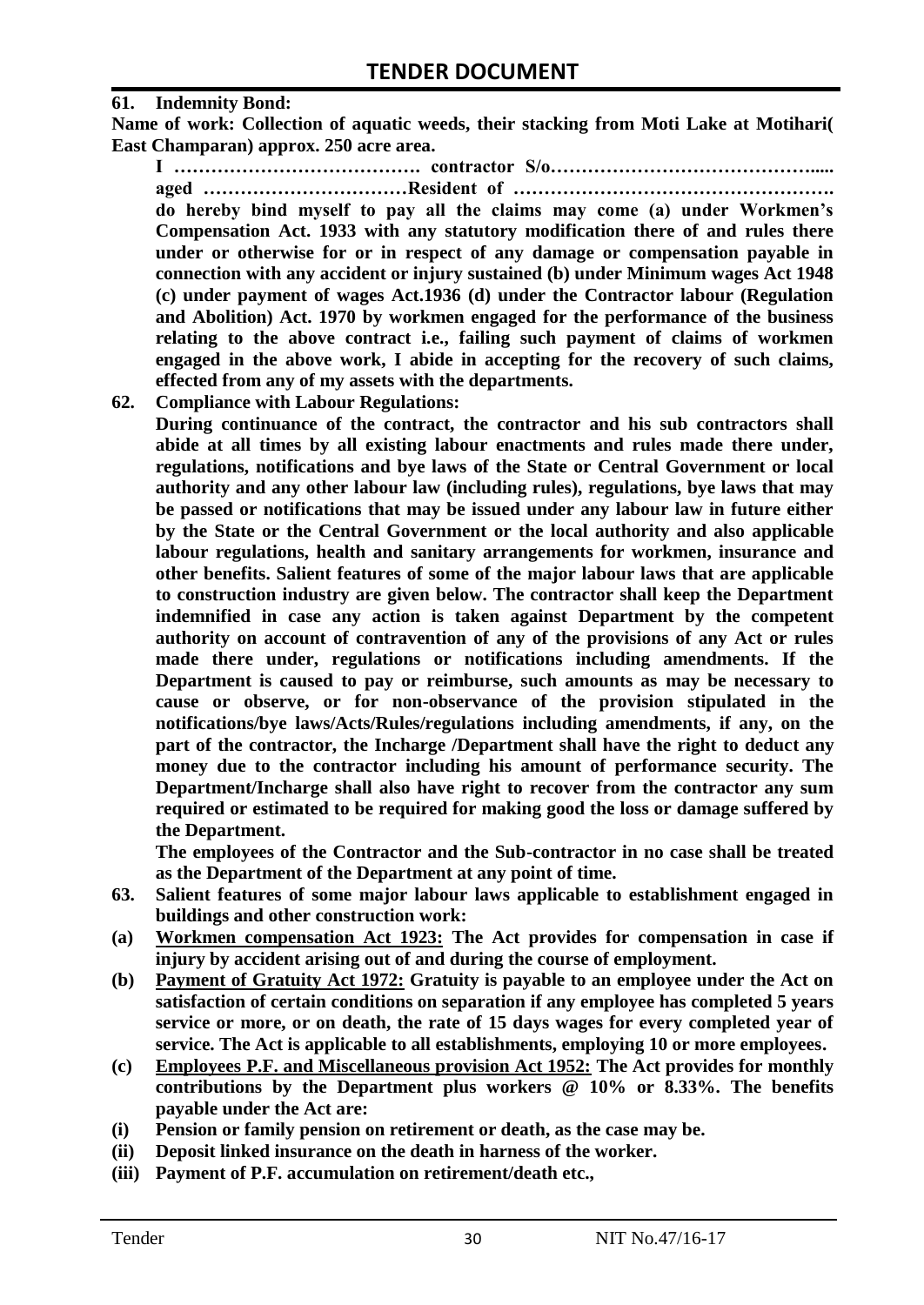- **(d) Maternity Benefit Act 1951: The Act provides for leave and some other benefits to women employees in case of confinements or miscarriage etc.**
- **(e) Contract Labour (Regulation & Abolition) Act 1970: The Act provides for certain welfare measures to be provided by the contractor to contract labour and in case the Contractor fails to provide, the same are required to be provided by the Principal Department by Law. The Principal Department is required to take certificate of Registration and the contractor is required to take license from the designated Officer. The Act is applicable to the establishments or Contractor of Principal Department if they employ 20 or more contract labour.**
- **(f) Minimum wages Act 1948: The Department is supposed to pay not less than the Minimum wages fixed by appropriate Government as per provisions of the Act if the employment is a scheduled employment construction of Buildings, Roads, Runways are scheduled employments.**
- **(g) Payment of wages Act 1936: It lays down as to by what date the wages are to be paid, when it will be paid and what deductions can be made form the wages of the workers.**
- **(h) Equal Remuneration Act 1979: The Act provides for payment of equal wages for work of equal nature to Male or Female workers and for not making discrimination against Female employee in the matters of transfers, training and promotions etc.**
- **(i) Payment of Bonus Act 1965: The Act Is applicable to all establishments employing 20 or more employees. The Act provides for payment of annual bonus subject to a minimum of 8.33% of wages and maximum of 20% of wages to employees drawing Rs. 3500/- per month or less. The bonus to be paid to employees getting Rs.2500/- per months or above and upto Rs.3500/- per month shall be worked out by taking wages as Rs.2500/- per monthly only. The Act does not apply to certain establishments. The newly set-up establishments are exempted for five years in certain circumstances. Some of the State Governments have reduced the employment size from 20 to 10 for the purpose of applicability of this Act.**
- **(j) Industrial Disputes Act 1947: The Act lays down the machinery and procedure fo resolution of Industrial disputes, in what situations a strike or lock- out becomes illegal and what are the requirements for laying off or retrenching the employees or closing down the establishment.**
- **(k) Industrial Employment (Standing Orders) Act 1946: It is applicable to all establishments employing 100 or more workmen (employment size reduced by some of the State and Central Government to 50). The Act provides for laying down rules governing the conditions of employment by the Department on matters provided in the Act and get the same certified by the designated Authority.**
- **(l) Trade Unions Act 1926: The Act lays down the procedure for registration of trade unions of workmen and Departments. The Trade Unions registered under the act have been given certain immunities from civil and criminal liabilities.**
- **(m) Child Labour (Prohibition & Regulation) Act 1986: The Act prohibits employment of children below 14 years of age in certain occupations and processes and provides for regulation of employment of children in all other occupations and processes, Employment Child Labour is prohibited in Building and Construction Industry.**
- **(n) Inter-State Migrant workmen's (Regulation of Employment & Conditions of service) Act 1979: The Act applicable to an establishment, which employs 5 or more interstate migrant workmen through an intermediary (who has recruited workmen in one state for employment in the establishment situated in another State). The inter State migrant workmen, in an establishment to which this Act becomes applicable, are required to be provided certain facilities such as housing, medical aid, traveling expenses from home upto the establishment and back, etc.**
- **(o) The Building and Other Construction workers (regulation of Employment and conditions of service) Act 1996 and the Cess Act of 1996: All the establishments who**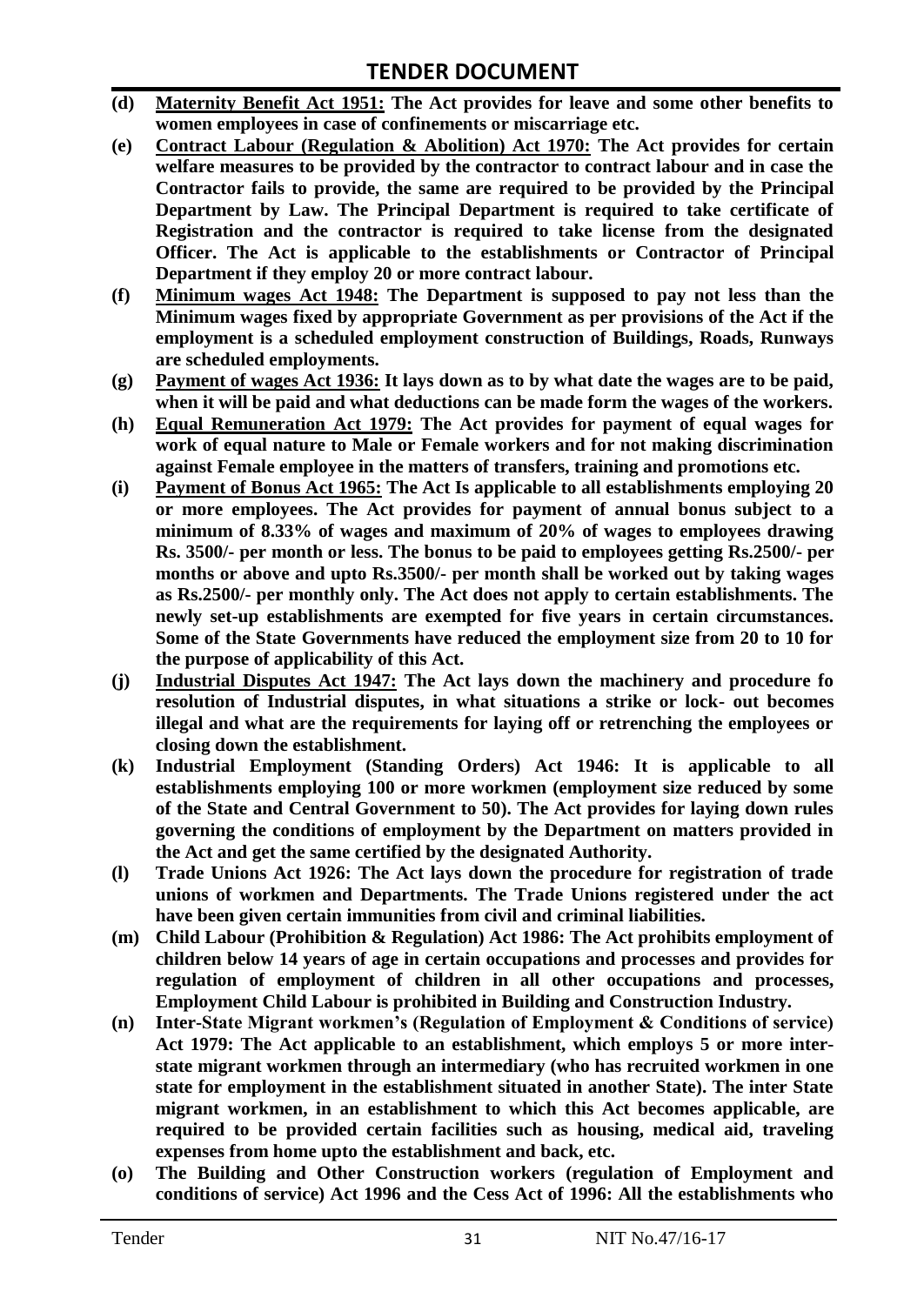**carryon any building or other construction work and employs 10 or more workers are covered under this Act. All such establishments are required to pay cess at the rate not exceeding 2% of the cost of construction as may be modified by the Government. The Department of the establishment is required to provide safety measures at the Building or construction work and other welfare measures, such as Canteens, First-aid facilities, Ambulance, Housing accommodations for workers near the work place etc. The Department to whom the Act applies has to obtain a registration certificate from the Registering Officer appointed by the Government.**

**(p) Factories Act 1948: The Act lays down the procedure for approval of plans before setting up a factory, health and safety provisions, welfare provisions, working hours, annual earned leave and rendering information regarding accidents or dangerous occurrences to designated authorities. It is applicable to premises employing 10 person or more with aid of power or 20 or more persons without the aid of power engaged in manufacturing process.**

#### **64. Liabilities of the Contractor**

64.1 Accident Relief and workmen compensation:

The contractor should make all necessary arrangements for the safety of workmen on the occurrence of the accident, which results in the injury or death of any of the workmen employed by the contractor, the contractor shall within 24 hours of the happenings of the accident and such accidents should intimate in writing to the Consultant and Incharge of the Centre. The contractor shall indemnify Centre against all loss or damage sustained by the Centre resulting directly or indirectly from his failure to give intimation in the manner aforesaid including the penalties or fines if any payable by Centre as a consequence of Centre failure to give notice under workmen"s compensation Act or otherwise conform to the provisions of the said Act in regard to such accident.

- 64.2 In the event of an accident in respect of which compensation may become payable under the workmen"s compensation Act VIII 23 whether by the contractor, by the Government it shall be lawful for the Incharge to retain such sum of money which may in the opinion of the Incharge be sufficient to meet such liability. The opinion of the Incharge shall be final in regard to all matters arising under this clause.
- 64.3 The contractor shall at all times indemnify the Centre against all claims which may be made under the workmen"s compensation act or any statutory modification thereafter or rules there under or otherwise consequent of any damage or compensation payable in consequent of any accident or injuries sustained or death of any workmen engaged in the performance of the business relating to the contractor.

#### **65. Contractor's Staff, Representatives and Labour:**

- (a) The contractor shall, at all times, maintain on the works, staff of qualified Engineers, and Supervisors of sufficient experience of similar other jobs to assure that the quality of work turned out shall be as intended in the specifications. The contractor shall also maintain at the works, a Work Manager or sufficient status, experience and office and duly authorize him to deal with all aspects of the day-today work. All communications to any commitments by the Work Manager shall be considered as binding on the Contractor.
- (b) The Contractor shall at all times submit details of skilled and unskilled labour and equipment employed to the Incharge in prescribed proforma as he may require to assess and ensure the proper progress of work.
- (c) If the contractor does not employ the technical person agreed to on the work a fine may be imposed as decided by the Competent Authority.

#### **66. Accommodation and food:**

The contractor should arrange accommodation he needs, at his own cost. The contractor shall make his own arrangements for supply of food grains, fuel and other provision to his staff and labourers including controlled commodities.

#### **67. Relationship :**

Contractor shall have to furnish information along with tender, about the relationship he is having with any officer of the Centre.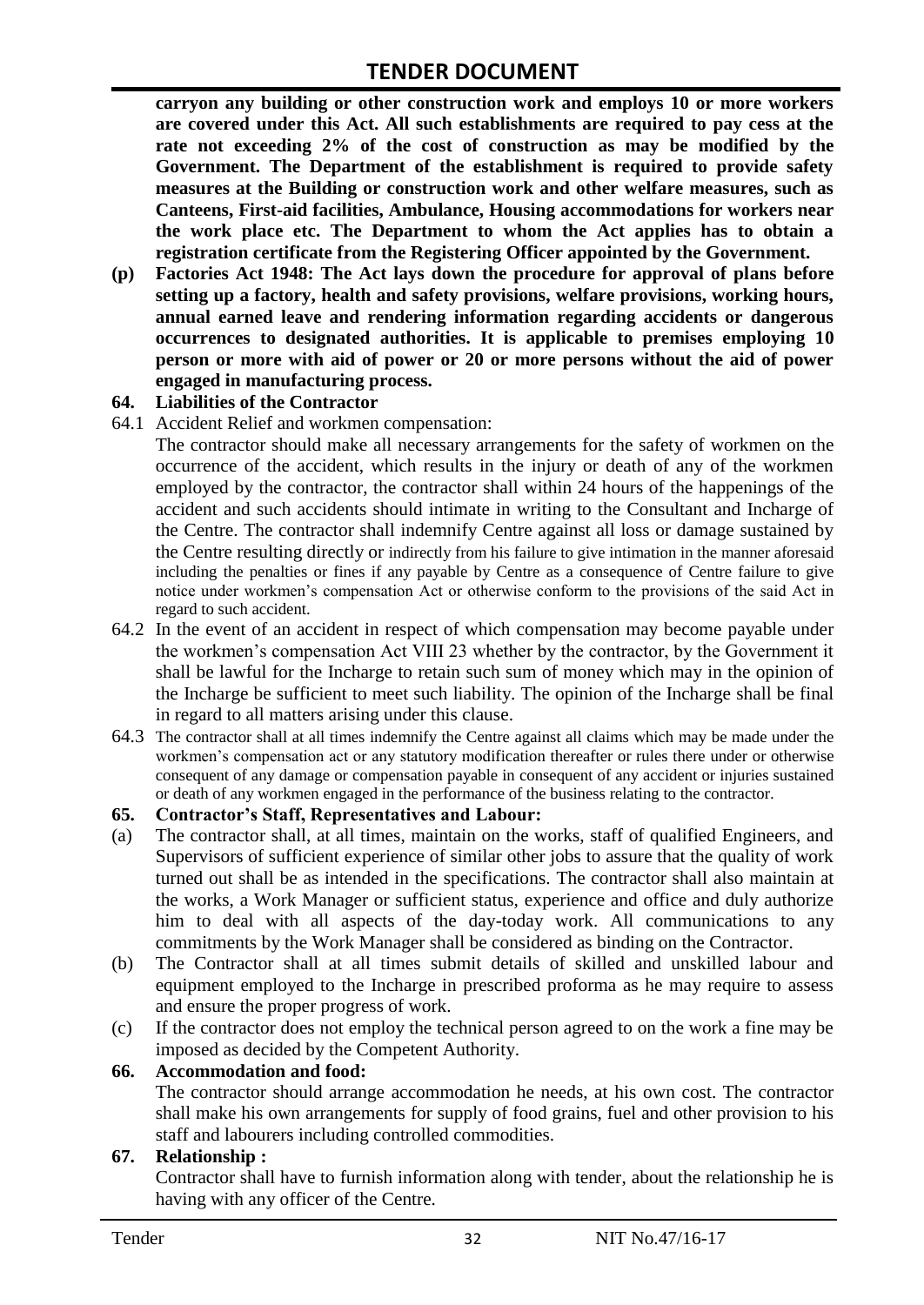#### **68. Protection of adjoining premises:**

The contractor shall protect adjoining sites against structural, decorative and other damages that could be caused by the execution of these works and make good at his cost any such damages.

#### **69. Work during night or on Sundays and holidays:**

The works can be allowed to be carried out during night, Sundays or authorised holidays in order to enable him to meet the schedule targets and the work shall require almost round the clock working keeping in view:

- (i) The provisions of relevant labour laws being adhered to:
- (ii) Adequate lighting, supervision and safety measures are established to the satisfaction of the and
- (iii) The construction programme given by the Contractor and agreed upon by the envisages such night working or working during Sundays or authorised holidays

#### **70. Layout of materials stacks:**

The contractor shall deposit materials for the purpose of the work on such parts only of the ground as may be approved by the Incharge before starting work. A detailed survey, clearly indicating position and areas where materials shall be stacked and sheds built is to be conducted by the contractor at his own cost and only after obtaining necessary approval of the plan for use of sites by the Incharge, the Contractor can use the sites accordingly.

#### **71. Use of blasting materials:**

Procurement of blasting materials and its storage is the responsibility of the contractor. The contractor shall engage licensed blaster for blasting operation. The contractor is to act in accordance with Indian Explosive Act and other rules prevailing, during the execution of work. It is the responsibility of the contractor to see, that works by other agencies in the vicinity are not hampered, in such cases if any claim is made by other agencies that should be borne by the contractor. Carriage of blasting materials, from the magazine to the work site, is the responsibility of the contractor.

#### **72. Plant and Equipment:**

- 72.1 The contractor shall have sufficient plant, equipment and labour and shall work such hours and shifts as may be necessary to maintain the progress on the work as per the approval progress schedule. The working and shifts hours shall comply with the Govt. Regulations in force.
- 72.2 It is to expressly and clearly understood that contractor shall make his own arrangements to equip himself with all machinery and special tools and plant for the speedy and proper execution of the work and the department does not undertake responsibility towards their supply.
- 72.3 The department shall supply such of the machinery that may be available on hire basis but their supply cannot be demanded as matter of right and no delay in progress can be attributed to such non-supply of the plant by the department and the department cannot be made liable for any damage to the contractor. The Contractor shall be responsible for safe custody of the departmental machinery supplied to him (which will be delivered to contractor at the machinery yard at site of work) and he has to make good all damages and losses if any other than fire, wear and tear to bring it to the conditions that existed at the time of issue to the contractor before handing over the same to the department. The hire charges for the machinery handed over to the contractor will be recovered at the rate prevalent at the time of supply. The contractor will have to execute supplemental agreement with at the time of supply of the machinery.
- 72.4 The acceptance of departmental machinery on hire is optional to the contractor.

#### **73. Steel forms:**

Steel forms should be used for all items involving and use of centering and shuttering shall be single plane without any dents and undulations.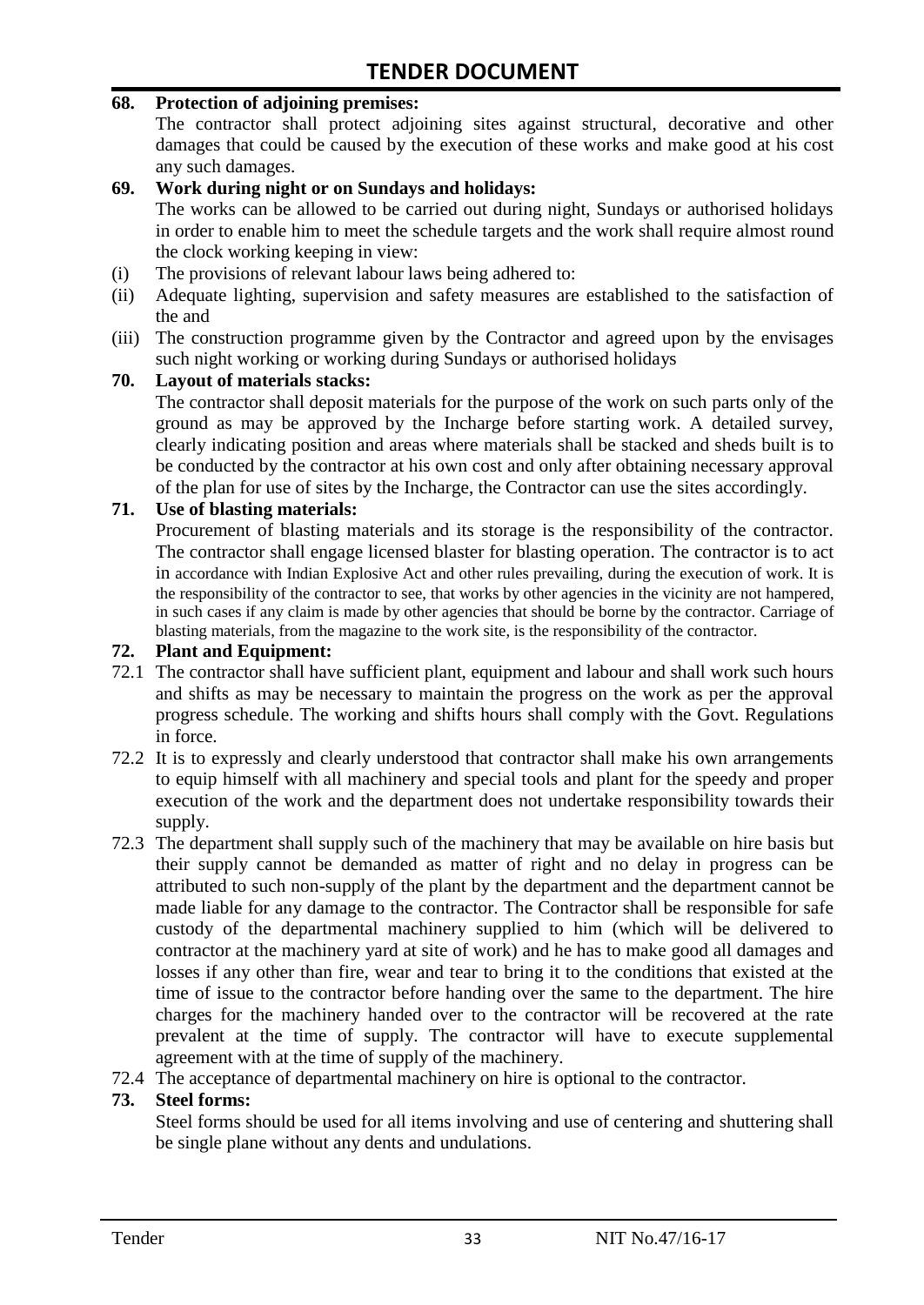#### **74. Inconvenience to public:**

The contractor shall not deposit materials at any site, which will cause inconvenience to public. The Incharge may direct the contractor to remove such materials or may undertake the job at the cost of the contractor.

**75. Conflict of interest:**

**Any bribe, commission, gift or advantage given, promised or offered by on behalf of contractor or his partner, agent or servant or any one on his behalf to any officer, servant, representatives, agents of Incharge or any persons on their behalf, in relation to the obtaining or to execution of this, or any other contract with Incharge shall in addition to any criminal liability, which it may occur, subject to the cancellation of this or all other contracts and also to payment of any loss or damage resulting from any such cancellation. Incharge shall then be entitled to deduct the amount, so payable from any money, otherwise due to the contractor under this or any other contract.**

#### **76. Contract documents and materials to be treated as confidential:**

All documents, correspondences, decisions and orders, concerning the contract shall be considered as confidential and/or restricted in nature by the contractor and he shall not divulge or allow access to them by any unauthorized person

#### **77. General obligations of Contractor:**

- 77.1 The contractor shall, subject to the provision of the contract and with due care and diligence, execute and maintain the works in accordance with specifications and drawings.
- 77.2 The contractor shall promptly inform the Department and the Incharge of any error, omission, fault and such defect in the design of or specifications for the works which are discovered when reviewing the contract documents or in the process of execution of the works.
- 77.3 If Contractor believes that a decision taken by the Incharge was either outside the authority given to the Incharge by the Contract or that the decision was wrongly taken, the decision shall be referred to the technical expert within 14 days of the notification of the Incharge's decisions.
- 77.4 Pending finalisation of disputes, the contractor shall proceed with execution of work with all due diligence

#### **78. Security measures:**

- a) Security requirements for the work shall be in accordance with the Government's general requirements including provisions of this clause and the Contractor shall conform to such requirements and shall be held responsible for the actions of all his staff, employees and the staff and employees of his sub-contractors
- b) All contractors' employees, representatives and sub-contractor's employees shall wear identifications badges provided by the contractor. Badges shall identify the contractor, showing and employee's number and shall be worn at all times while at the site. Individual labour will not be required to wear identification badges.
- c) All vehicles used by the contractor shall be clearly marked with contractor"s name.
- d) The contractor shall be responsible for the security of the works for the duration of the contract and shall provide and maintain continuously adequate security personnel to fulfil these obligations. The requirements of security measures shall include, but not limited to maintenance of order on the site, provision of all lighting, fencing, guard flagmen and all other measures necessary for the protection of the works within the colonies, camps and elsewhere on the site, all materials delivered to the site, all persons employed in connection with the works continuously throughout working and non working period including nights, Sundays and holidays for duration of the contract.
- e) Other contractors working on the site concurrently with the contractor will provide security for their own plant and materials. However, their security provisions shall in no way relieve the contractor of his responsibilities in this respect.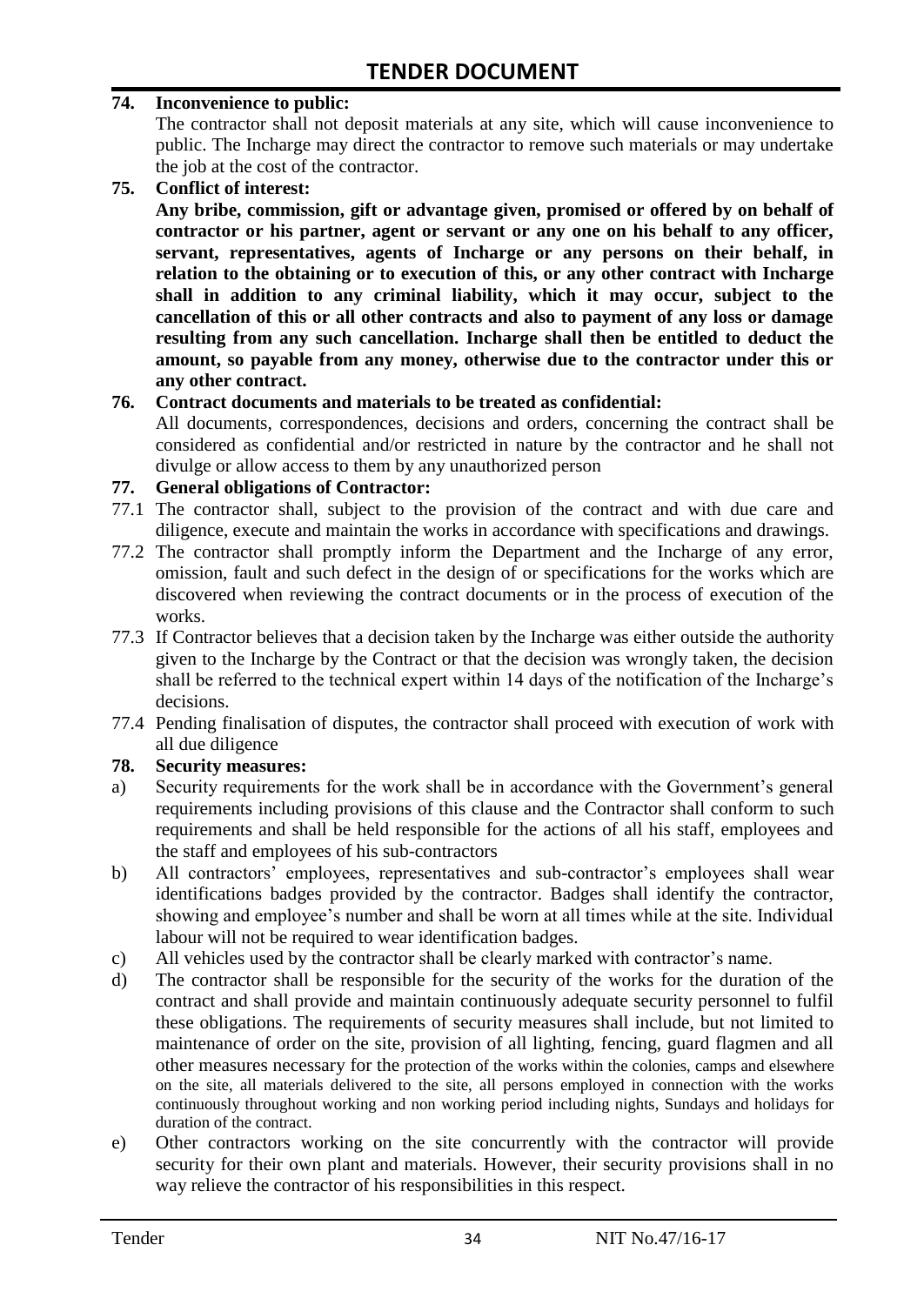f) Separate payment will not be made for provision of security services.

#### **79. Fire fighting measures:**

- a) The contractor shall provide and maintain adequate fire fighting equipment and take adequate fire precaution measures for the safety of all personnel and temporary and permanent works and shall take action to prevent damage to destruction by fire of trees shrubs and grasses.
- b) Separate payment will not be made for the provision of fire prevention measures.

#### **80. Sanitation:**

The contractor shall implement the sanitary and watch and ward rules and regulations for all forces employed under this contract and if the Contractor fails to enforce these rules, the Incharge may enforce them at the expenses of the Contractor.

#### **81. Training of personnel:**

The contractor, shall, if and as directed by the Incharge provide free of any charge adequate facilities, for vocational training of Government Officers, students, Engineers, supervisors, foremen, skilled workmen etc. not exceeding six in number at any one time on the contractor"s work. Their salaries, allowances etc. will be borne by the Government and the training schemes will be drawn up by the Incharge in consultation with the contractor.

#### **82. Ecological balance:**

- a) The contractor shall maintain ecological balance by preventing de-forestation, water pollution and defacing of natural landscape. The contractor shall so conduct his construction operation as to prevent any unnecessary destruction, scarring, or defacing of the natural surrounding in the vicinity of the work. In respect of the ecological balance, Contractor shall observe the following instructions.
- i) Where unnecessary destruction, scarring, damage or defacing may occur, as result of the operation, the same shall be repaired replanted or otherwise corrected at the contractor"s expense. The contractor shall adopt precautions when using explosives, which will prevent scattering of rocks or other debris outside the work area. All work area including borrow areas shall be smoothened and graded in a manner to conform to the natural appearances of the landscape as directed by the Incharge.
- ii) All trees and shrubbery which are not specifically required to be cleared or removed for construction purposes shall be preserved and shall be protected from any damage that may be caused by the contractor's construction operation and equipment. The removal of trees and shrubs will be permitted only after prior approval by the Incharge. Special care shall be exercised where trees or shrubs are exposed to injuries by construction equipment, blasting, excavating, dumping, chemical damage or other operation and the contractor shall adequately protect such trees by use of protective barriers or other methods approval by the Incharge. Trees shall not be used for anchorages. The contractor shall be responsible for injuries to trees and shrubs cause by his operations. The term "injury" shall include, without limitation bruising, scarring, tearing and breaking of roots, trunks or branches. All injured trees and shrubs be restored as nearly as practicable without delay to their original condition at the contractor"s expense.
- (iii) The contractor's construction activities shall be performed by methods that will present entrance or accidental spillage of solid matter contaminants, debris and other objectionable pollutants and wastage into river. Such pollutant and waste include earth and earth products, garbage, cement concrete, sewage effluent, industrial wastes, radio-active substances, mercury, oil and other petroleum products, aggregate processing, mineral salts and thermal pollution. Pollutants and wastes shall be disposed off in a manner and at sites approved by the Incharge.
- (iv) In conduct of construction activities and operation of equipments the contractor shall utilize such practicable methods and devices as are reasonably available to control, prevent and otherwise minimize the air pollution. The excessive omission of dust in to the atmosphere will not be permitted during the manufacture, handling and storage of concrete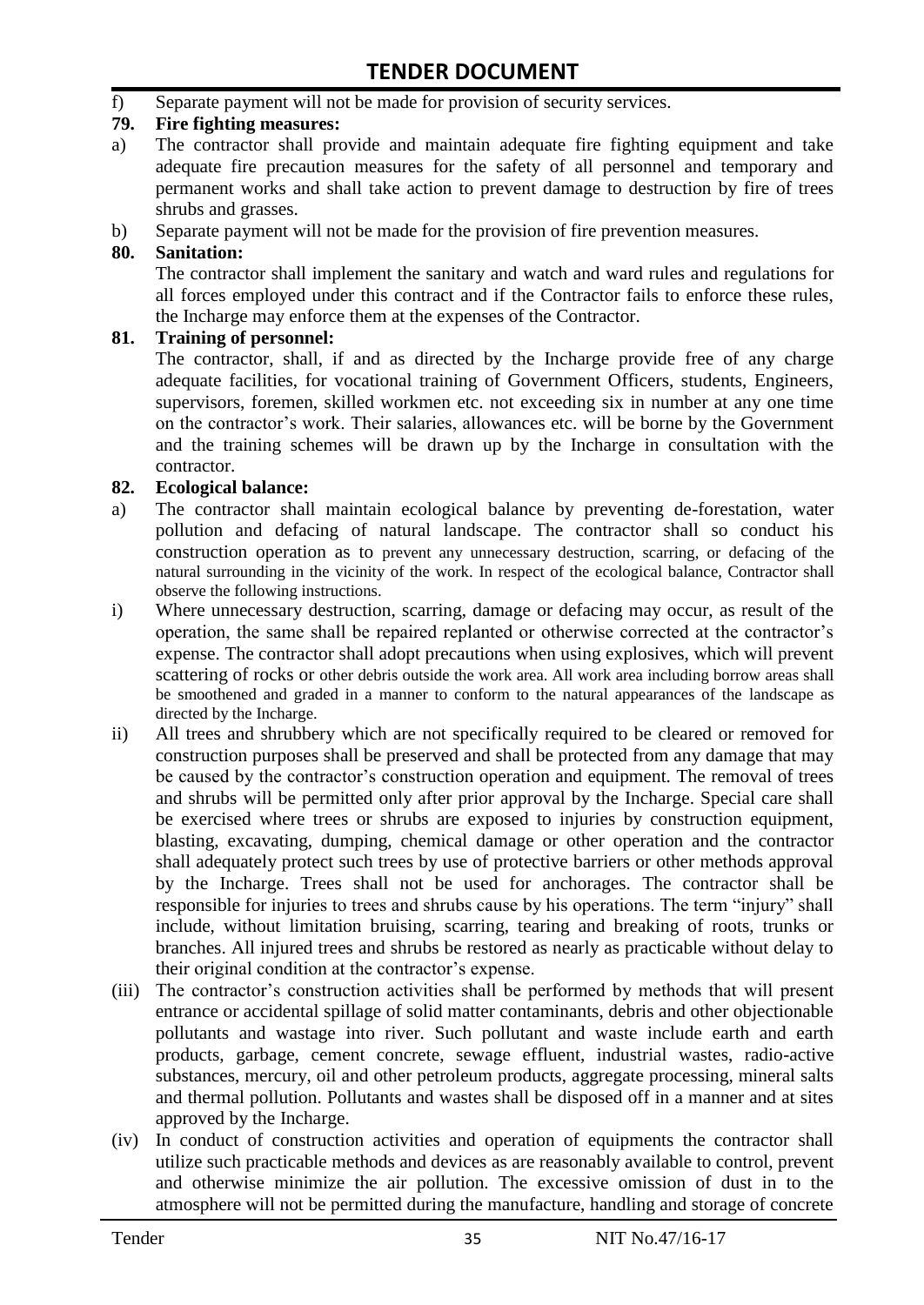aggregates and the contractor shall use such methods and equipment as a necessary for collection and disposal or prevention of dust during these operation. The contractor's methods of storing and handling cement shall also include means of eliminating atmospheric discharges of dust, equipment and vehicles that give objectionable omission of exhaust gases shall not be operated. Burning of materials resulting from clearing of trees, bushes, combustible construction materials and rubbish may be permitted only when atmospheric conditions for burning are considered favourable.

b) Separate payment will not be made for complying with the provisions of this clause and all cost shall be deemed to have been included in the unit rates and prices included in the contract if any provision is not complied with within a reasonable time even after issue of a notice in this respect, the necessary operations would be carried out by the Incharge at the cost of the Contractor, Orders of the Incharge in this respect would be final and binding on the contractor.

#### **83. Preservation of existing vegetation:**

- a) The contractor will preserve and protect all existing vegetation such as trees, on or adjacent to the site which do not unreasonably interfere with the construction as may be determined by the Incharge. The contractor will be held responsible for all unauthorized cutting or damage of trees, including damage due to careless operation of equipment, stockpiling of materials or tracking of grass areas by equipment. Care shall be taken by the Contractor in felling tress authorised for removal to avoid any unnecessary damages to vegetation and tress that are to remain in place and to structures under construction or in existence and to workmen.
- b) All the produce from such cutting of trees by the contractor shall remain the property of Government and shall be properly stacked at site, approved by the Incharge. No payment whatsoever, shall be made for such cutting and its stacking by the Contractor. If an produce from such cutting is not handed over to the Government by the contractor, he shall be charged for the same at the rates to be decided by the Incharge. The recovery of this amount shall be made in full from the intermediate bill that follows.
- c) The contractor shall also make arrangements of fuel deposits for supply of required fuel for the labourer to be employed for cooking purpose at his own cost in order to prevent destruction of vegetation growth in the surrounding area of the work site.

#### **84. Possession prior to completion:**

The Incharge shall have the right to take possession of or use any completed part of work or works or any part there of under construction either temporarily or permanently. Such possession or use shall not be deemed as an acceptance of any work either completed or not completed in accordance with the contract, except where expressly otherwise specified by the Incharge.

#### **85. Payment upon termination:**

If the contract is terminated because of a fundamental breach of contract by the contractor, the Incharge shall issue a certificate for the value of the work done less advance payment received upon the date of the issue of the certificate and less the rate to apply to the work not completed as indicated in the contract data. Additional liquidated damages shall not apply. If the total amount due to the Department exceeds any payment due to the contractor the difference shall be a debt payable to the Department. In case of default for payment within 28 days from the date of issue of notice to the above effect, the contractor shall be liable to pay interest at 12% per annum for the period of delay.

#### **86. Access to the contractor's books:**

Whenever it is considered necessary by the Incharge to ascertain the actual cost of execution of any particular extra item of work or supply of the plant or material on which advance is to be made or of extra items or claims, he shall direct the contractor to produce the relevant documents such as payrolls, records of personnel, invoices of materials and any or all data relevant to the item or necessary to determine its cost etc. and the contractor shall when so required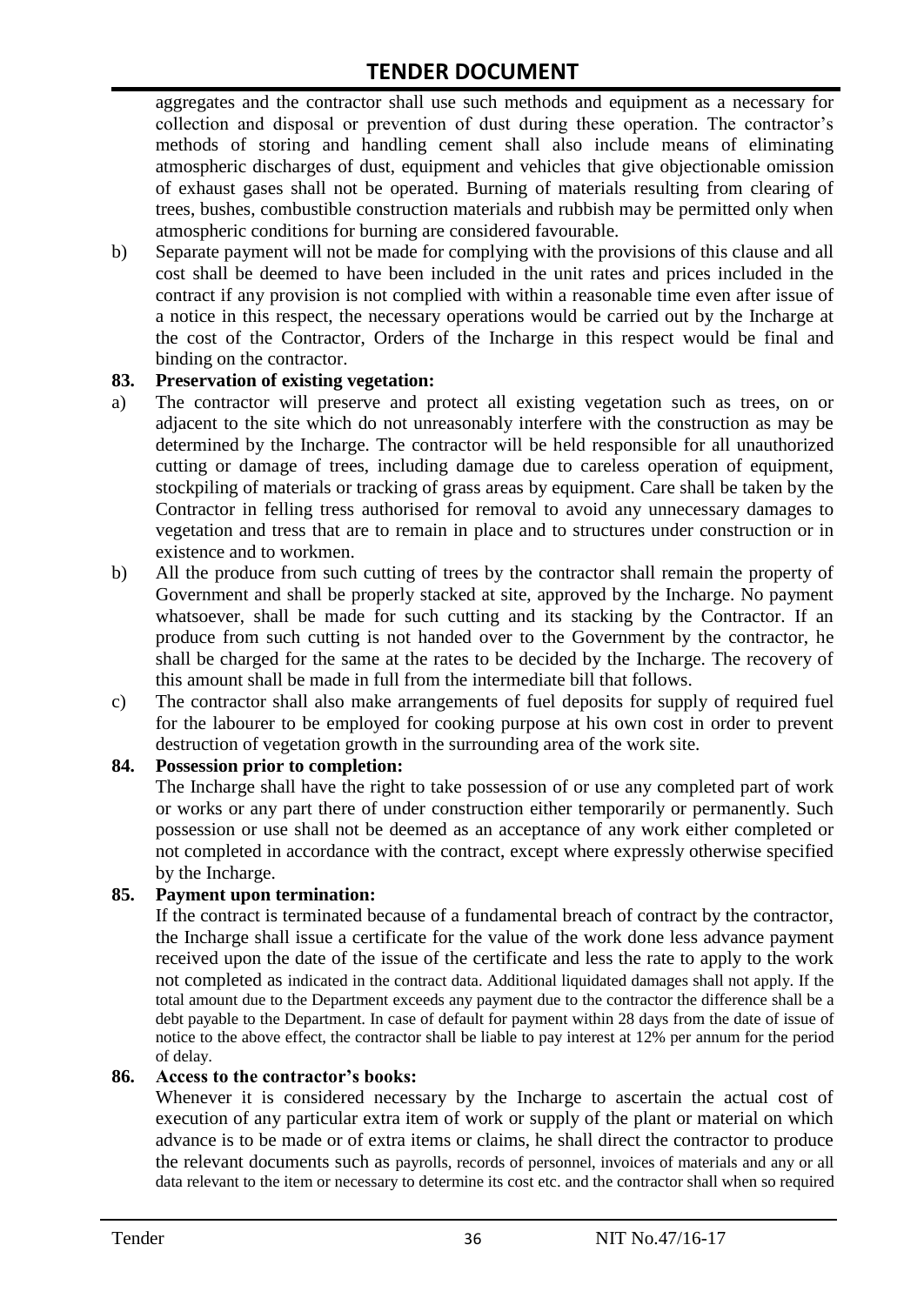furnish all information pertaining to the aforesaid items in the mode and manner that may be specified by the Incharge.

#### **87. Drawing to be kept at site:**

One copy of the drawings furnished to the contractor shall be kept by the contractor on the site and the same shall at all reasonable time be available for inspection and use by the Incharge and the Incharge"s representative and by any other persons authorized by the Incharge in writing.

#### **88. B.I.S. [I.S.I.] books to be kept at site:**

A complete set of Indian Standard specification referred to in "Technical Specifications" shall be kept at site for reference.

#### **89. Site Order Book:**

An order book shall be kept at the site of the work. As far as possible, all orders regarding the work are to be entered in this book. All entries shall be signed and dated by the Department Officer in direct charge of the work and by the contractor or by his representative. In important cases, the Incharge will countersign the entries, which have been made. The order book shall not be removed from the work, except with the written permission of the Incharge.

#### **90. Variations by way of modification, omissions or additions:**

For all modifications, omissions from or additions to the drawings and specifications, the will issue revised plans, or written instructions, or both and no modification, omission or addition shall be made unless so authorised and directed by the Incharge in writing. The shall have the privilege of ordering modifications, omission or additions at any time before the completion of the work and such orders shall not operate to annual those portions of the specifications with which said changes do not conflict. "s Decision:

It shall be accepted as in separable part of the contract that in matters regarding materials, workmanship, removal of improper work, interpretation of the contract drawings and contract specification, mode of the procedure and the carrying out o the work, the decision of the Incharge, which shall be given in writing shall be binding on the contractor.

- **91. Income tax**
- **a) During the currency of the contract deduction of income tax at 2.24% shall be made from the gross value of each bill of the contract, the contract value of which is in excess of Rs. 10,000/- for deduction of tax at rates lower than 2.24% procedure stipulated under section 194-C(4) of Income Tax Act, 1961 shall be followed.**
- **b) Income Tax clearance certificate should be furnished before the payment of final bill.**
- **c) The contractor's staff, personnel and labour will be liable to pay personnel income taxes in respect of their salaries and wages as are chargeable under the laws and regulations for the time being in force, and the contractor shall perform such duties in regard to such deductions thereof as may be imposed on him by such laws and regulations.**
- **92. Value Added Tax (VAT):**
- **92.1. The Contractor has to pay the Sales Tax/ VAT wherever payable.**
- **92.2. The contractor should produce a valid Value Added Tax Clearance Certificate before the payment of the final bill, otherwise payment to the contractor will be withheld.**

#### **93. Supply of construction materials:**

- i) The contractor has to make his own arrangements for procurements, supply and use of construction materials.
- ii) All materials so procured should confirm to the relevant specifications indicated in the bidding documents.
- iii) The contractor shall follow all regulations of the Department/Government of India in respect of import licenses etc., of the procurement of the materials is through imports and he shall be responsible for the payment of applicable duties and taxes, port clearances, inland transportation etc.
- iv) The contractor shall make his own arrangements for adequate storage of the materials.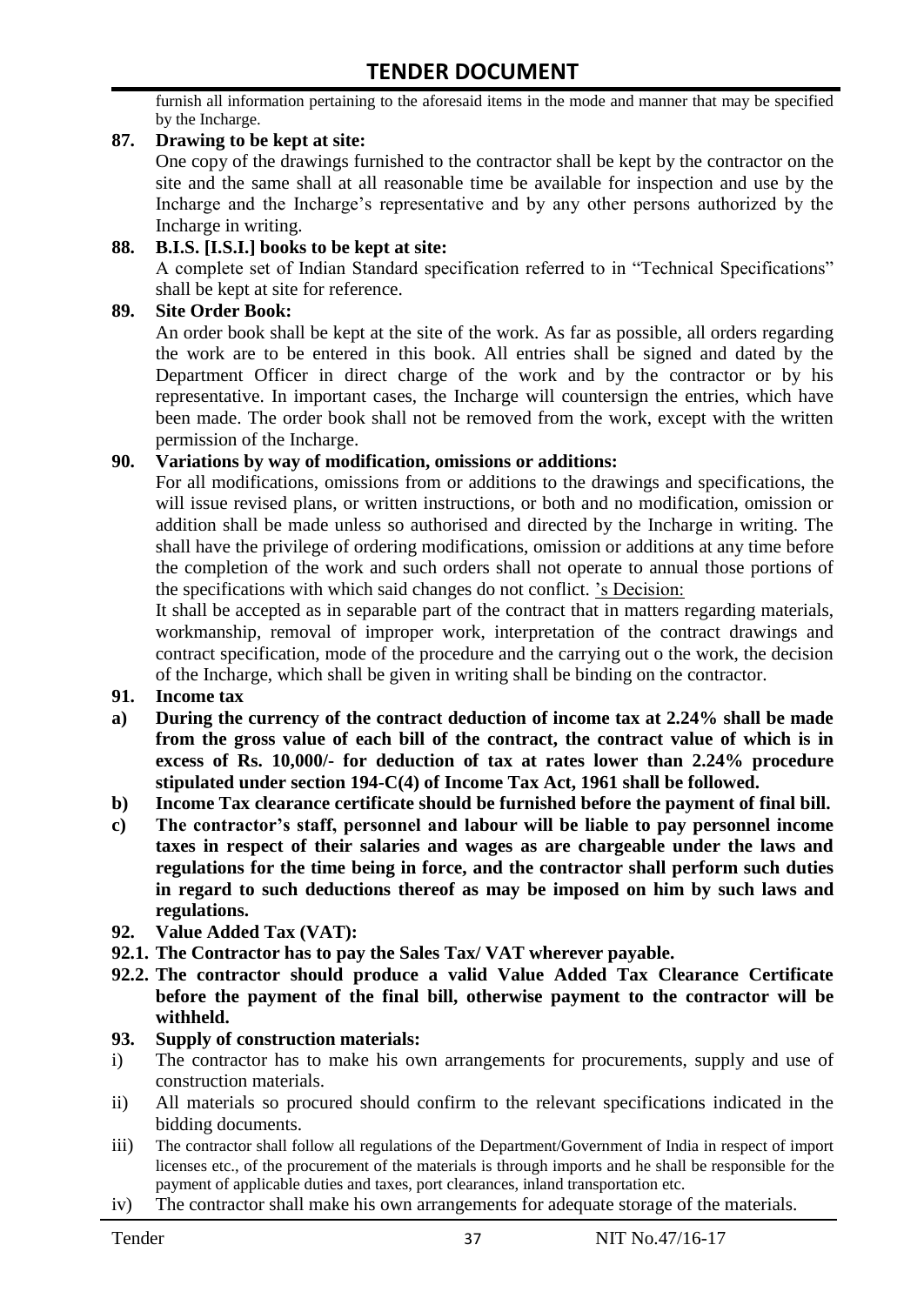# **ADDITIONAL CONDITIONS TO TENDER NOTICE**

A Statement giving brief particulars of equipment and resources that will be put at the disposal of the work under the following classification should accompany the tender

- 1. a. Equipment transport for material viz. Lorrie / Carts, Crushers etc.,
	- b. Organization: 1.Technical 2. Unskilled
	- c. Methods that will be adopted to speed up the work to ensure completion within the prescribed time.
- 2. The contractor shall make his own arrangements for all the tools and plants required for the execution of the work. The equipment if any, available with the Department may be hired to the contractor at rates and conditions prescribed by the Department.
- 3. National Savings Certificates and other Government Bonds will not be accepted towards the Earnest Money Deposit.
- 4. A Separate tender must be submitted to each work as mentioned in the list of works enclosed. Tenders submitted for more than one work in one cover will be rejected. Only one tender should be enclosed in the cover.
- 5. All rejected materials shall be removed from the site, within 24 hours after written instructions of rejecting and materials and ordering their removal have been issued in case of default, on the part of the contractor to carryout such order, the materials will be got removed through other agency at the contractor's risk and cost.
- 6. All materials rejected or obstructing traffic shall be removed by the Contractor, with the least possible delay, within the time specified, failing which it is open to the Department to remove them at the contractor"s risk, through other agency. All labour in testing and measuring during measurements and check measurements should be borne by the contractor.
- 7. The contractor shall with his own expenses, make all the arrangements and take all possible steps and precautionary measures, for the safety of the public, during the execution of the electrical works. The rates offered by the contractor should be inclusive of such incidental charges.
- 8. Fully accepted agreement rates will be paid only after all the items of work are completed. The agreement executing authority will decide the exact items, the rates of which are considered to be high, for the purpose of this clause and his decision of the Incharge shall be final and binding on the contractor.
- **9. As per new section 104 – C of the Income Tax 1961, deduction at the rate of 2.24% on the gross amounts of payments, will be made towards Income Tax should the value of the contract exceeds Rs. 10,000/- (Vide Government of India Reference F. N. 275 / 100/ 72 –1 – TJI – dated 29-5-72).**
- 10. Where the value of the contract exceeds the sum of Rs. 10,000/- the contractor has to produce a valid income tax clearance certificate along with the tender, atleast at the time of payment of final bill of the work. In case the final bill is withheld, the bill will be paid only after production of the certificate.
- 11. Once a contractor buys a tender schedule he shall not be permitted to return the schedule.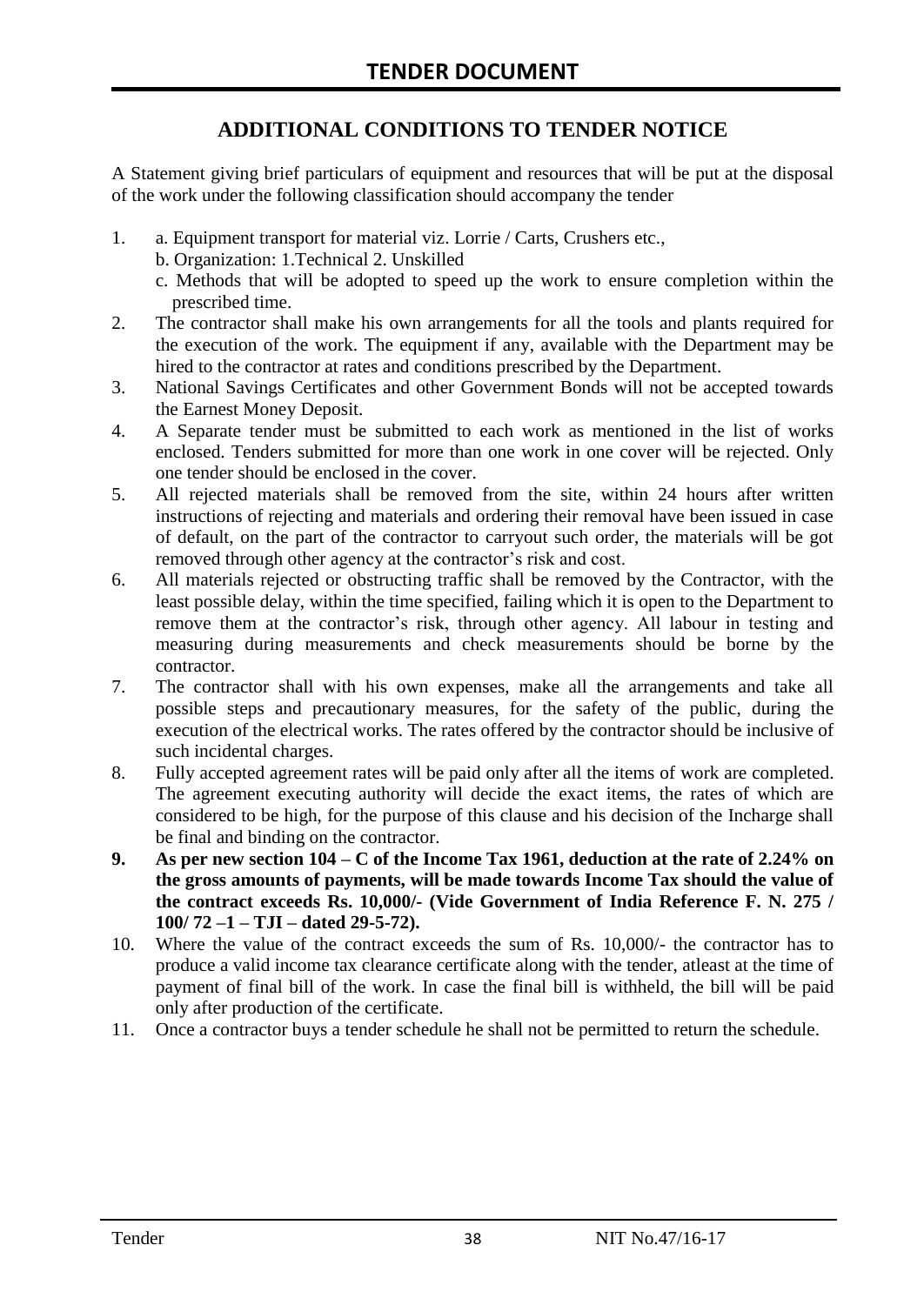# **GENERAL SPECIFICATIONS**

#### **1. General Specifications for (Name of the work)**

#### **2. General Specifications and Instructions for Electrical Work**

- 1. I.E. RULES 1956: The installation shall generally be carried out in conformity with the Indian Electricity rule 1956 as amended from time to time and National Electrical code which contains specific regulations to be adhered to in the supply and use of electricity energy in the interest of safety.
- 2. PRESSURE AND FREQUENCY OF SUPPLY: All current consuming devices shall be suitable for the pressure and frequency of supply stated in the special conditions of contract
- 3. SYSTEM OF WIRING: The wiring shall be carried out on such a system as may be specified in the conditions of contract. "Power wiring shall be kept separate and distinct from lighting wiring. All conductors shall be run as far as possible along the walls and ceiling, so as to be easily accessible for inspection. The balancing of circuits in 3 phase

#### **a) General Conditions for Electrical Works**

- 1. The make of material mentioned in the Schedule A, should be used on the work in variably and the Department reserves the right to insist upon using any of the make of the material mentioned in the Schedule – A from their choice.
- 2. The work shall be carried out strictly in conformity with (i) code of practice for Electrical wiring and fittings in Government Building (ii) The Indian Standard Specification (iii) The Department specification, if the work carried out does not comply with the code of practice and Departmental specifications and if the work man ship is unsatisfactory it will be binding of the contractor to redo the job without any extra cost and pay penalty as decided by the department towards inconvenience caused , if any.
- 3. The work should be carried out under the direct supervision of persons holding a certificate of competency for the type of work involved.
- 4. After completion of work a plan of building should be furnished indicating the location of various main and sub- boards and all the fittings together with a circuit diagram duly numbered ( in the diagram)
- 5. The contractor will be responsible for any defect noticed during either improper workmanship or defective materials supplied by him for two calendar years from the date of final completion of work.
- 6. Lugs should be provided for all earth connections.
- 7. The contractor himself should arrange for the transportation of men and material to their work spot.
- 8. All Civil works and patch works indicated for providing electrical installations should be well finished to the satisfaction of the authorities. A certificate from them should be obtained to the effect that the Civil and patch work done is to the satisfaction of authorities. It will be the responsibility of the electrical contractor to obtain such certificate from the Engineer. Unless such certificate is produced this office will have right to with held the bill.
- 9. Concreting to the pole and providing independent earthing should be done in presence of departmental staff.
- 10. The distribution boards with Switch controls shall be separate in each floor for normal supply and essential supply.
- 11. The lighting circuits shall be provided with separate conductor to enable to connect the normal lighting and essential lighting without linking to any of the above systems to ensure to switch over to essential supply in order to have minimum lighting to avoid inconvenience to the staff working.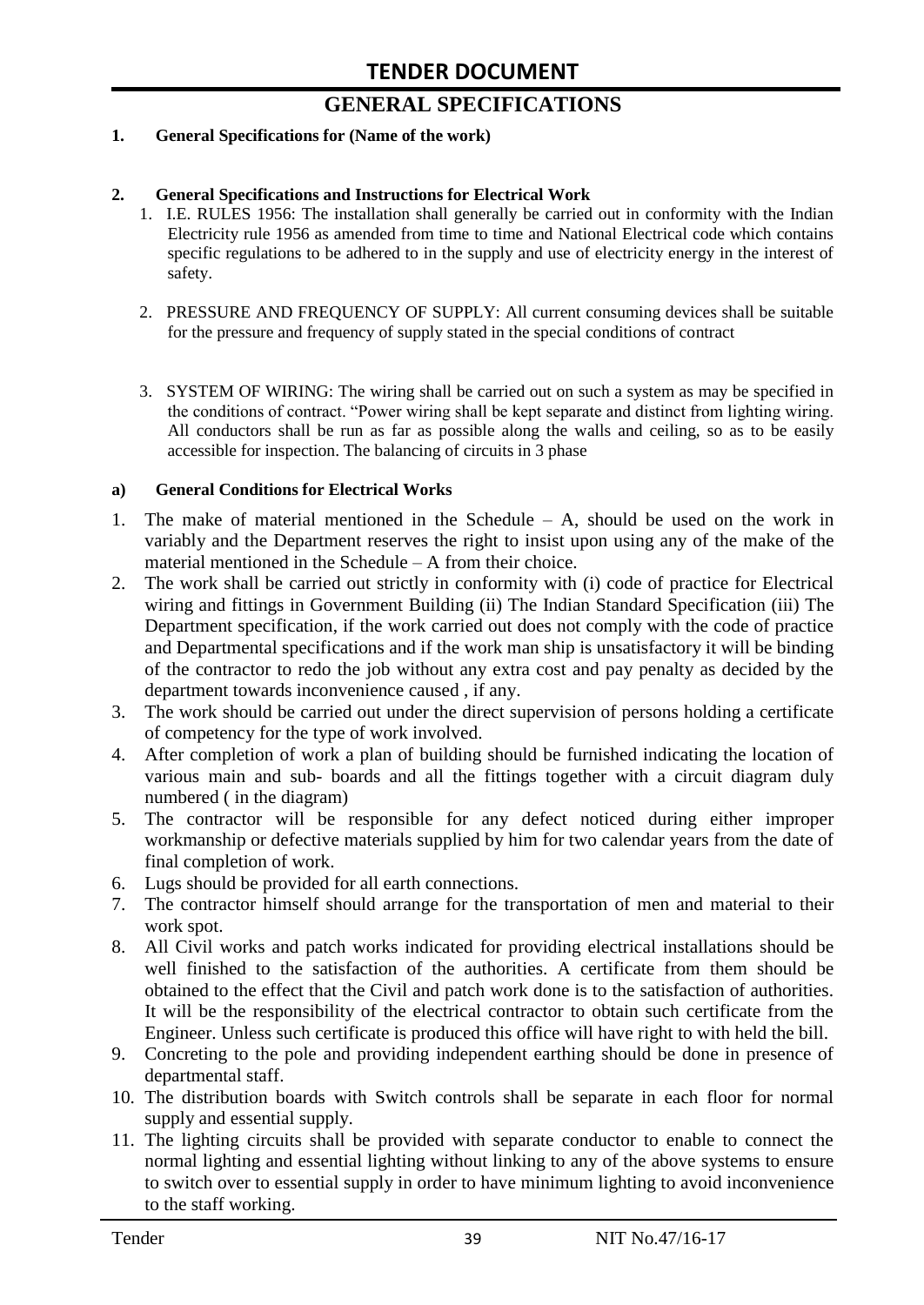- 12. The control for the luminaire to be provided in the hall for both to be connected to the normal supply and essential supply shall be separate and away from the each system.
- 13. For the points to be connected to essential supply, a separate conduit system is to be laid as enumerated in the above conditions includes circuit main of any system.
- 14. The locations for the D. B"s and Switch controls for essential supply will be decided during the course of execution where the circuit conduit way have to be terminated.
- 15. The tenderer / agency is bound to supply the materials prescribed in Schedule A and no change of specification and make will be entertained. The tenderer has to survey the market regarding availability of the materials for specified item brand / specified make in schedule – A of the tender schedules before tendering for the work. In case of Discrepancy Final Decision will be taken by the tender accepting authority.
- 16. The tenderer has to furnish the copy of the relevant test certificates /delivery challan against the materials supplied in support of genuine electrical materials.
- 17. Tenderer has to furnish compliance report comprising the details of the testing of the installation duly indicating IR values and fitness before the Energisation as per IE rules and he is solely responsible after Energisation of the installation during the defect liability.
- 18. It is bounded duty of the tenderer to see that the site is taken over after issue of the work order or after signing the agreement and should commence the work without delay. Any failure in this regard will be viewed seriously and necessary penalty will be levied as per agreement conditions.
- 19. The tenderer has to keep the necessary test equipment at site at his own cost for the convenience of the inspecting officers till the work is completed.

# **Drawings**

#### **1. Discrepancies**

- 1.1 In case of discrepancies between documents the following order of procedure shall apply:-
- 1.1.1 Between the written description of written dimensions in the drawings and the corresponding one in the specifications, the latter shall apply.
- 1.1.2 Figured dimensions shall supersede scaled dimensions. The drawings on a larger scale shall take precedence over those on a smaller scale.
- 1.1.3 Drawings issued as construction drawings from time to time shall supersede tender drawings and also the correspondence drawings previously issued.
- Note: The contractor should not execute any component of work without obtaining the working drawings. Any work done without drawings shall be at the contractor"s responsibility only. Acceptance for such work will be at the discretion of the Incharge.

#### **2.0 SECRECY CLAUSE**

The drawings and specifications made available to the tenderer shall exclusively be used on the work and they are retained from passing on each plan to any unauthorized hand either in parts or in full under the provisions of Section-3 and 5 of the official secrets Act 1923. Any violation in this regard will entail suitable action under appropriate clause or official secret Act 1923.

- 3. The Drawings enclosed to the tender are as follows:
	- a. Site plan and Building Plan **(as per page No.).**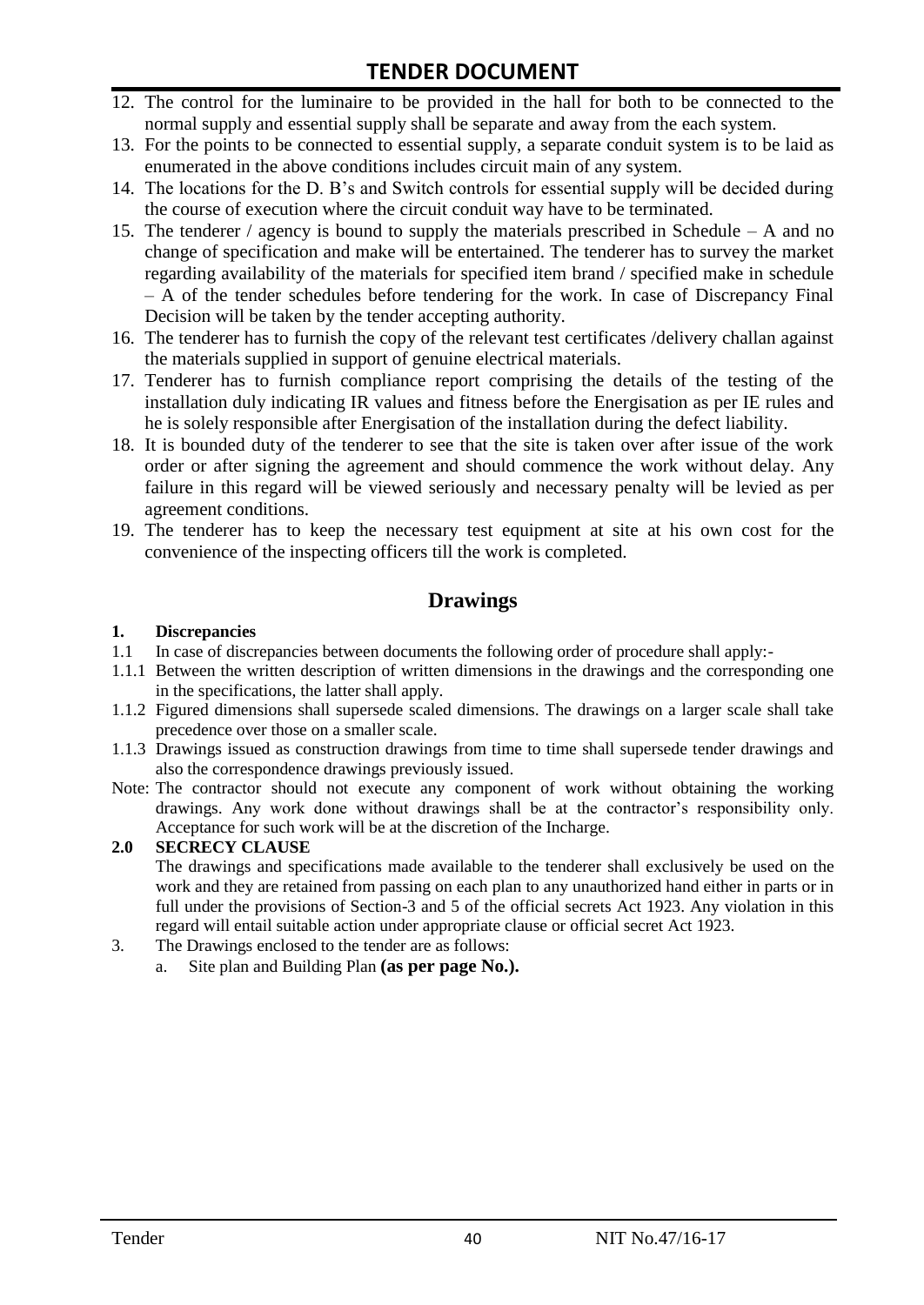#### **BILL OF QUANTITIES**

# **Name of work: Collection of aquatic weeds, their stacking from Moti Lake at Motihari( East Champaran) approx. 250 acre area.**

#### **PREAMBLE**

- 1. The Bill of Quantities shall be read in conjunction with the instructions to Tenderers, General and Special conditions of Contract Technical Specifications and Drawings.
- 2. The quantities given in the Bill of Quantities are estimated and provisional and are given to provide common basis for tendering. The quantities here given are those upon which the lumpsum tender cost of the work is based but they are subject to alterations, omissions, deductions or additions as provided for in the conditions of this contract and do not necessarily show the actual quantities of work to be done. The basis of payment will be actual quantities of work ordered and carried out as measured by the Contractor and verified by the Engineer and valued at the estimate rate plus or Bill of Quantities where applicable, and otherwise at such rates and prices as the Incharge may fix within the terms of Contract.
- 3. The estimate rates in the Bill of Quantities shall, except in so-far as it is otherwise provided under the Contract include cost of all constructional material, labour, machinery, transportation, erection, maintenance, profit, taxes and duties together with all general risks, liabilities and obligations set out or implied in the Contract.
- 4. The plans enclosed with the tender are liable to be altered during execution of work as per necessity of site conditions. The Tender rate quoted by the tenderer shall hold good for execution of work even with altered plans.
- 5. The whole cost of complying with the provisions of the Contract shall be included in the estimated rates for items provided in the Bill of Quantities and where no items are provided in the Bill of Quantities, their cost shall be deemed to be distributed among the estimate rates entered for the related items of work.
- 6. General directions and descriptions of work and materials are not necessarily repeated nor summarised in the Bill of Quantities. References to the relevant sections of the Contract documentation shall be made before entering estimate rate against each item in the Bill of Quantities.
- 7. The method of measurements of completed work for payment shall be in accordance with the relevant B.I.S. Codes.
- 8. All items of work are to be executed as per the drawings / specifications supplied with the contract documents. If there is any contradiction between the drawings and the text of the specifications, the

later shall prevail.

- 9. The Tenderer should inspect and select the quarries of his choice before he quotes the tender rate in the Schedule of Bill of Quantities and satisfy himself about the availability of required quantum of materials.
- 10. Diversion drains should be excavated before completion of the embankments and the useful soils should be used in the nearby embankments.
- 11. The actual mix proportion by weight to be adopted during execution will be got designed in the laboratories to suit the grade of concrete and mortar to be used. It will be the responsibility of the contractor to manufacture concrete and mortar of required strength.
- 12. The quantum of measurement for all items of earthwork involving conveyance manually or by machinery shall be as assessed by level measurement. The measurements for the embankment will be for the consolidated banks only.
- 13. Wherever bailing out of water is involved either for excavation or for foundations or for constructions, the rate quoted shall take into account the dewatering charges necessary. No separate payment will be made for dewatering.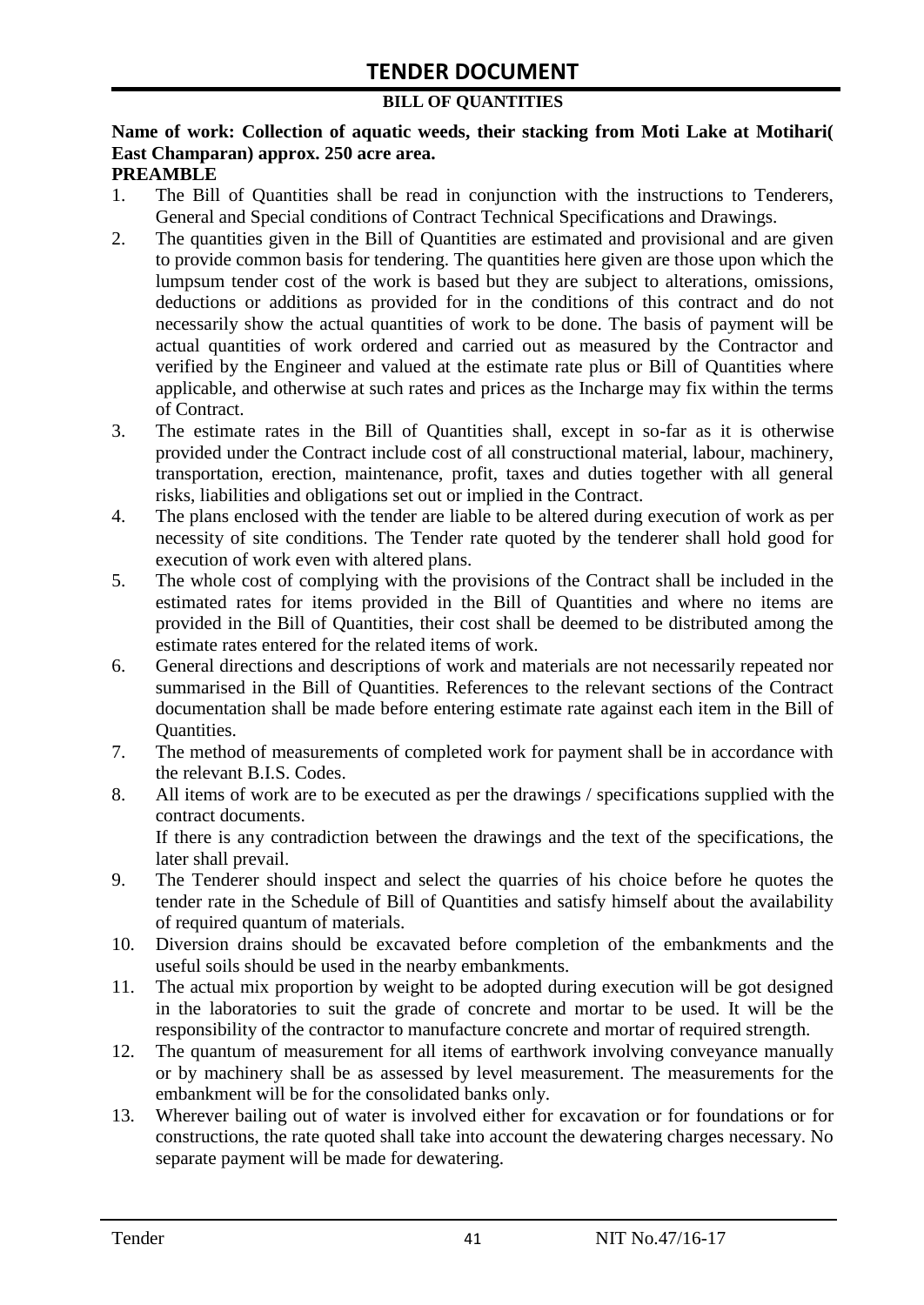- 14. Wherever embankment work is involved, useful soils approved by the Incharge from the cutting reaches and diversion drains shall be taken and used for forming nearby embankments soils used for constructions will be at free of cost.
- 15. The quoted tender rates shall also include the work of any kind necessary for the due and satisfactory construction, completion and maintenance of the works according to the drawings and these specifications and further drawings and orders that may be issued by the Incharge from time to time. The quoted tender rate shall include compliance by the Contractor with all the general conditions of contract, whether specifically mentioned or not in the various clauses of these specifications, all materials, machinery, plant, equipment, tools, fuel, water, strutting, timbering, transport, offices, stores, workshop staff, labour and the provision of proper and sufficient protective works, diversions, temporary fencing and lighting. It shall also include safety of workers, first aid equipments suitable accommodation for the staff and workmen, with adequate sanitary arrangements, the effecting and maintenance of all insurances, the payment of all wages, salaries, fees, royalties / Taxes, duties or other charges arising out of the execution of works and the regular clearance of rubbish, reinstatement and clearing-up of the site as may be required on completion of works safety of the public and protection of the works and adjoining land. The work of Building in quality control / assurance shall be deemed to be covered in the quoted rate.
- 16. The Contractor shall ensure that, the quoted tender r a t e shall cover all stages of work such as setting out, selection of materials, selection of construction methods, selection of equipment and plant, deployment of personnel and supervisory staff, quality control testing etc. The work quality assurance shall be deemed to be covered in the tender rate.
- 17. a) The special attention of the tenderer is drawn to the conditions in the tender notices and the Standard preliminary specifications containing therein. These preliminary specifications shall apply to the agreement to be entered into between the contractor and the ICAR-RCER and shall form an in-separable condition of the contract along with the estimate. All these documents taken together shall be deemed to form one contract and shall be complimentary to another.

b) The tenderer shall examine, closely the BIS also the standard preliminary specifications contained therein and sign the Incharge office copy of the BIS and its addenda volume in token of such study before submitting his overall tender rate which shall be for finished work in-situ. He shall also carefully study the drawings and additional specifications and all the documents, which form part of the agreement to be entered into by the successful tenderer.

- 18. The tenderers attention is directed to requirements for materials conforming to the Bureau of Indian Standards specifications etc., shall be used on the work and the tenderers shall quote his overall tender rate accordingly.
- 19. The tenderer has to do his own testing of materials and satisfy himself that they conform to the specifications of respective I.S.I. Codes before tendering.
- 20. The contractor shall himself procure the required construction materials of approved quality including the earth for formation of embankment and water from quarries / sources of his choice. All such quarries / sources of materials required for the work shall be got approved by the Incharge in writing well before their use of the work.
- 21. The contractor shall himself procure the steel, cement, Bitumen, Blasting materials, sand, metal, soils, etc., and such other materials required for the work well in advance. The contractor has to bear the cost of materials for conveyance. The department will not take any responsibility for fluctuations in market in cost of the materials, transportation and for loss of materials etc.
- 22. Inspection of site and quarries by the tenderer: Every tenderer is expected before quoting his overall tender rate, to inspect the site of proposed work. He should also inspect the quarries and satisfy himself about the quality, and availability of materials. The best class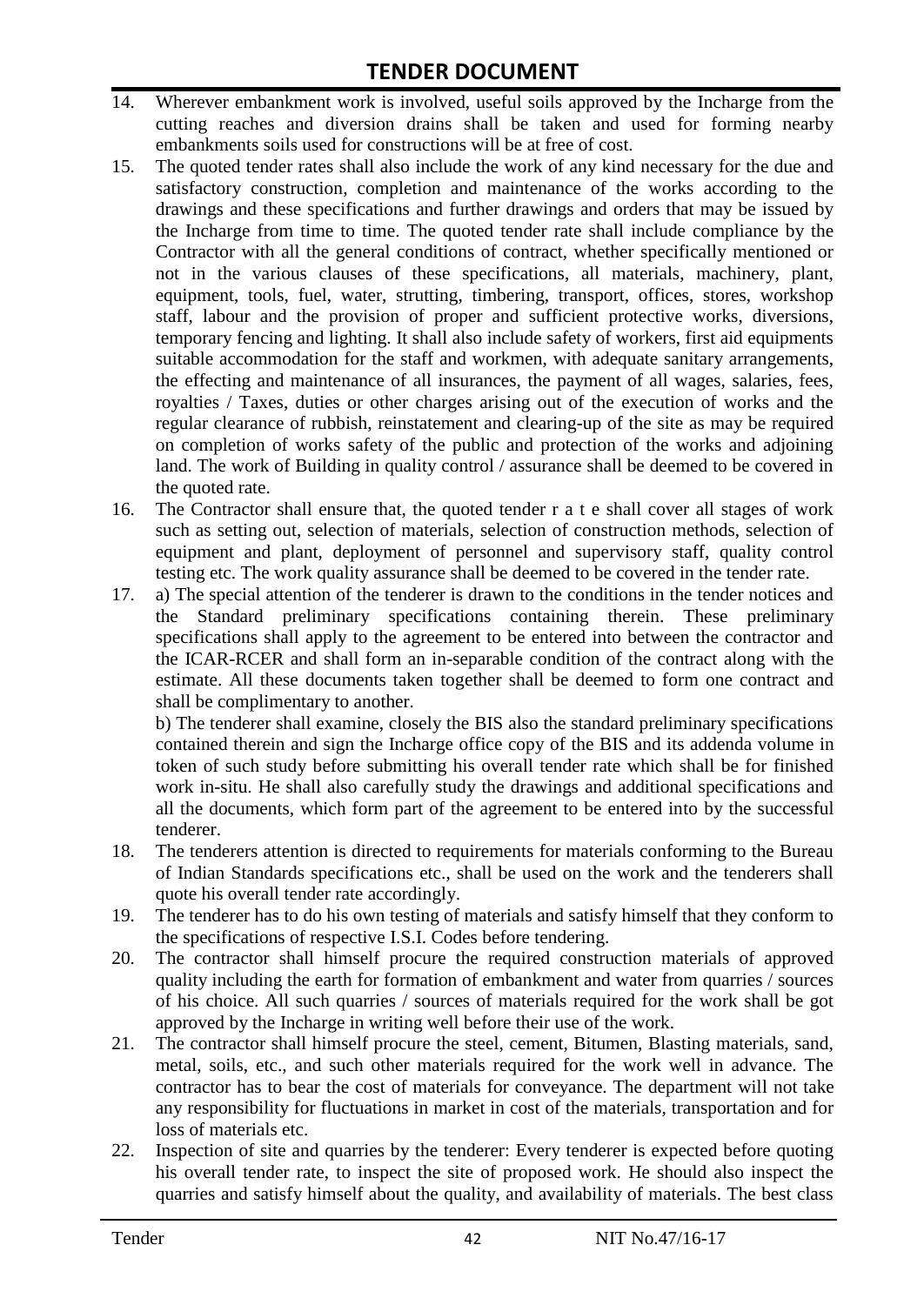of materials to be obtained from quarries, or other sources shall be used on the work. In every case the materials must comply with the relevant standard specifications. Samples of materials as called for in the standard specifications or in this tender notice, or as required by the, in any case, shall be submitted for the "s approval before the supply to site of work is begun.

- 23. The tenderer"s particular attention is drawn to the sections and clauses in the BIS/CPWD specification dealing with
	- a) Test, inspection and rejection of defective materials and work.
	- b) Carriage
	- c) Construction plant
	- d) Water and lighting
	- e) Cleaning up during the progress and for delivery.
	- f) Accidents
	- g) Delays
	- h) Particulars of payments.

The contractor should closely peruse all the specification clauses, which govern the overall tender rate he is tendering.

- 24. The defect liability period of contract in terms of GO Ms No: 8, T(R&B)Dept.dated: 8.1.2003 is twenty four months.
- 25. The estimate rates for items shown in the Schedule "A" include all construction materials. No escalation in rates will be paid unless specified in the tender document. The tenderer has to quote an overall tender rate considering all the aspects of the tender to complete the finished item of work as per the B.I.S. specifications, the special specifications appended, Drawings etc.
- 26. If there is any contradiction between UE / and B.I.S. specifications, listed and detailed technical specifications, the latter shall prevail.
- 27. In case of a job for which specifications are not available with the Schedule or in B.I.S. code and are required to be prescribed, such work shall be carried out in accordance with the written instructions of the Incharge.
- 28. The contractor should use the excavated useful soils and stone for construction purpose. Soils used for construction either for homogeneous section in hearting or in casing zone based on the suitability will be at free of cost and the cost of stone used for construction purpose will be recovered from the contractor's bill.

The contractor should quote his tender rate keeping in view of the above aspects.

- 29. Additions and alternations by the Tenderer in the Schedule of quantities will disqualify the tender.
- 30. In the case of discrepancies between the written description of the item in the Schedule "A" and the detailed description in the specification of the same item, the latter shall be adopted.
- 31. The Unit rates noted below are those governing payment of extras or deductions for omissions according to the conditions or the contract as set-forth in the preliminary specifications of the Indian standard specifications and other conditions of specification of this contract.
- 32. It is to be expressly understood that the measured work is to be taken according to the actual quantities when in place and finished according to the drawings or as may be ordered from time to time by the and the cost calculated by measurement or weight at their respective rates without any additional charge for any necessary or contingent works connected works connected herewith. The rate quoted are for works in situ and complete in every respect.
- 33. For all items of work in excess of the quantities indicated the rates payable for such excess quantities will be tendered rates.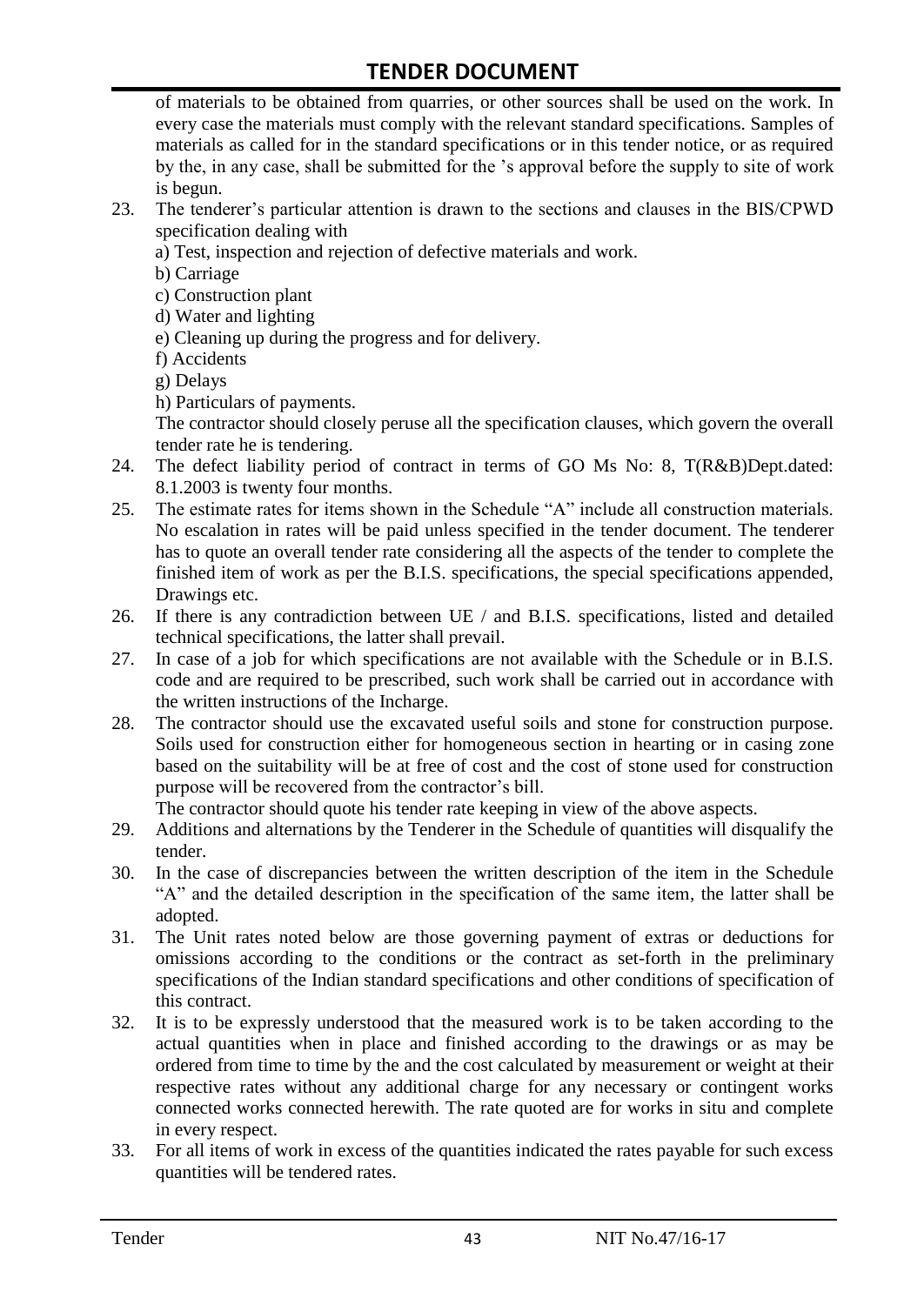- 34. For all items of work, intermediate payment will be made provisionally as per relevant clause. Full-accepted agreement rates will be paid only after all the items of works are completed.
- 35. The contractor is bound to execute all supplemental works that are found essential incidental and inevitable during execution of main work.
- 36. The payment of rates for supplement items of work will be regulated as under.

Supplemental items directly deductible from similar items in the original agreement.

The rates shall be derived by adding to or subtracting from the agreement rate of such similar item the cost of the difference in the quantity of materials labour between the new items and similar items in the agreement worked out with reference to the schedule of rates adopted in the sanctioned estimate with which the tenders are compared.

a) Similar items but the rates of which cannot be directly deducted from the original agreement.

b) Purely new items which do not correspond to any item in the agreement.

The rate of all such items shall be overall tender rate.

#### **37. ENTRUSTMENT OF ADDITIONAL ITEMS.**

- a) Where ever additional items not contingent on the main work and outside the scope of original agreement are to be entrusted to the original contractor dispensing with tenders and if the value of such items exceeds the limits upto which the officer is empowered to entrust works initially to contractor without calling for tenders approval of next higher authority shall be obtained. Entrustment of all such items on nomination shall be rates not exceeding the estimate rates.
- b) Entrustment of supplement items contingent on the main work will be authorised by the officers upto the monetary limits upto which they themselves are competent to accept items in the original agreement so long as the total amounts upto which they are competent to accept in an original agreement rates for such items shall be worked in accordance with the procedure prescribed by CPWD.
- c) Entrustment of either the additional supplemental items shall be further subject to the provisions under CPWD Code viz., the items shall not be ordered by an officer on his own responsibility if the revised estimate or deviation statement providing for the same requires the sanction of higher authority.
- Note:It may be noted that the term estimate rate used above means the rate in the sanctioned estimate with which the tender"s compared or if no such rate is available in the estimate the rate derived will be with reference to the schedule of rates adopted in the sanctioned estimate with which tenders are compared.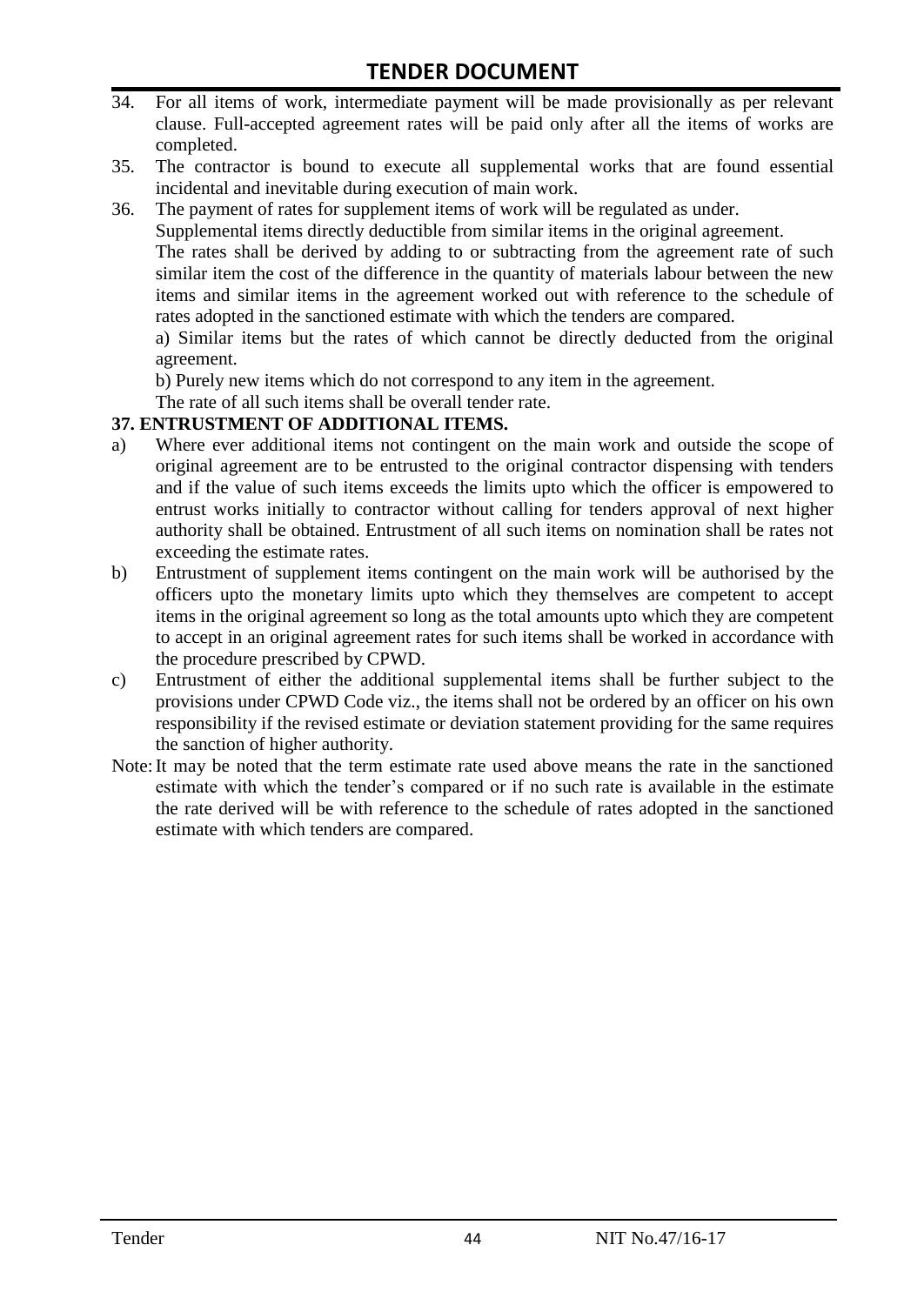# **Schedule - A Price Schedule & Bill of Quantities**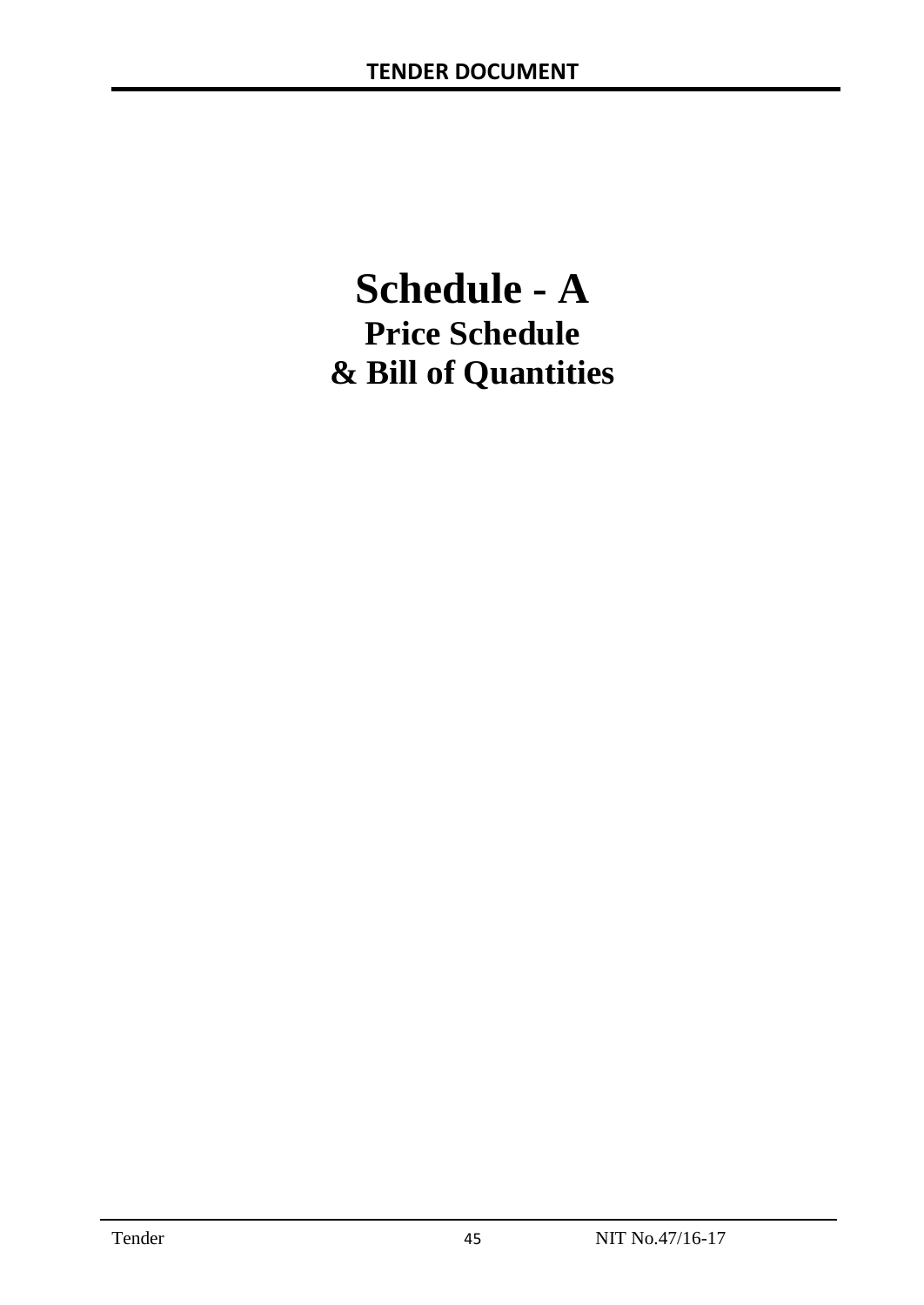#### **PRICE SCHEDULE OF CONTRACT**

Date : …………………

To, Director, ICAR-RCER, ICAR Parisar, Patna-14 Sir,

I/We do hereby tender and if this tender is accepted, undertake to execute the following work viz **Collection of aquatic weeds, their stacking from Moti Lake at Motihari( East Champaran)**  as per the specifications, drawings and such other data furnished.

I/We have studied the scope of work, including item wise specifications, with unit rates and agree to execute the work, when the lump sum payment under the terms of the agreement is varied by payment on measurement quantities. I/We certify that I/We have inspected the site of the work before quoting my rate excess or less on ECV, I/We have satisfied about the quality, availability and transport facilities for all the materials.

I/We undertake to execute the work indicated in price schedules of this tender at the rates quoted below:

| Package   Description | Price    | Price      |
|-----------------------|----------|------------|
| of package            | (In Rs.) | (In Words) |
| Civil Works           |          |            |
|                       |          |            |

I/We hereby distinctly and expressly, declare that the rates quoted by us is inclusive of all taxes and duties, prevailing at the time of execution of work. Further, I/We declare that I/We will not claim any price escalation or extra compensation on this account.

I/We agreed to keep the offer in this tender valid for a period of 6 (Six) Months mentioned in Tender Notice and not to modify the whole or any part of it for any reason within above period. If the tender is withdrawn by me / us for any reasons whatsoever, the earnest money deposit (EMD) paid by me / us will be forfeited to the Government.

IF MY / OUR tender is not accepted the sum shall be returned to me/us on application when intimation is sent to me/us of rejection or at the expiration of three months from last date of receipt of this tender, whichever is earlier. If my/our tender is accepted the earnest money shall be retained by the Government as security for the due fulfilment of this contract. If upon written intimation to me/us by the Office, I/We fail to attend the said office on the date herein fixed or if upon intimation being given to me/us or acceptance of my/our tender, and if I/We fail to make the additional security deposit or to enter into the required agreement as defined in the tender notice, then I/We agree the forfeiture of the earnest money. Any notice required to be served on me/us here under shall be sufficiently served on me/us if delivered to me/us hereunder shall be sufficiently served on me/us if delivered to me/us personally or forwarded to me/us by post to (registered or ordinary) or left at my/our address given herein. Such notice shall if sent by post be deemed to have been served on me/us at the time when in due course of post it would be delivered at the address to which it is sent.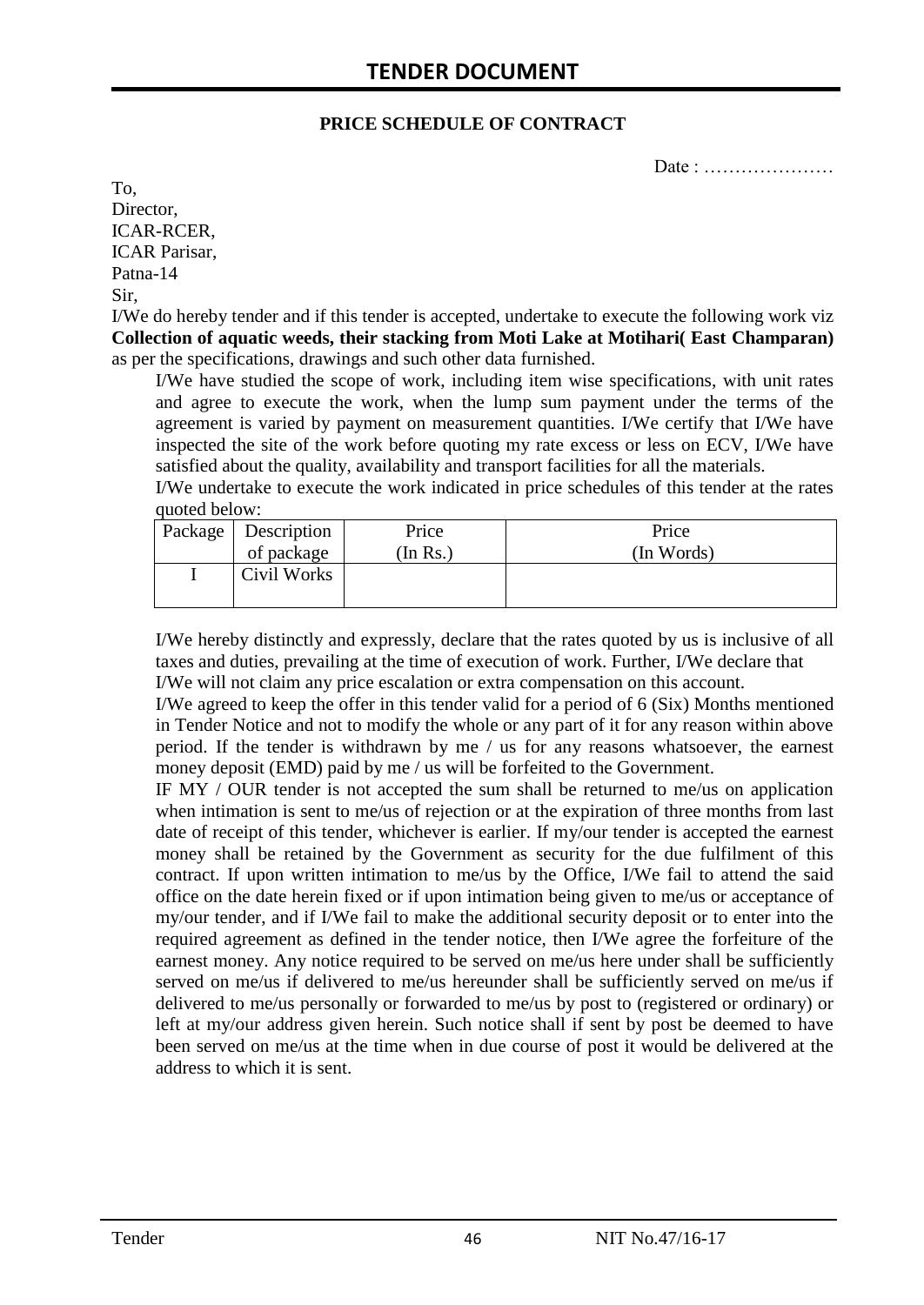I/WE fully understand that the written agreement to be entered into between me/us and Government shall be the foundation of the rights of the both the parties and the contract shall not be deemed to be complete until the agreement has first been signed by me/us and then by the proper officer authorised to enter into contract on behalf of Government. The bid form of the tender is duly signed by the authorized signatory of the Firm/company and sealed in presence of the following witness.

| Address of the Tenderer:                                                                  | (Signature of Tender). |
|-------------------------------------------------------------------------------------------|------------------------|
|                                                                                           |                        |
|                                                                                           |                        |
|                                                                                           |                        |
| $(Fax No: \dots \dots \dots \dots \dots \dots \dots \dots \dots \dots \dots \dots \dots)$ |                        |
|                                                                                           |                        |

#### WITNESS:

| ⌒ |  |
|---|--|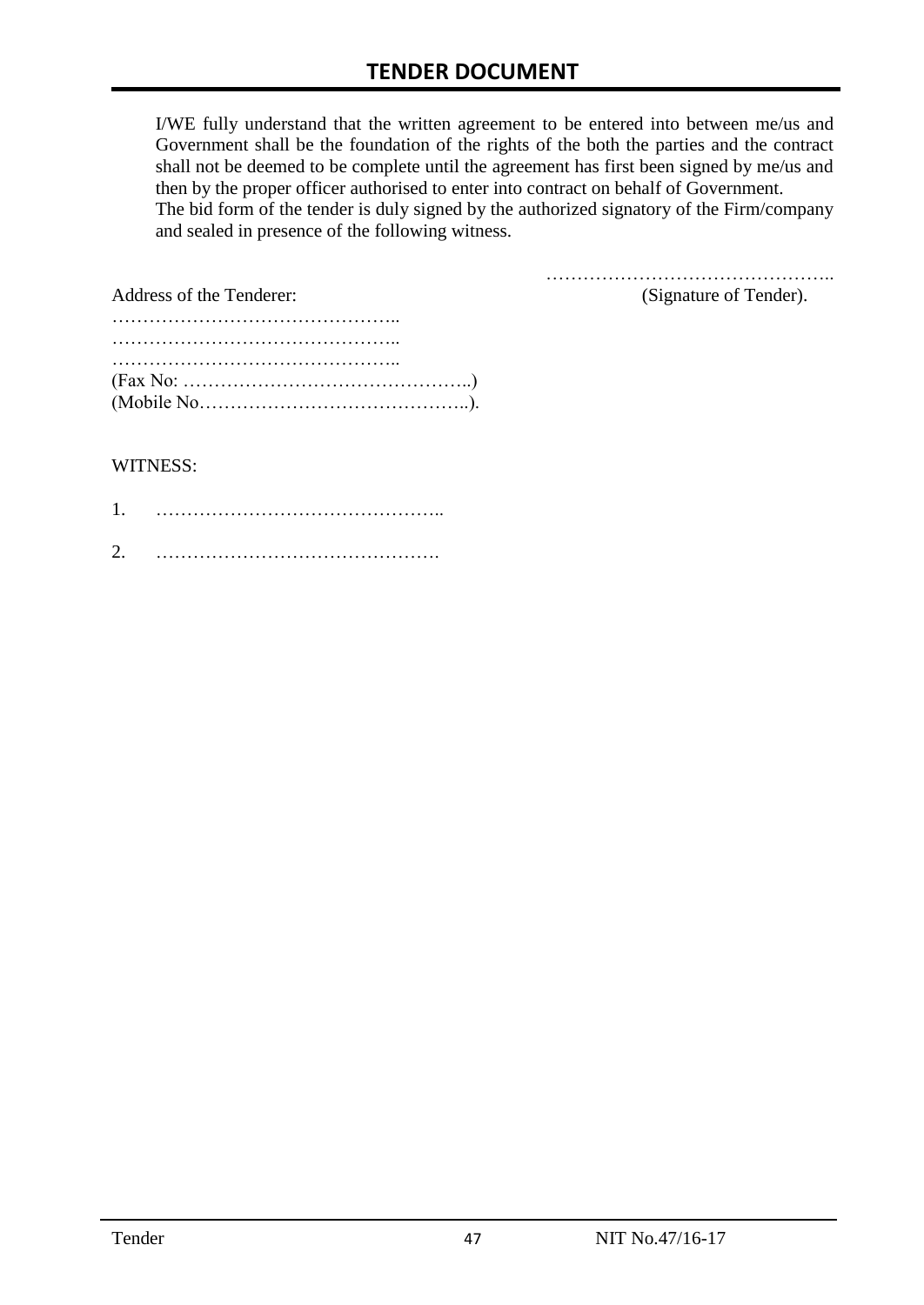# **PRICE SUMMARY**

**Name of the work: Collection of aquatic weeds, their stacking from Moti Lake at Motihari( East Champaran)** 

PACK-I : CIVIL & ALLIED WORKS: AMOUNT. (Rs).

1 Civil Works.

GRAND TOTAL FOR PROJECT (INCL.TAXES)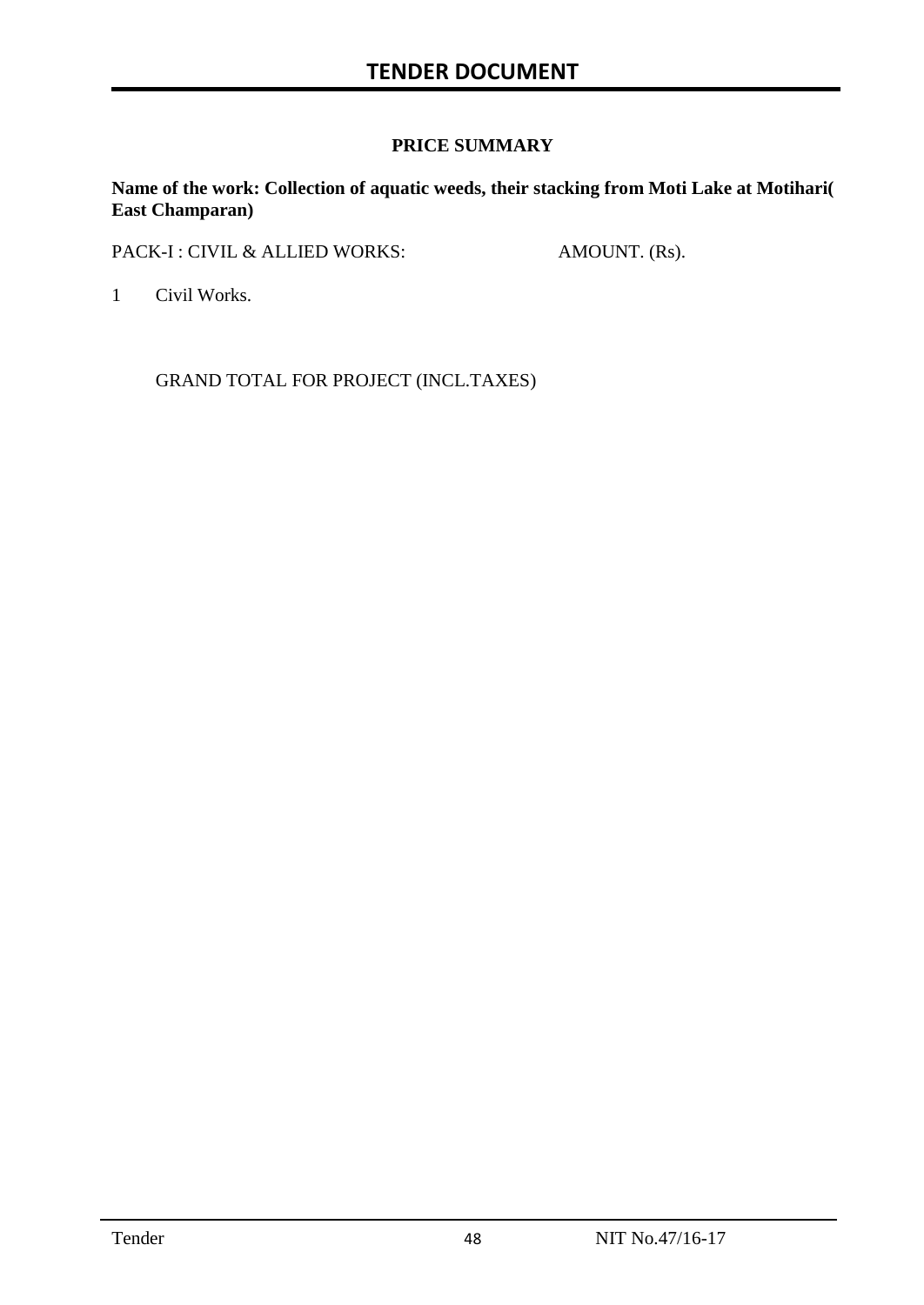**Price Schedule for: Collection of aquatic weeds, their stacking from Moti Lake at Motihari( East Champaran)** 

| Name of Work:- Collection of aquatic weeds, their stacking from Moti Lake at Motihari |                                    |                             |      |              |          |  |
|---------------------------------------------------------------------------------------|------------------------------------|-----------------------------|------|--------------|----------|--|
|                                                                                       | <b>East Champaran</b> )            |                             |      |              |          |  |
| SI.<br>N <sub>0</sub>                                                                 | <b>Description of item</b>         |                             |      | Rate<br>/per | Amount   |  |
|                                                                                       |                                    | <b>Approximate Qty</b>      | Unit | acre         | (in Rs.) |  |
|                                                                                       |                                    |                             |      |              |          |  |
|                                                                                       | 2                                  | 3                           | 4    | 5            | 6        |  |
| 1                                                                                     | <b>Collection</b><br>of<br>aquatic | 250 acre (The affected area | Acr  |              |          |  |
|                                                                                       | weeds, their stacking from         | of the collection of weeds  | e    |              |          |  |
|                                                                                       | Moti Lake at Motihari(             | would be approximate 51     |      |              |          |  |
|                                                                                       | <b>East Champaran</b> )            | acre.                       |      |              |          |  |
|                                                                                       | <b>Grand Total (Rs.)</b>           |                             |      |              |          |  |

**(Signature of Contractor/Firm with seal and date)**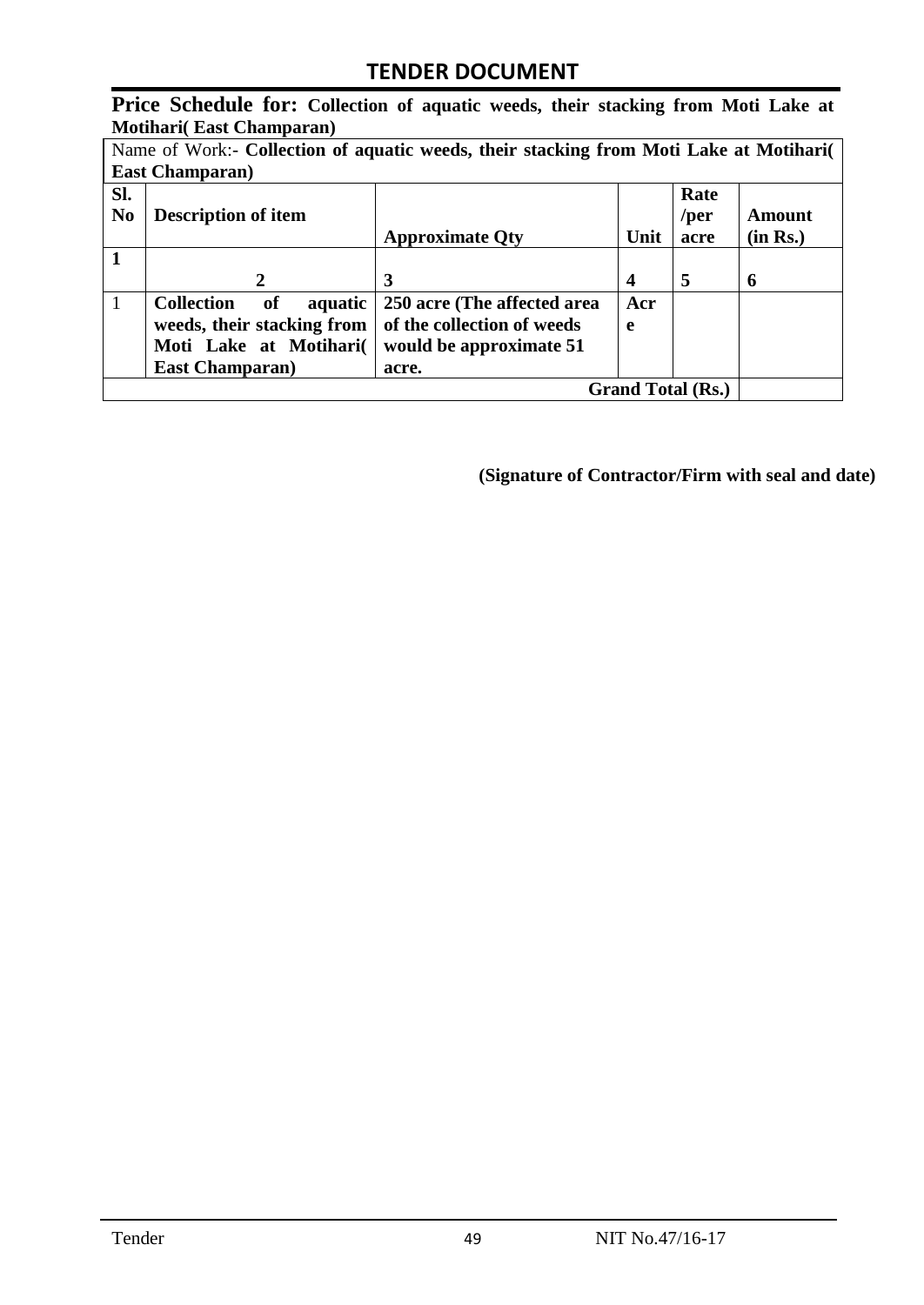#### **CONTRACT FORM**

| This Contract made the |  | day of                                                                                                   |
|------------------------|--|----------------------------------------------------------------------------------------------------------|
|                        |  | (Month), _______________(Year) between the <b>Hon'ble President</b> of <b>Indian Council of</b>          |
|                        |  | Agricultural Research acting through the Director, ICAR Research Complex for Eastern                     |
|                        |  | <b>Region</b> (Indian Council of Agricultural Research), <b>Patna – 800014</b> (Bihar) (name and address |
|                        |  |                                                                                                          |
|                        |  | (name and address of contractor) (hereinafter called "the <b>Contractor</b> " of the other party).       |

WHEREAS the Employer is desirous that the Contractor executes the Work of:-

**1. Collection of aquatic weeds, their stacking from Moti Lake at Motihari( East Champaran)** 

(Ref. No………………………………….) (name and identification number of contract) (hereinafter called "the **Works**") at ICAR-RCER, Patna -800014 (Bihar) and the **Employer** has accepted the Bid by the **Contractor** for the execution and completion of such works and the remedying of any defects therein, at a contract price of **Rs……………(Rupees …………………………………… only)**

#### NOW, THEREFORE, IT IS HEREBY AGREED BETWEEN THE PARTIES AS FOLLOWS:

- 1. In this Contract, words and expressions shall assume the same meanings as are respectively assigned to them in the conditions of Contract hereinafter referred to and they shall be deemed to form and be read and construed as part of this Agreement.
- 2. In consideration of the payments to be made by the Employer to the Contractor as hereinafter mentioned, the Contractor hereby covenants with the Employer to execute and complete the works and remedy the defects therein in conformity in all aspects with the provisions of the contract.
- 3. The Employer hereby covenants to pay the Contractor in consideration of the execution and completion of the works and in remedying the defects wherein the Contract Price or such other sum as may become payable under the provisions of the Contract at the times and in the manner prescribed by the Contract.
- 4. The following documents shall be deemed to form and be read and construed as part of this Contract, viz.:
	- i) Letter of Acceptance
	- ii) Notice to proceed with the works
	- iii) Contractor"s Bid
	- iv) Bidding data
	- v) General conditions of contract (including special conditions of contract)
	- vi) Specifications
	- vii) Drawings
	- viii) Bill of quantities
	- ix) Any other documents listed in the contract data as forming part of the contract